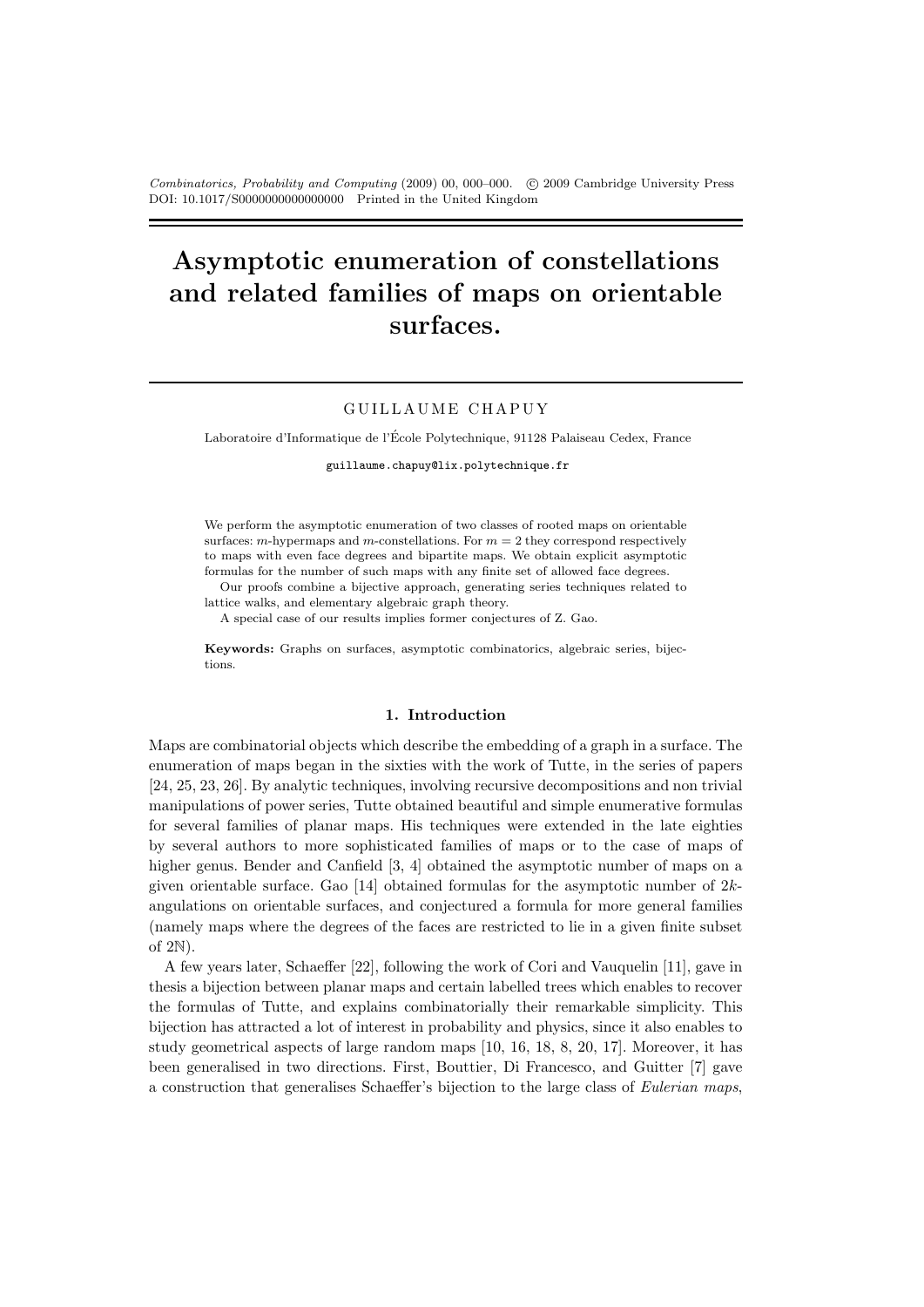which includes for example maps with restricted face degrees, or constellations. Secondly, Marcus and Schaeffer [19] generalised Schaeffer's construction to the case of maps drawn on orientable surfaces of any genus, opening the way to a bijective derivation [9] of the results of Bender and Canfield.

The first purpose of this article is to unify the two generalisations of Schaeffer's bijection: we show that the general construction of Bouttier, Di Francesco, and Guitter stays valid in any genus, and involves the same kind of objects as developped in [19]. Our second (and main) task is then to use this bijection to perform the asymptotic enumeration of several families of maps, namely  $m$ -constellations and  $m$ -hypermaps. These maps will be defined later, but we can mention now that for  $m = 2$ , they correspond respectively to bipartite maps, and maps with even face degrees. In particular, a special case of our results implies the conjectures of Gao [14].

Apart of the generalized Bouttier–Di Francesco–Guitter bijection, our paper is based on a decomposition of the objects inherited from that bijection inspired from a previous work of Marcus, Schaeffer and the author [9]. In our case, this decomposition leads to the study of of certain lattice paths. Considering the generating series of these paths (which turn out to be algebraic), and inverting the decomposition, we express the generating series of m-hypermaps or constellations of genus  $q$  as a rational function of the roots of a certain characteristic polynomial. We finally perform the singularity analysis of the series, from which we deduce asymptotic formulas via transfer theorems.

# 2. Outline of the paper

Since the decomposition of maps presented in this paper is rather long and contains several details, we begin with a general description of the different sections which will, we hope, enlight the presentation.

- Section 3: we give several definitions related to maps on surfaces, and we state our two main results (Theorems 3.1 and 3.2).
- Section 4: we present the generalized version of the Bouttier–Di Francesco–Guitter bijection, which relates Eulerian maps of genus  $g$  with one distinguished vertex to certain objects called *q-mobiles* (Theorem 4.3). These objects are maps of genus q with one face carrying several types of vertices and edges, which are labelled by integers. The construction is similar to the planar case, only the proof of Lemma 4.1 is specific to positive genus.
- Section 5: the purpose of this section is to present the two main building blocks of mobiles, which are *elementary stars* and *cells* (these are certain sorts of star-graphs carrying labels on their vertices). We introduce the notion of an  $m$ -walk, which is a certain kind of lattice walk that describes the succession of the labels of vertices around elementary stars (these walks already appear implicitely in [7]).
- Section 6: we present the main decomposition of this paper. Each mobile can be decomposed into the following building blocks: a forest of planar mobiles, a certain number of lattice paths (whose elementary steps are precisely the cells of Section 5), and one full-scheme. The full-scheme is a sort of "skeleton" of the mobile, and contains also several decorations, which make the decomposition reversible (Proposition 6.6).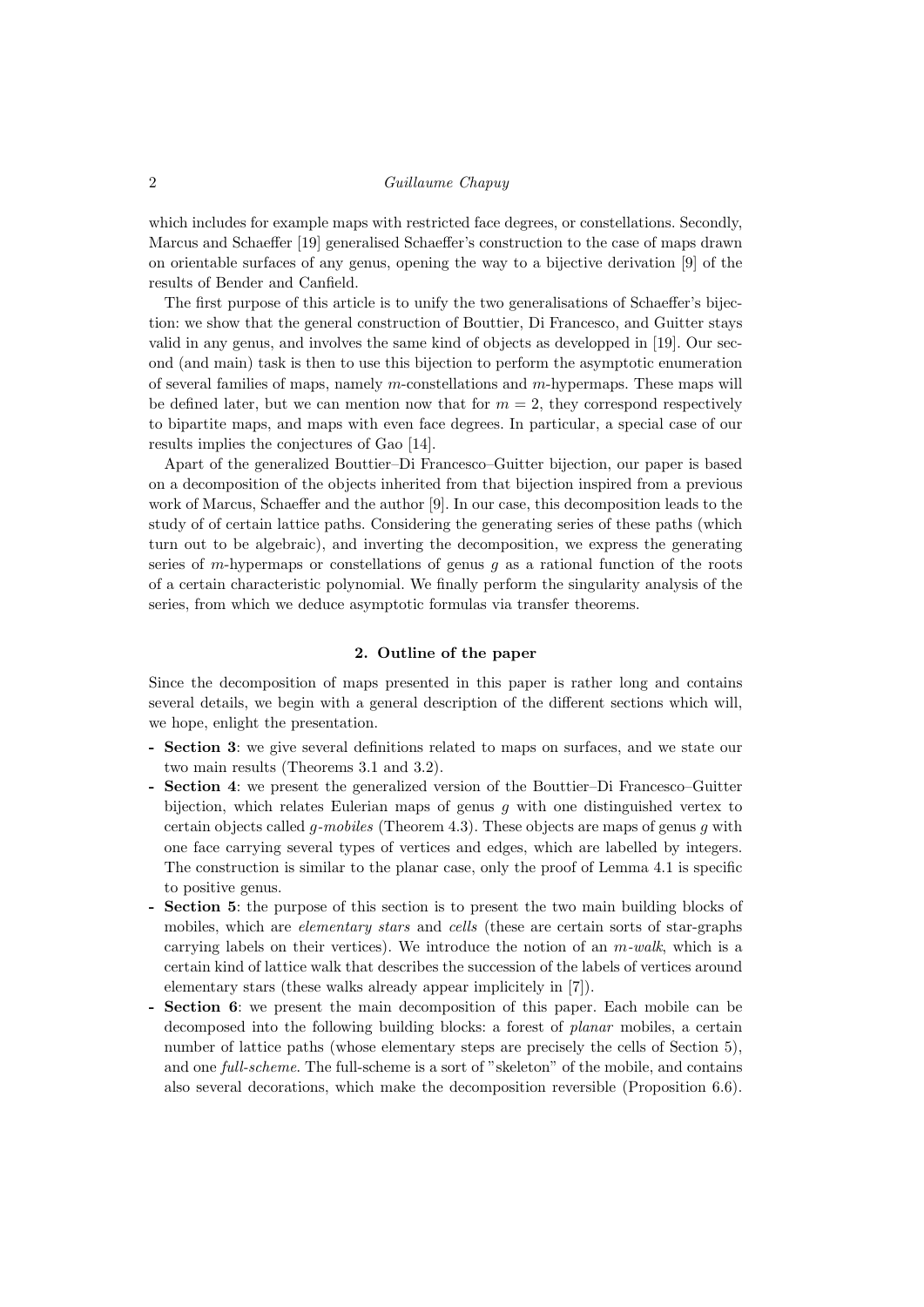An important fact is that for each genus, the number of possible full-schemes is finite. (Lemma 6.5).

- **Section 7:** we study in details the *characteristic polynomial*, which is the generating polynomial of cells, with two variables (for the size and the increment). In order to study lattice walks whose steps are given by the cells, we study in details the behaviour of the roots of the characteristic polynomial; we also compute the values of several of its partial derivatives at the critical point.
- Section 8: using the decomposition previously stated, and a suitable resummation of the expressions of Section 7, we manage to express the generating series of  $g$ -mobiles as a rational fraction in the roots of the characteristic polynomial (Section 8.2). Then, we perform the singular analysis of the series at its radius of convergence: we show that only the principal root contributes to the singularity, thanks to a study of the cancellations of the contributions between conjugate roots (Proposition 8.4).
- **Section 9:** we compute explicitely the contribution to the generating series of mobiles, of the decorations which appear in the full-schemes. Finally, our last step is a "depointing lemma" (Lemma 9.4), which relates the asymptotic number of rooted maps with a distinguished vertex (which is what we inherit from the bijection) to the number of maps which are only rooted. We conclude the paper by several corollaries which concern special cases of our main results, for example Gao's conjecture or non degree-restricted m-constellations.

Constellations vs hypermaps: In all the paper, we treat simultaneously the cases of  $m$ -hypermaps and  $m$ -constellations (which are a special case of  $m$ -hypermaps). To this end, we define in Section 6 the type of a m-hypermap, which is some element of a  $\mathbb{Z}/m\mathbb{Z}$ vector space of dimension  $2g$ ; constellations correspond to  $m$ -hypermaps whose type is the null vector. In the paper, all the building blocks (elementary stars and cells), and corresponding generating series, are considered under different versions which depend on the type of the underlying hypermap; we make as explicit as possible the relations between blocks of different types (Proposition 7.5). At the very end (Section 9), we discover that the contributions of the different building blocks are well balanced, and that in very large m-hypermaps, all the possible types are equally likely. In particular, in the large size limit, m-constellations form an asymptotic proportion  $1/m^{2g}$  of all m-hypermaps (Theorem 3.2).

#### 3. Definitions and main results

Let  $S_q$  be the torus with q handles. A map on  $S_q$  (or map of genus q) is a proper embedding of a finite graph G in  $S<sub>q</sub>$  such that the maximal connected components of  $\mathcal{S}_a \setminus G$  are simply connected regions. Multiple edges and loops are allowed. The maximal simply connected components are called the *faces* of the map. The degree of a face is the number of edges incident to it, counted with multiplicity. A corner consists of a vertex together with an angular sector adjacent to it.

We consider maps up to homeomorphism, i.e. we identify two maps such that there exists an orientation preserving homeorphism that sends one to another. In this setting, maps become purely combinatorial objects (see [21] for a detailed discussion on this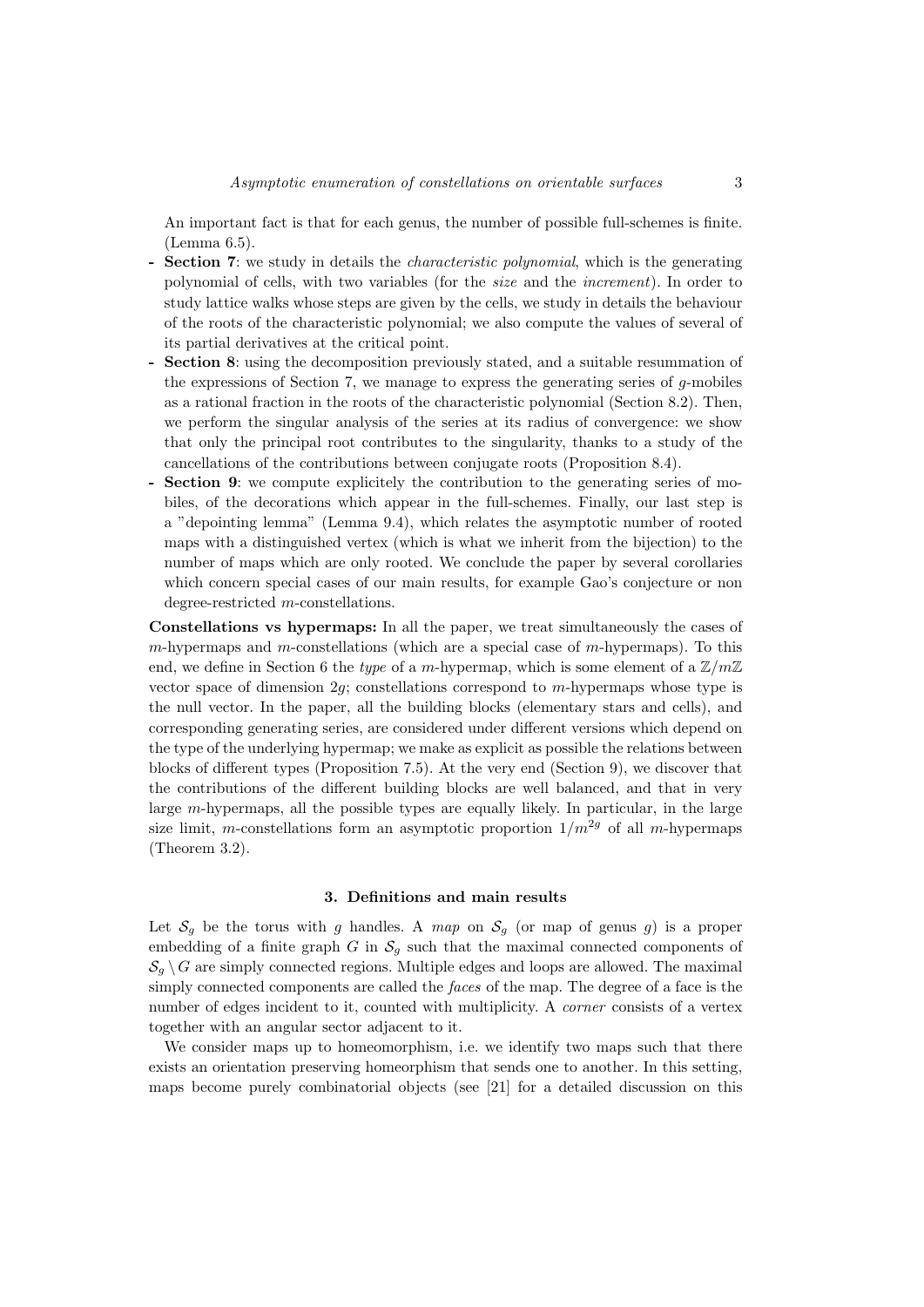fact). In particular, there are only a finite number of maps with a given number of edges, opening a way to enumeration problems.

All the families of maps considered in this article will eventually be rooted (which means that an edge has been distinguished and oriented), pointed (when only a vertex has been distinguished), or both rooted and pointed. In every case, the notion of oriented homeomorphism involved in the definition of a map is adapted in order to keep trace of the pointed vertex or rooted edge.

The first very useful result when working with maps on surfaces is Euler characteristic formula, that says that if a map of genus g has f faces, v vertices, and n edges, then we have:

$$
v + f = n + 2 - 2g.
$$

An Eulerian map on  $S_g$  is a map on  $S_g$ , together with a colouring of its faces in black and white, such that only faces of different colours are adjacent. By convention, the root of an Eulerian map will always be oriented with a black face on its right. This article will mainly be concerned with two special cases of Eulerian maps, namely  $m$ -hypermaps and m-constellations.

**Definition.** Let  $m \geq 2$  be an integer. An m-constellation on  $S_g$  is a map on  $S_g$ , together with a colouring of its faces in black and white such that:

- (i) only faces of different colours are adjacent.
- (ii) black faces have degree  $m$ , and white faces have a degree which is a multiple of  $m$ .
- (iii) every vertex can be given a label in  $\{1, \ldots, m\}$  such that around every black face, the labels of the vertices read in clockwise order are exactly  $1, \ldots, m$ .

A map that satisfies conditions (i) and (ii) is called a m-hypermap.

It is a classical fact that in the planar case, conditions  $(i)$  and  $(ii)$  imply condition  $(iii)$ , so that all planar  $m$ -hypermaps are in fact  $m$ -constellations; however, this is not the case in higher genus. Observe that 2-hypermaps are in bijection with maps whose all faces have even degree (in short, even maps). This correspondence relies on contracting every black face of the 2-hypermap to an edge of the even map. Observe also that this correspondence specializes to a bijection between 2-constellations and bipartite maps. This makes mconstellations and m-hypermaps a natural object of study. For previous enumerative studies on constellations, and for their connection to the theory of enumeration of rational functions on a surface, see  $[15], [6]$ .

In the rest of the paper,  $m \geq 2$  will be a fixed integer, and  $D \subset \mathbb{N}_{>0}$  will be a non-empty and finite subset of the positive integers. If  $m = 2$ , we assume furthermore that D is not reduced to  $\{1\}$ . A m-hypermap with degree set mD is an m-hypermap in which all white faces have a degree which belongs to  $mD$ . The same definition holds for constellations. For example, a 2-constellation of degree set  $2\{2\}$  is (up to contracting black faces to edges) a bipartite quadrangulation. Finally, the size of an m-hypermap is its number of black faces.

Our main results are the two following theorems: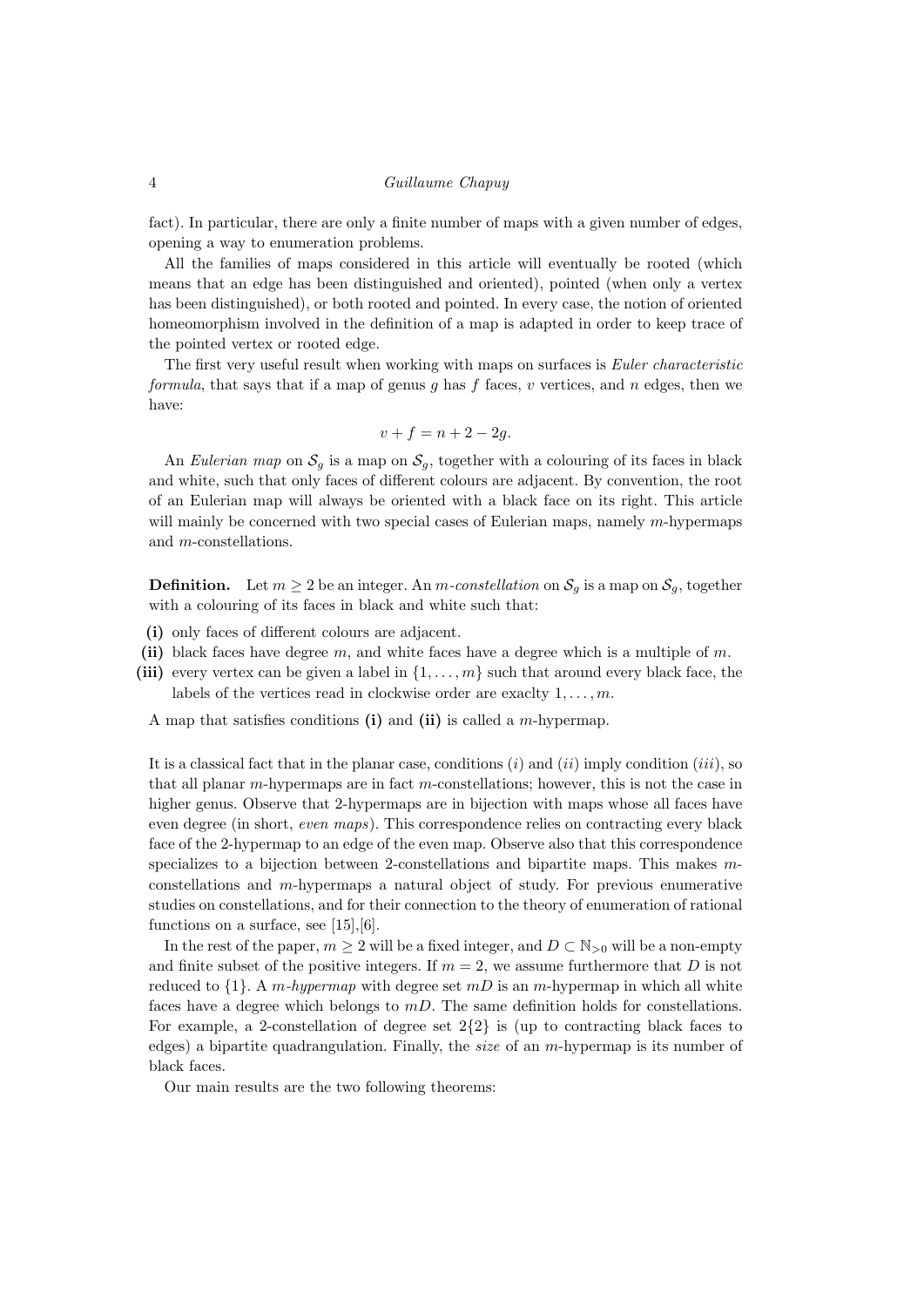**Theorem 3.1.** The number  $c_{q,D,m}(n)$  of rooted m-constellations of genus g, degree set mD, and size n satisfies:

$$
c_{g,D,m}(n) \sim t_g \frac{\gcd(D)}{2} \left(\frac{(m-1)^{5/2}\sqrt{2\gamma_{m,D}}}{m\beta_{m,D}^{5/2}}\right)^{g-1} n^{\frac{5(g-1)}{2}} {(z_{m,D}^{(c)})}^{-n}
$$

when n tends to infinity along multiples of  $gcd(D)$ , and where:

•  $t_{m,D}^{(c)}$  is the smallest positive root of:  $\sum$  $k \in D$  $[(m-1)k-1]$  $\binom{mk-1}{k}$ k  $\Big)[t_{m,D}^{(c)}]^k = 1$ •  $\beta_{m,D} = \sum (m-1)k \binom{mk-1}{k}$ k∈D k  $\Big)[t_{m,D}^{(c)}]^k$  $\bullet$   $\gamma_{m,D} = \sum$  $k \in D$  $[(m-1)k][(m-1)k-1]$  $\binom{mk-1}{k}$ k  $\Big)[t_{m,D}^{(c)}]^k$  $\bullet \ \ z_{m,D}^{(c)}=t_{m,D}^{(c)}[\beta_{m,D}]^{1-m}$ 

and the constant  $t_q$  is defined in [3].

**Theorem 3.2.** The number  $h_{q,D,m}(n)$  of rooted m-hypermaps of degree set mD and size n on a surface of genus g satisfies:

$$
h_{g,D,m}(n) \sim m^{2g} c_{g,M,D}(n)
$$

when n tends to infinity along multiples of  $gcd(D)$ .

Observe that Theorem 3.2 can be reformulated as follows: the probability that a large m-hypermap of genus g is an m-constellation tends to  $1/m^{2g}$ . To our knowledge, this fact had only been observed in the case of quadrangulations (which are known to be bipartite with probability  $\sim 1/4<sup>g</sup>$ , see [2] and references therein). Putting Theorems 3.1 and 3.2 together gives an asymptotic formula for the number  $h_{q,D,m}(n)$ , which was already proved by Gao in the case where  $m = 2$  and D is a singleton, and conjectured for  $m = 2$  and general  $D$  in the paper [14]. All the other cases were, as far as we know, unknown.

#### 4. The Bouttier–Di Francesco–Guitter bijection on an orientable surface.

In this section, we describe the Bouttier–Di Francesco–Guitter bijection on  $\mathcal{S}_q$ . This construction has been introduced in [7], as a generalisation of the Cori-Vauquelin-Schaeffer bijection, and provides a correspondence between planar maps and plane trees. Here, we unify this generalisation with the generalisation of [19], where the classical bijection of Cori, Vauquelin, and Schaeffer is extended to any genus.

All the constructions are local and are similar to the planar case. The proof that the construction is well defined (Lemma 4.1) is an adaptation of the one of [19], and is different from the one of [7], that uses the planarity. After that, everything (Lemma 4.2) is already contained in [7]. Therefore, we will not state all proofs.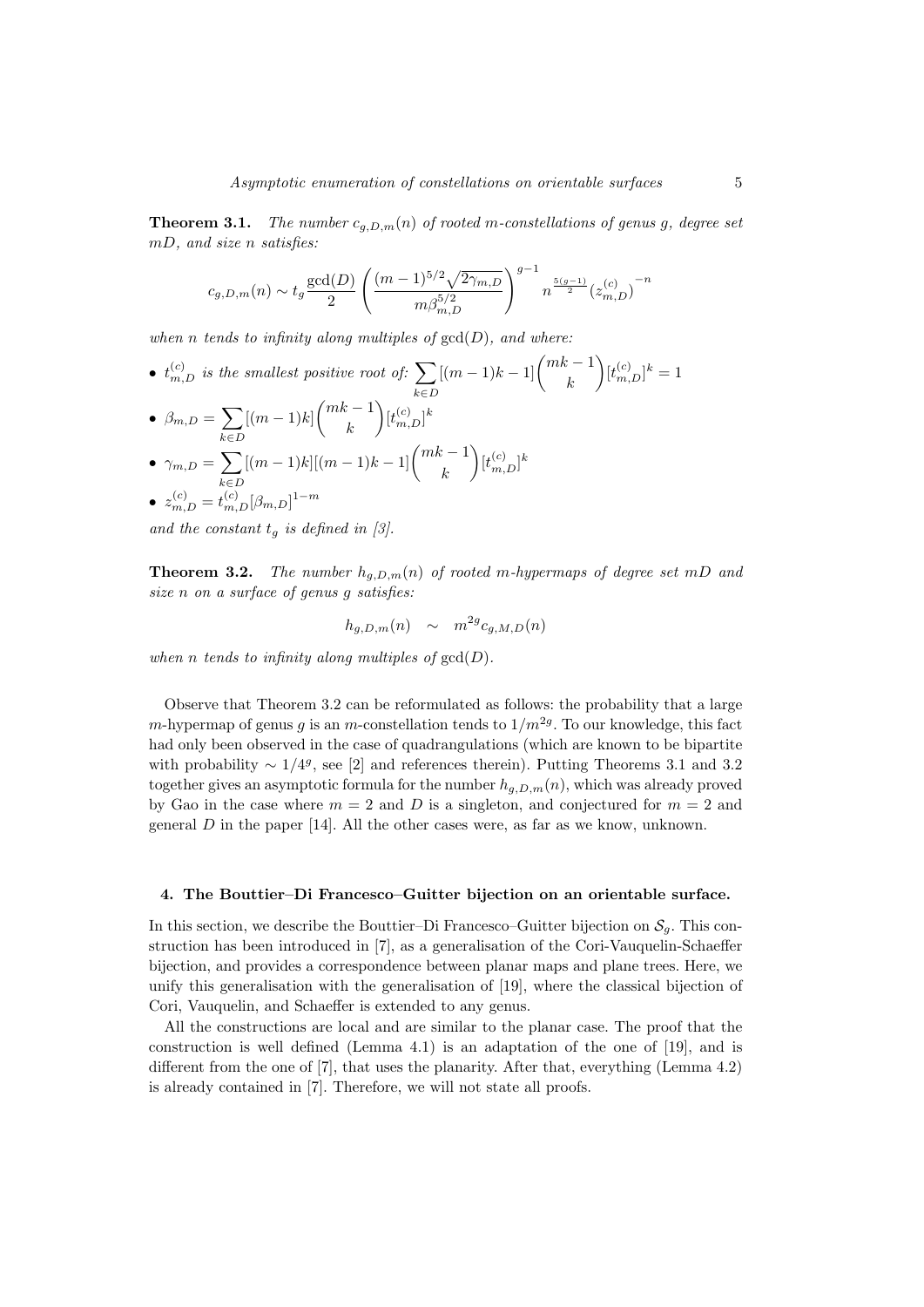

Figure 1. The Bouttier–Di Francesco–Guitter construction.

#### 4.1. From Eulerian maps to mobiles.

Let  $\mathfrak m$  be a rooted and pointed Eulerian map on  $\mathcal S_q$  (i.e.  $\mathfrak m$  has at the same time a root edge and a distinguished vertex).

#### The BDFG construction:

- (1) orientation and labelling. First, we orient every edge of m in such a way that it has a black face on its right. Then, we label each vertex  $v$  of  $\mathfrak m$  by the minimum number of oriented edges needed to reach it from the pointed vertex. Observe that along an oriented edge, the label can either increase by 1, or decrease by any nonnegative integer.
- (2) local construction. First, inside each face of m, we add a new vertex of the colour of the face. Then, inside each white face  $F$  of  $m$ , and for all edge  $e$  adjacent to  $F$ , we procede to the following construction (see Figure 1):
	- if the label increases by 1 along  $e$ , we add a new edge between the unlabelled white vertex at the center of  $F$  and the extremity of  $e$  of greatest label.
	- if the label decreases by  $\tau \geq 0$  along e, we add an new edge between the two central vertices lying at the centers of the two faces separated by e. Moreover, we mark each side of this is edge with a flag, which is itself labelled by the label in  $\mathfrak m$  of the corresponding extremity of e, as in Figure 1.
- (3) erase original edges. We let  $\bar{m}$  be the map obtained by erasing all the original edges of  $\mathfrak m$  and the pointed vertex  $v_0$  (i.e. the map consisting of all the new vertices and edges added in the construction, and all the original vertices of the map except the pointed vertex).
- (4) choose a root and shift labels. We define the root of  $\bar{m}$  as the edge associated to the root edge of m in the above construction; we orient it such that it leaves a white unlabelled vertex. The *root label* is either the label of the only labelled vertex adjacent to the root edge (if it exists), either the label of the flag situated on the left of the root edge. We now shift all the labels in  $\bar{m}$  by minus the root label, so that the new root label is 0: we let  $\text{Mob}(\mathfrak{m})$  be the map obtained at this step. A planar example is shown on Figure 2.

Recall that a g-tree is a map on  $S_q$  which has only one face. In the planar case, from Euler characteristic formula, this is equivalent to the classical graph-theoretical definition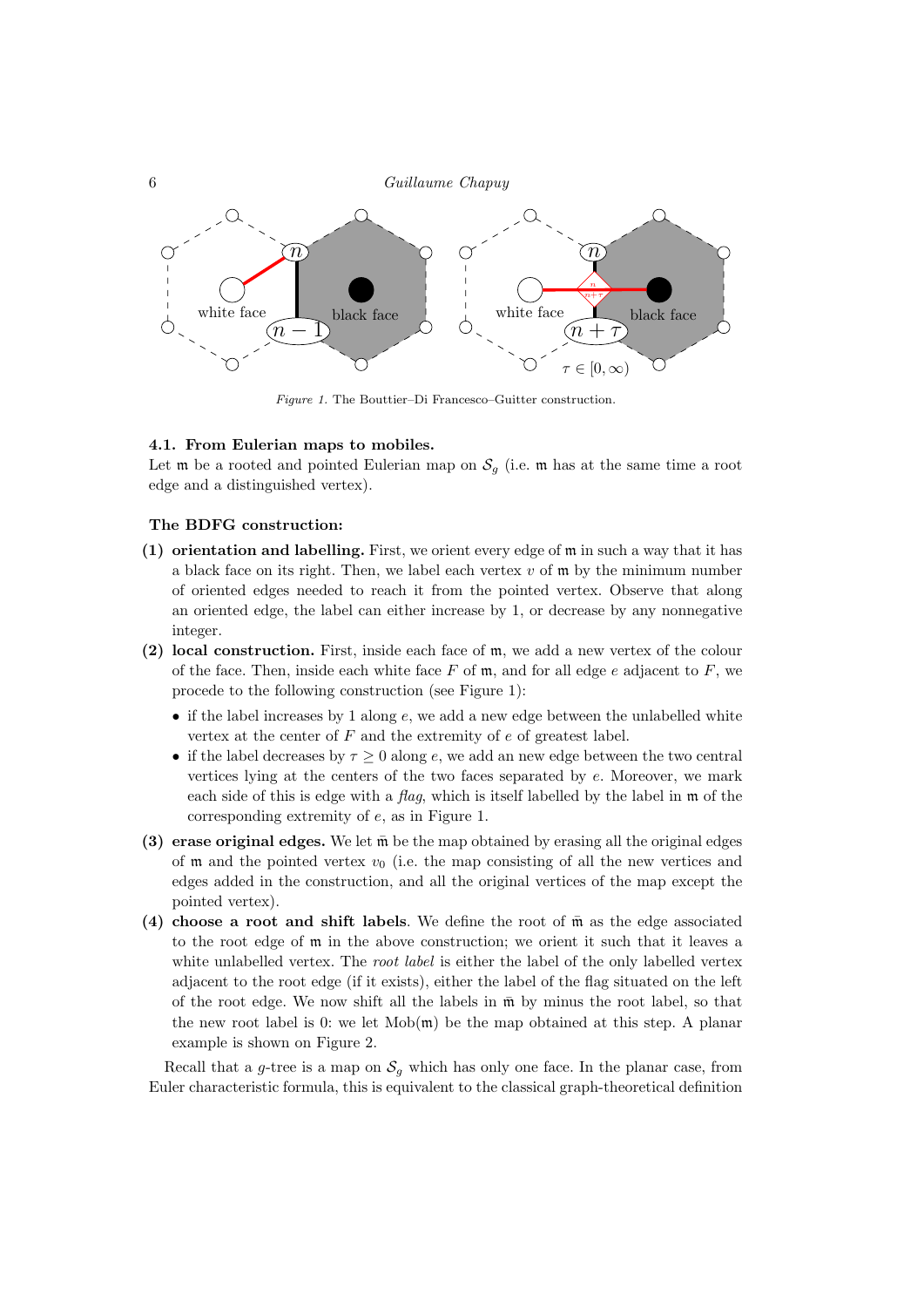

Figure 2. A rooted and pointed 3-constellation on the sphere, and its associated mobile.

of a tree. However, in positive genus, a g-tree always has cycles, and therefore will never be a tree, in the graph sense. We have:

**Lemma 4.1.** Mob(m) is a well-defined map on  $S_g$ , and is moreover a g-tree.

**Proof.** Our proof follows the arguments of [9]. We let  $\mathfrak{m}'$  be the map consisting of the original map m and all the new vertices and edges added in the previous construction; to avoid edge-crossings, each time a flagged edge of  $\text{Mob}(\mathfrak{m})$  crosses an edge of  $\mathfrak{m}$ , we split those two edges in their middle, and we consider the pair of flags lying in the middle of the flagged edge as a tetravalent vertex of  $m'$ , linked to the four ends created by the edge-splitting.

It is clear from the construction rules that each black or white unlabelled vertex is adjacent to at least one flagged edge, so that  $m'$  is a well defined connected map of genus g. We now let  $\mathfrak{m}'$  be the dual map of  $\mathfrak{m}'$ , and t be the submap of  $\mathfrak{m}'$  induced by the set of edges of  $m'$  which are dual edges of original edges of  $m$ . We now examine the cycles of  $t$ .

By convention, we orient each edge of t as follows: if the edge lies between a vertex and a flag, then we orient it in such a way that it has the flag on its left. If it lies between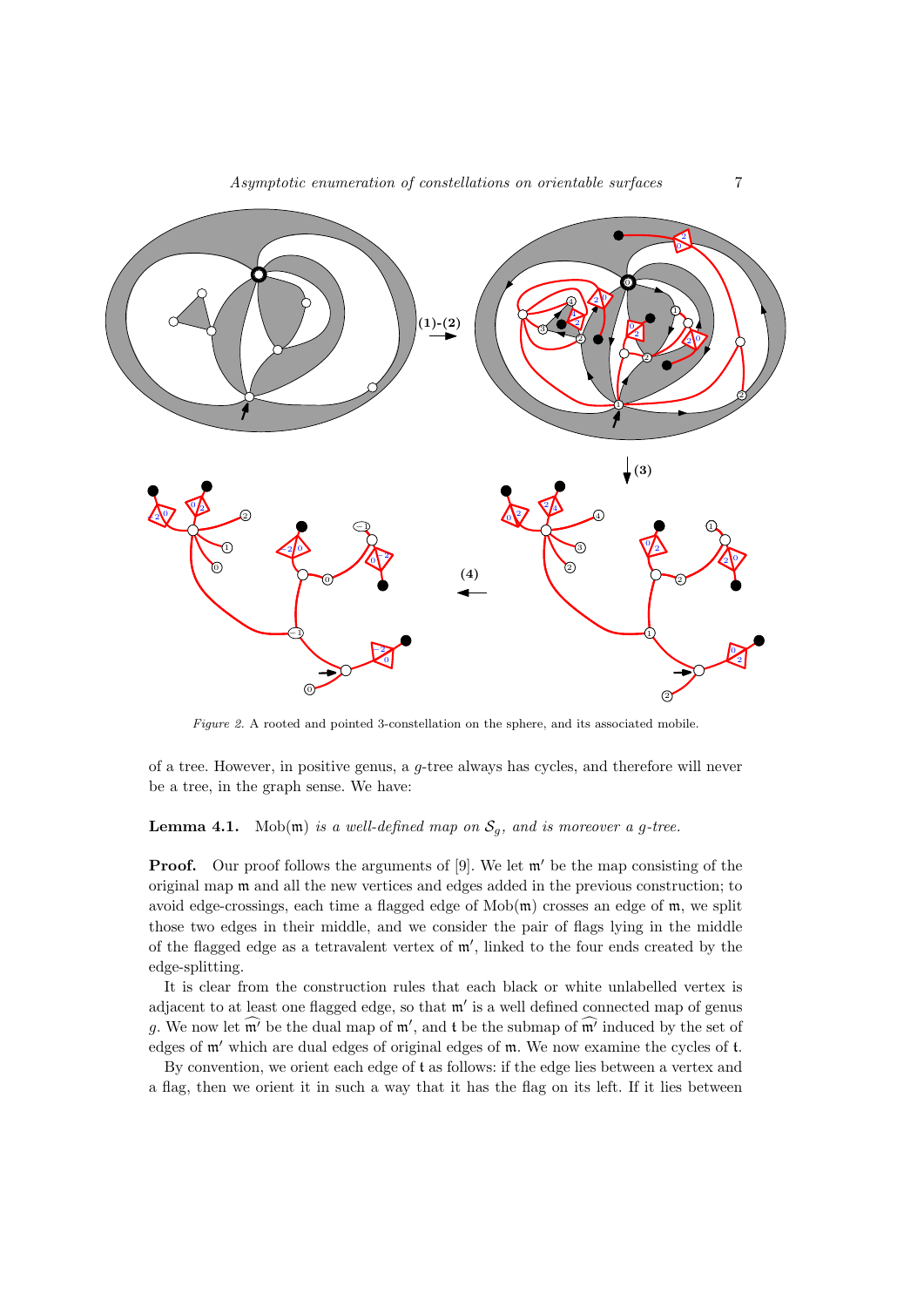

Figure 3. A typical black face, and the four types of white faces of  $m'$ . When a cycle of arrows crosses a face, the label at its right cannot increase. Moreover, it remains constant if and only if it turns around a single vertex.

two vertices, then we orient it in such a way that it has the vertex of greatest label on its left. Then by the construction rules (see Figure 3) each face of  $m'$  carries a unique outgoing edge of t. Hence, if t contains a cycle of edges, it is in fact an oriented cycle. Moreover, when going along an oriented cycle of edges of t, the label present at the right of the edge cannot increase (as seen on checking the different cases on Figure 3). Hence this label is constant along the cycle, and looking one more time at the different cases on Figure 3, this is possible only if the cycle encircles a single vertex. Such a vertex cannot be incident to any vertex with a smaller label (otherwise, by the construction rules, an edge of  $\text{Mob}(\mathfrak{m})$  would cut the cycle), which implies by definition of the labelling by the distance that the encycled vertex is the pointed vertex  $v_0$ .

Hence t has no other cycle than the cycle encycling  $v_0$ . This means that, after removing  $v_0$  and all the original edges of  $m$ , one does not create any non simply connected face, and that  $\text{Mob}(\mathfrak{m})$  is a well defined map of genus g (for a detailed topological discussion of this implication, see the appendix in [9]).

Finally, let b (resp. w) be the number of black (resp. white) faces of m, and v (resp. e) be its number of vertices (resp. edges). Then by Euler characteristic formula, one has:

$$
(b + w) + v = e + 2 - 2g
$$

Now, by construction, Mob(m) has e edges and  $b + w + v - 1$  vertices. Hence applying Euler characteristic formula to  $\text{Mob}(\mathfrak{m})$  shows that it has exactly one face, i.e. that it is a g-tree.  $\Box$ 

#### 4.2. From mobiles to Eulerian maps

Our definition of a mobile is similar to the one given in [7]: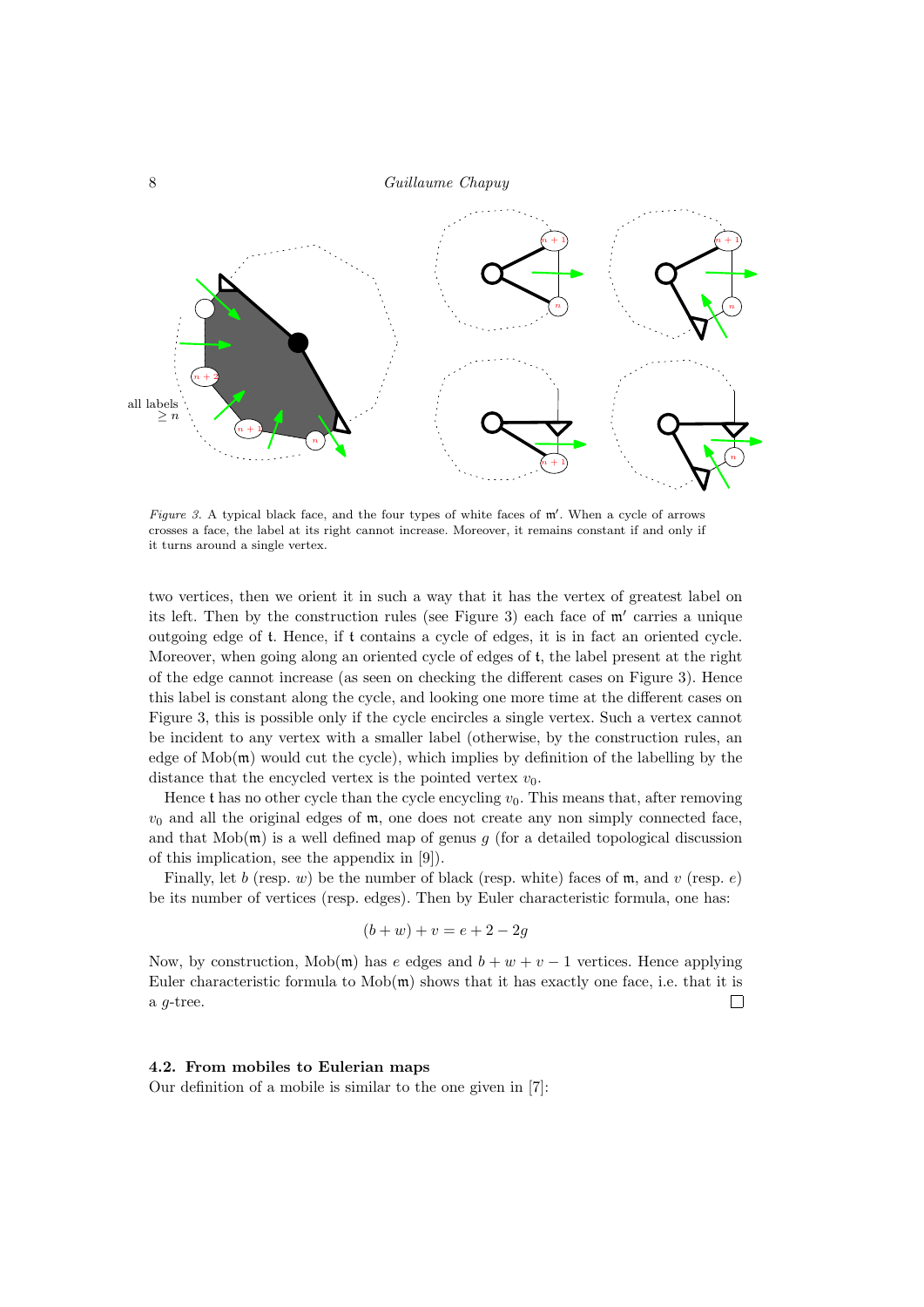**Definition.** A g-mobile is a rooted g-tree t such that:

- i. t has vertices of three types: unlabelled ones, which can be black or white, and labelled ones carrying integer labels.
- ii. edges can either connect a labelled vertex to a white unlabelled vertex, or connect two unlabelled vertices of different color. The edges of the second type carry on each side a flag, which is itself labelled by an integer.

iii-w. when going clockwise around a white unlabelled vertex:

- a vertex labelled l is followed by a label  $l 1$  (either vertex or flag).
- two successive flags of labels l and l' lying on the same edge satisfy  $l' \geq l$ ; the second flag is followed by a label  $l'$  (either vertex or flag).
- iii-b. when going clockwise around a black unlabelled vertex, two flags of labels  $l$  and  $l'$ lying on the same side of an edge satisfy  $l' \leq l$ ; the second flag is followed by a flag labelled  $\geq l'$ .
	- iv. The root edge is oriented leaving a white unlabelled vertex. The root label (which is either the label of the labelled vertex adjacent to the root, if it exists, or the label of the flag present on its left side) is equal to 0.

One easily checks that the BDFG construction leads to a map that satisfies the conditions above. Hence, thanks to the previous lemma (Lemma 4.1), for every Eulerian map  $m$ , Mob $(m)$  is a g-mobile. We now describe the reverse construction, that associates an Eulerian map to any g-mobile. This construction takes place inside the unique face of  $Mob(\mathfrak{m})$ . In particular, we want to insist on the fact that all the work specific to the non planar case has been done when proving that  $\text{Mob}(\mathfrak{m})$  is a q-tree. Until the end of this section, everything is similar to the planar case. For this reason, we refer the reader to [7] for proofs. Let t be a g-mobile. The closure of t is defined as follows:

#### Reverse construction:

- (0) Translate all the labels of t by the same integer in such a way that the minimum label is either a flag of label 0, or a labelled vertex of label 1.
- (1) Add a vertex of label 0 inside the unique face of t. Connect it by an edge to all the labelled corners of t of label 1, and to all the flags labelled 0.
- (2) Draw an edge between each labelled corner of t of label  $n > 2$  and its successor, which is the first labelled corner or flag with label  $n - 1$  encountered when going counterclockwise around t.
- (3) Draw an edge between each flag of label  $n$  and its successor, which is the first labelled corner or flag with label n encountered when going counterclockwise around t.
- (4) Remove all the original edges and unlabelled vertices of t.

We call  $Map(t)$  the map obtained at the end of this construction. The root of  $Map(t)$  is either the root joining the endpoint of the root of t to its succesor (if it is labelled), or the edge corresponding to the flags lying on the root edge. The fact that this construction is reciprocal to the previous one is proved in the planar case in [7], but, as we already said, every argument stay valid in higher genus. Hence we have: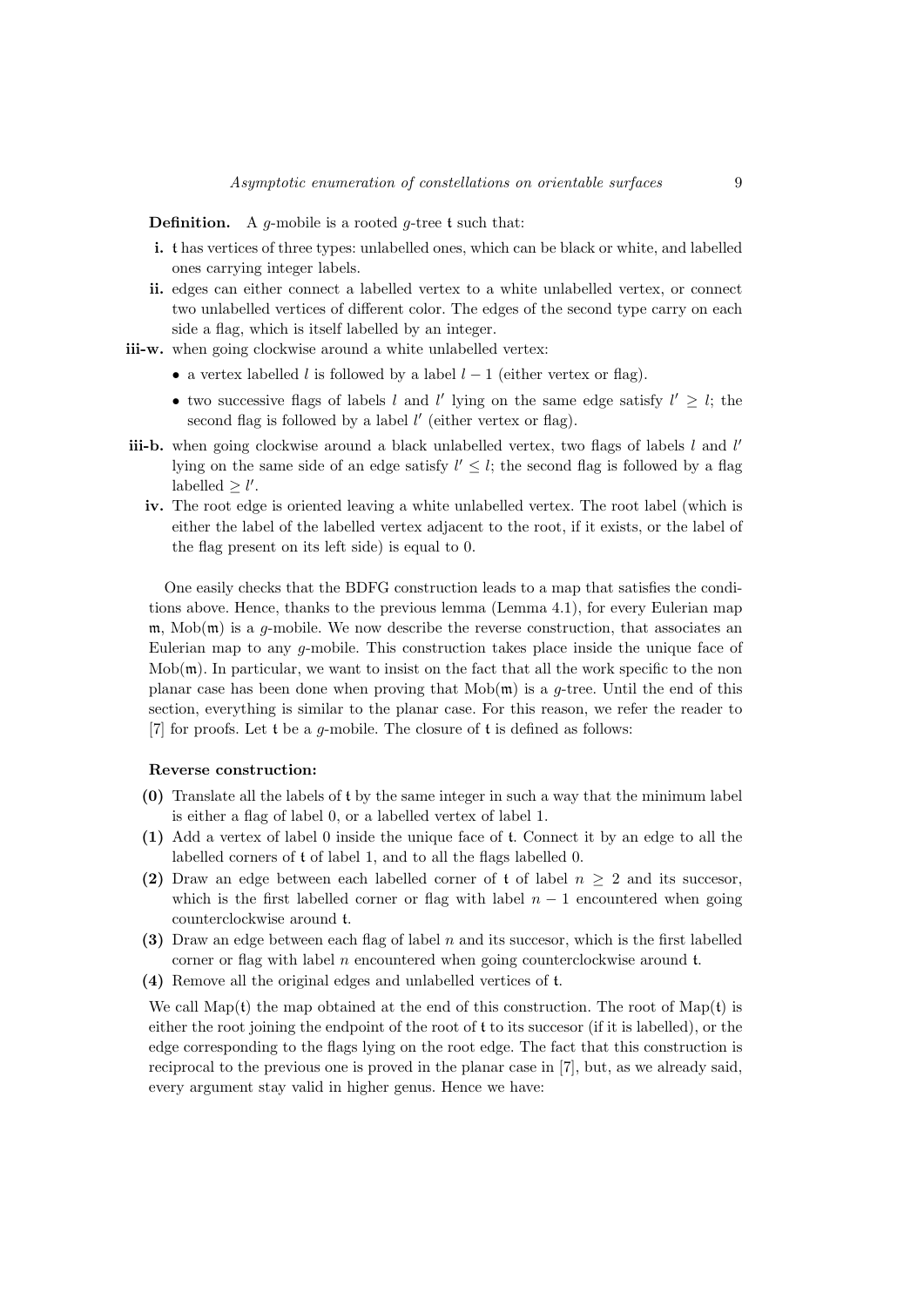**Lemma 4.2 ([7]).** For every Eulerian map  $m$ , one has:  $\text{Map}(\text{Mob}(\mathfrak{m})) = \mathfrak{m}$  For every g-mobile t, one has:  $\text{Mob}(\text{Map}(\mathfrak{t})) = \mathfrak{t}$ 

This proves:

**Theorem 4.3.** The application Mob defines a bijection between the set of rooted and pointed Eulerian maps of genus g with n edges and the set of g-mobiles with n edges. This bijection sends a map which has  $n_i$  white faces of degree i for all i, b black faces, and v vertices to a mobile which has  $n_i$  white unlabelled vertices of degree i for all i, b black unlabelled vertices and  $v - 1$  labelled vertices.

#### 4.3. m-constellations, m-hypermaps, and mobiles

Mobiles obtained from m-hypermaps form a subset of the set of all mobiles, and satisfy additionnal properties. To keep the terminology reasonable, we make the following convention:

Convention: In the rest of the paper, the word *mobile* will refer only to mobiles which are associated to m-hypermaps of genus  $q$  by the Bouttier–Di Francesco–Guitter bijection.

Let  $\mathfrak m$  be a rooted and pointed m-hypermap, with vertices labelled by the distance from the pointed vertex. We define the increment of an (oriented) edge as the label of its origin minus the label of its endpoint; since all black faces have degree  $m$ , by the triangle inequality, all increments are in  $[-1, m-1]$ . More, if if a black face is adjacent to an edge e of increment  $m-1$ , and since the sum of the increments is null along a face, then its  $m-1$  other edges must have type  $-1$ . Hence, the black unlabelled vertex of the corresponding mobile has degree 1: it is connected only to the flagged edge corresponding to e.

Now, let t be a mobile. The increment of a flagged edge is the increment of the associated edge in the corresponding m-hypermap: it is therefore the difference of the labels of the two flags, counterclockwise around the white unlabelled vertex. All black unlabelled vertices of degree 1 are linked to a flagged edge of increment  $m - 1$ .

Now, observe that an m-hypermap is an m-constellation if and only if the labelling of its vertices by the distance from the pointed vertex, taken modulo  $m$ , realizes the property iii of the definition of a constellation. Indeed, in a m-constellation, the difference modulo  $m$  between the distance labelling and any labelling realizing property  $\mathbf{iii}$  is constant on a geodesic path of oriented edges from the pointed vertex to any vertex, since both increase by 1 modulo  $m$  at each step. Hence, all the edges of an  $m$ -constellation have an increment which is either  $-1$ , either  $m-1$ . This gives:

Lemma 4.4. Let m be a rooted and pointed m-hypermap, with vertices labelled by the distance from the pointed vertex. Then m is an m-constellation if and only if one of the following two equivalent properties holds:

- all its edges have increment  $-1$  or  $m-1$
- all the black unlabelled vertices of its mobile have degree 1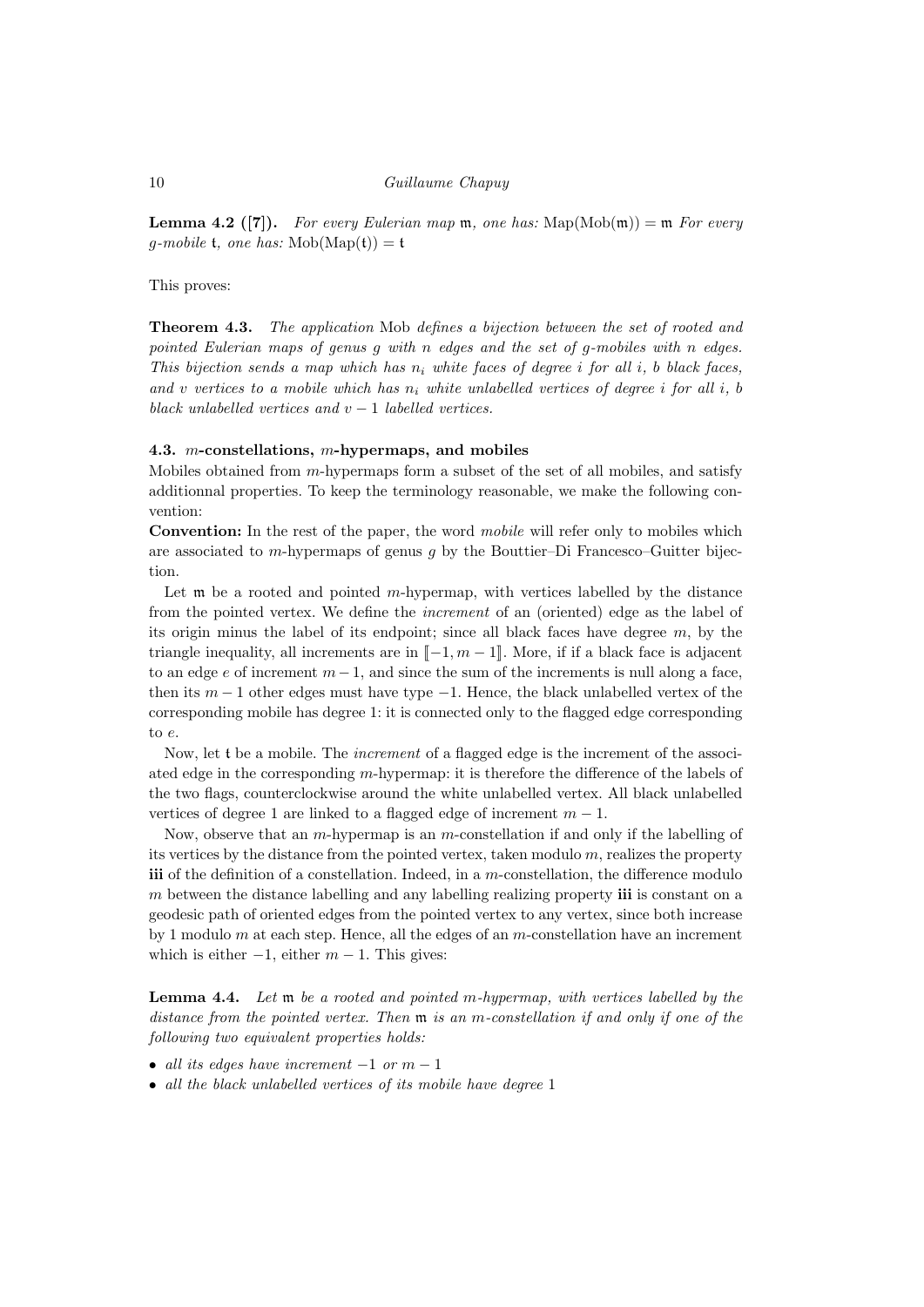In particular, m is an m-constellation if and only if, clockwise around any black face, the label increases by 1 exactly  $m-1$  times, and decreases by  $m-1$  exactly one time.

# 5. The building blocks of mobiles: elementary stars and cells.

### 5.1. Elementary stars.



Figure 4. (a) a white split-edge of type 3; (b) a black split edge of type 3; (c) a white elementary star; (d) a black elementary star.

We now define what the building blocks of mobiles are.

**Definition.** (see Figure 4) A *white split-edge* is an edge that links a white unlabelled vertex to a pair formed by two flags, each one lying on one side of the edge, as in Figure 4. Each flag is labelled by integer. If those labels are  $l_1$  and  $l_2$ , in clockwise order around the unlabelled vertex, the quantity  $l_2 - l_1 + 1$  is called the type of the split-edge. The same definition holds for *black split-edges*, but in this case the type is defined as  $l_1 - l_2 - 1$ .

A white elementary star is a star formed by a central white unlabelled vertex, which is connected to a certain number of labelled vertices, and to a certain number of white split edges, and that satisfies the property  $i$ ii-w of Definition 4.2. Elementary stars are considered up to translation of the labels.

The same definition holds for black elementary stars, up to replacing "white" by "black" and property **iii-w** by property **iii-b**.

The following lemma will be extremely useful:

**Lemma 5.1.** Let  $s$  be a white elementary star of degree km. Assume that  $s$  has r split-edges, and let  $\tau_1, \tau_2, \ldots, \tau_r$  be their types. Then we have:

$$
\sum_{i=1}^{r} \tau_i = km.
$$

**Proof.** We number the flags from 1 to r, in clockwise order, starting anywhere. We let  $l_i$ and  $l_i'$  be the labels carried by the *i*-th flag, in clockwise order, so that the corresponding type is  $\tau_i = l'_i - l_i + 1$ . By the property **iii-w**, the label decreases by one after each labelled vertex, so that  $l'_i - l_{i+1}$  is exactly the number of labelled vertices between the *i*-th and  $i + 1$ -th flags (with the convention that the  $r + 1$ -th flag is the first one). Hence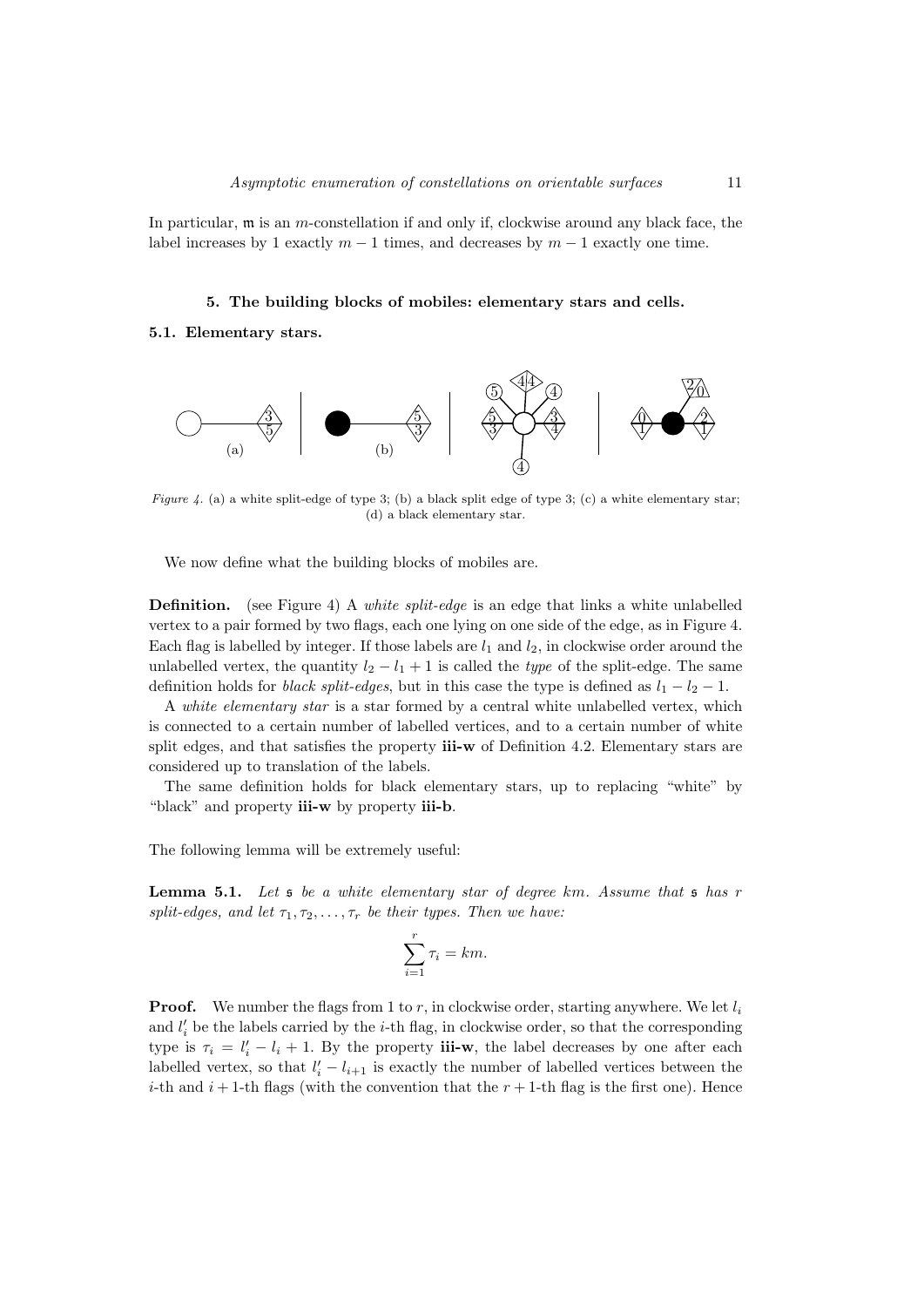the total degree of s is:

$$
r + \sum_{i=1}^{r} (l'_i - l_{i+1}) = r + \sum_{i=1}^{r} (l'_i - l_i) = \sum_{i=1}^{r} \tau_i
$$

 $\Box$ 

which yields the result.

**Remark.** If s is a black elementary star which is present in a mobile t such that  $\text{Map}(\mathfrak{t})$ is an *m*-hypermap, then the conclusion of the lemma also holds, with  $k = 1$ . Indeed, if  $l_1, \ldots, l_m$  is the clockwise sequence of the distance labels around the corresponding black face of Map(t), then  $\sum_{i=1}^{m} \tau_i = \sum_{i=1}^{m} (l_{i+1} - l_i + 1) = m$ .

**Definition.** An m-walk of length l is a l-tuple of integers  $(n_1, \ldots, n_l) \in [-1, m - 1]^l$ <br>and that  $\sum_{n=1}^{\infty} 0$ , A simular m wall of length l is an m wall of langth l samidared up such that  $\sum n_i = 0$ . A circular m-walk of length l is an m-walk of length l considered up to circular permutation of the labels (i.e. an orbit under the action of the cyclic group  $\mathbb{Z}_l$  on the indices).

We now explain how to associate an m-walk to an elementary star. Let  $\mathfrak s$  be a white elementary star with degree multiple of  $m$ . We read clockwise the sequence of labels of vertices and split-edges around the central vertex. We interpret labelled vertices as a number  $-1$ , and split-edges of type  $\tau$  as a number  $\tau -1$ . We obtain a sequence of integers  $(n_1, \ldots, n_l)$  defined up to circular permutations.

**Lemma 5.2.** For each  $l$  multiple of m, the construction above defines a bijection between white elementary stars of degree l and circular m-walks of length l.

**Proof.** It follows from the property **iii-w** that the walk associated to a white elementary star is indeed an m-walk. Conversely, given an m-walk of length  $l$ , and interpreting steps  $-1$  as labelled vertices, and steps  $\tau - 1$  as split-edges of type  $\tau$ , one reconstructs a white elementary star, which is clearly the only one from which the construction above recovers the original walk.  $\Box$ 

**Definition.** We say that a split-edge is *special* if its type is not equal to m. A star is special if it contains at least one special split-edge, and standard otherwise.

# 5.2. Cells and chains of type 0.

**Definition.** (see Figure 5) A cell of type 0 is a standard white elementary star of degree multiple of  $m$ , which carries two distinguished labelled vertices: the  $in$  one and the *out* one.

The *increment* of a cell of type 0 is the difference  $l_{out} - l_{in}$  of the labels of its out and in vertices. Its size is its number of split-edges, and its total degree is its degree as an elementary star (i.e. the degree of the central vertex).

A chain of type 0 is a finite sequence of cells type 0. Its size and increment are defined additively from the size and increment of the cells it contains. Its in vertex (resp out vertex) is the in vertex of its first cell (resp. out vertex of its last cell).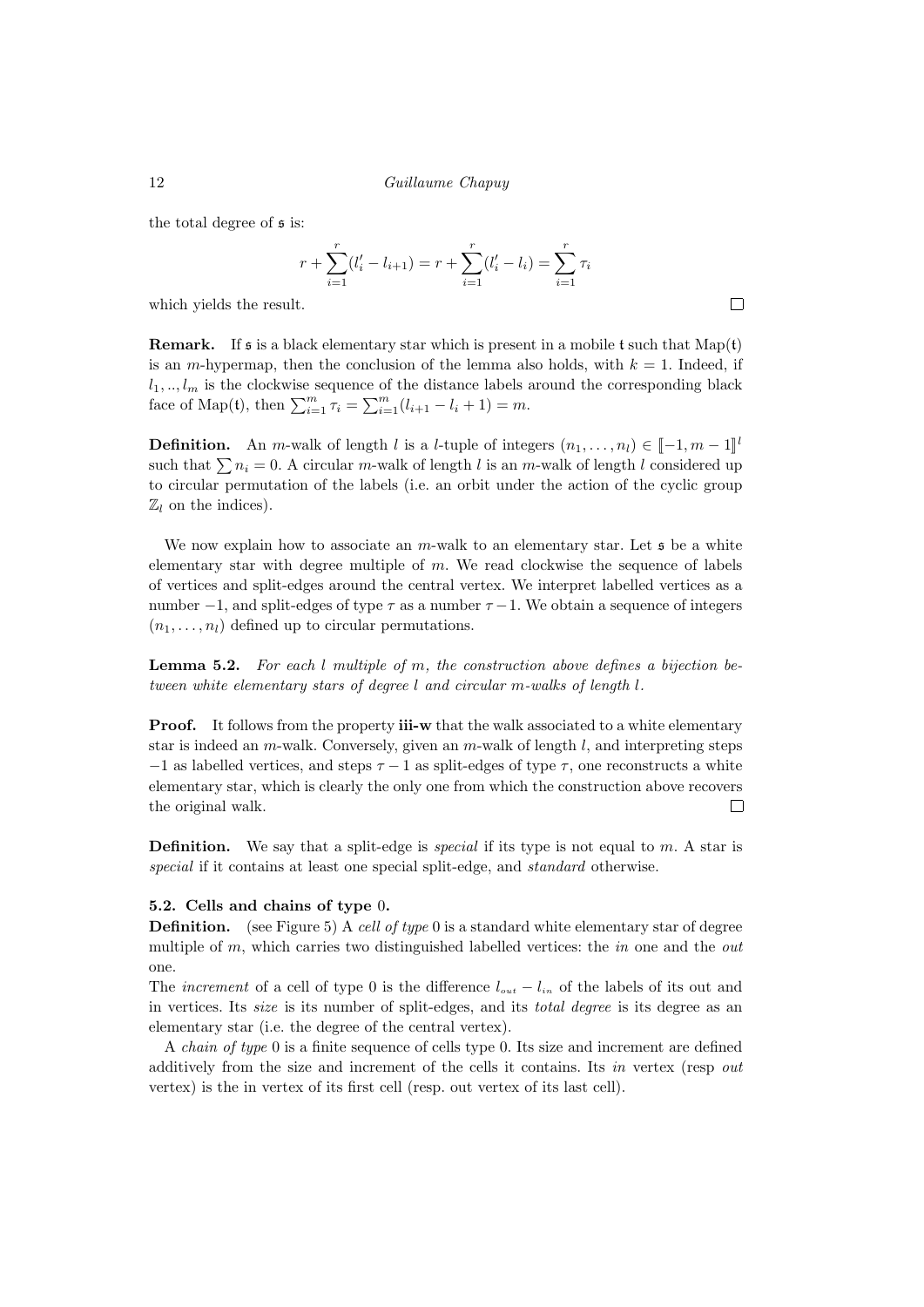

Figure 5. Four examples in the case  $m = 3$ . Up, a cell of type 0, and a chain of type 0; down, a cell of type 2, and a chain of type 1.

On pictures, to draw a chain of type 0, we identify the out vertex of each cell with the in vertex of the following one, as in Figure 5. From Lemma 5.2, cells of type 0 are in correspondence with m-walks which have only steps  $-1$  and  $m-1$ , which implies that the total degree of a cell of type  $0$  equals  $m$  times its size, and that, in a chain of type 0, the total number of corners of the chain adjacent to a labelled vertex equals  $(m - 1)$ times the size of the chain.

## **5.3.** Cells and chains of type  $\tau \in [1, m-1]$ .

**Definition.** (see Figure 5) Let  $\tau \in [1, m-1]$ . A cell of type  $\tau$  is a pair  $(\mathfrak{s}_1, \mathfrak{s}_2)$  where:  $-5<sub>1</sub>$  is a white elementary star, with exactly two special split-edges: the *in* one, of type  $\tau$ , and the *out* one, of type  $m - \tau$ .

 $\mathfrak{s}_2$  is a black elementary star, with exactly two special split-edges: the *in* one, of type  $m - \tau$ , and the *out* one, of type  $\tau$ .

On pictures, we identify the two split-edges of type  $m - \tau$ , as in Figure 5. The in split-edge of the cell is the in split-edge of  $s<sub>1</sub>$ , and its *out* split-edge is the out split-edge of  $\mathfrak{s}_2$ ; the corresponding labels  $l_{in}$  and  $l_{out}$  are defined with the convention of Figure 5. The *increment* of the cell is the difference  $l_{out}$  -  $l_{in}$ .

A chain of type  $\tau$  is a finite sequence c of cells of type  $\tau$ . On pictures, we glue the flags of the out split-edge of a cell with the flags of the in split-edge of the following cell, as in Figure 5. The increment of the chain is the sum of the increment of the cells it contains. We let  $|\mathfrak{c}|$  denote the total number of labelled vertices appearing in c. We also let  $\langle \mathfrak{c} \rangle$ be the total number of black vertices appearing in  $\mathfrak c$  plus its total number of split-edges of type m (equivalently,  $\langle \mathbf{c} \rangle$  is the total number of black vertices of c if one links each split-edge of type  $m$  to a new univalent black vertex).

# 6. The full scheme of a mobile.

In this section, we explain how to reduce mobiles of genus  $q$  to a finite number of cases, indexed by minimal objects called their full schemes. Full schemes are a generalisation of what is called labelled schemes in [9] (see the remark in Section 6.5).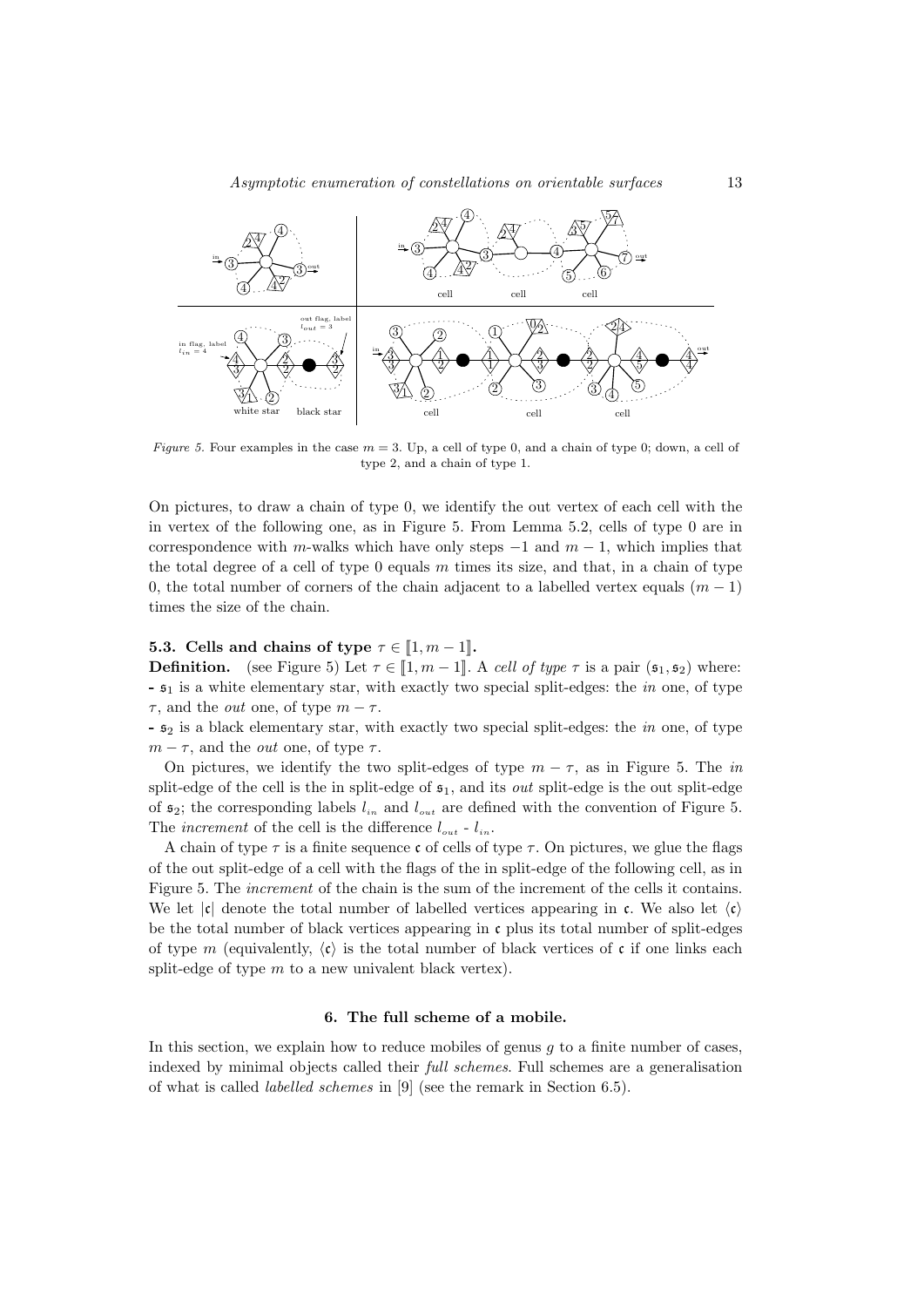# 6.1. Schemes.

**Definition.** A scheme of genus g is a rooted map  $\mathfrak s$  of genus g, which has only one face, and whose all vertices have degree  $\geq 3$ . The set of schemes of genus g is denoted  $S_q$ .

Let  $\mathfrak s$  be a scheme of genus g, and, for all  $i \geq 3$ , let  $n_i$  be the number of vertices of  $\mathfrak s$  of degree *i*. Then, by the hand-shaking lemma, its number of edges is  $\frac{1}{2} \sum in_i$ , and Euler Characteristic formula gives:

$$
\sum_{i\geq 3} \frac{i-2}{2} n_i = 2g - 1. \tag{6.1}
$$

Hence the sequence  $(n_i)_{i>3}$  can only take a finite number of values. Since the number of maps with a given degree sequence is finite, this proves:

# **Lemma 6.1** ([9]). The set  $S_q$  of all schemes of genus g is finite.

We now need a technical discussion that will be of importance later. We assume that each scheme of genus g carries an arbitrary orientation and labelling of its edges, chosen arbitrarily but fixed once and for all. This will allow us to talk about "the i-th edge" of a scheme, or "the canonical orientation" of an edge, without more precision. Our first construction is not specific to mobiles, and applies to all maps of genus  $q$  with one face (see Figure 6):

Algorithm 1 (The scheme of g-tree t.). Let t be a g-tree. First, if t contains a vertex of degree 1, we erase it, together with the edge it is connected to. We then repeat this step recursively until there are no vertices of degree 1 left. We are left with a map c, which we call the core of  $t$  (see Figure 6, middle part). If the original root of  $t$  is still present in the core, we keep it as the root of  $c$ . Otherwise, the root is present in some subtree of t which is attached to c at some vertex v: we let the root of c be the first edge of c encountered after that subtree when turning clockwise around  $v$  (and we orient it leaving v).

Now, in the core, vertices of degree 2 lie on maximal paths whose end vertices are of degree at least 3 We now replace each of these paths by an edge: we obtain a map  $\mathfrak{s}$ , which has only vertices of degree  $> 3$ . The root of  $\mathfrak s$  is the edge corresponding to the path that was carrying the root of c (with the same orientation). We say that  $\mathfrak s$  is the scheme of  $\mathfrak t$ . The vertices of  $t$  that remain vertices of  $s$  are called the nodes of  $t$ .

#### 6.2. The superchains of a mobile.

Let t be a mobile whose scheme  $\mathfrak s$  has k edges. Each edge of  $\mathfrak s$  corresponds to a path of vertices of degree 2 of the core. For  $i = 1..k$ , we let  $\mathfrak{p}_i$  be the path corresponding to the i-th edge of s, oriented by the canonical orientation of this edge (observe that each node is the extremity of several paths). A priori,  $\mathfrak{p}_i$  can contain labelled vertices, black or white unlabelled vertices, and flagged or unflagged edges. We have the following important lemma: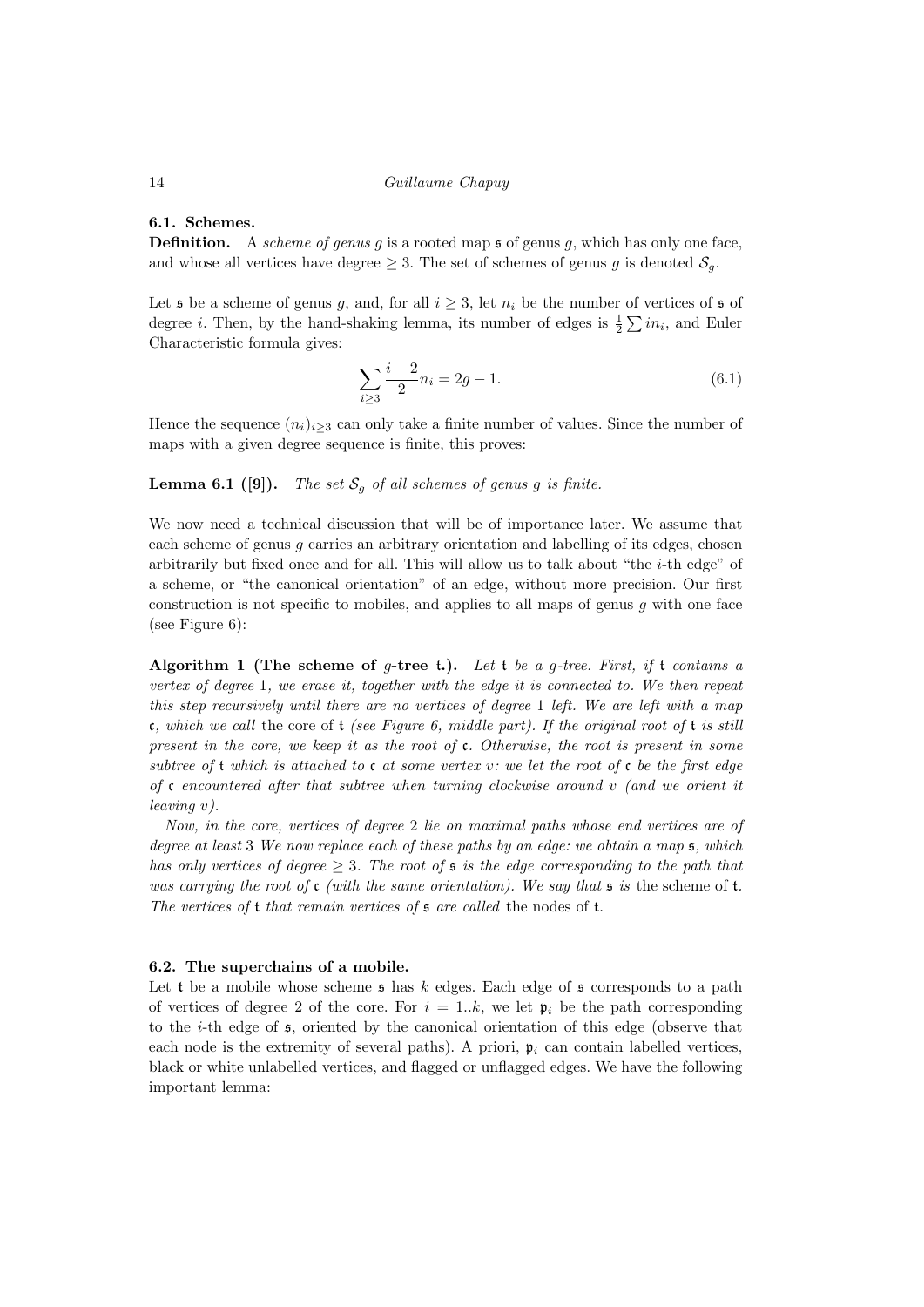

Figure 6. From a 1-tree to its scheme.

**Lemma 6.2.** All the special flagged edges of **t** lie on the paths  $\mathfrak{p}_i$ ,  $i = 1..k$ .

**Proof.** Assume that there is a special flagged edge  $e_0$  in  $\mathfrak{t} \setminus \mathfrak{c}$ :  $e_0$  belongs to a subtree t' that has been detached from t during the construction of its core.  $e_0$  is connected to two unlabelled vertices, one of them, say  $v$ , being the farthest from  $\mathfrak{c}$ . Now, by Lemma 5.1, an unlabelled vertex (black or white) of t cannot be connected to exactly one special flagged edge. Hence v is connected to another special edge  $e_1$ . Repeating recursively this argument, one constructs an infinite sequence of special edges  $e_0, e_1, \ldots$ . All these special edges belong to the subtree  $t'$ , so that the sequence cannot form a cycle: this implies that these edges are all distinct, which is impossible since a mobile has a finite number of edges.  $\Box$ 



Figure 7. A typical superchain of type 1, in the case  $m = 3$ . It has two nodal star, only one correcting term  $a_1(e)$  ( $a_2(e)$  is empty), and the superchain itself is formed of three consecutive cells of type 1.

Each unlabelled vertex of  $\mathfrak{p}_i$  was, in the original mobile t, at the center of an elementary star. We now re-draw all these elementary stars around each unlabelled vertex of  $\mathfrak{p}_i$ , as on Figure 7. If the extremities of  $\mathfrak{p}_i$  are unlabelled vertices, we say that the corresponding stars are nodal stars of t. For the moment, we remove the nodal stars, if they exist: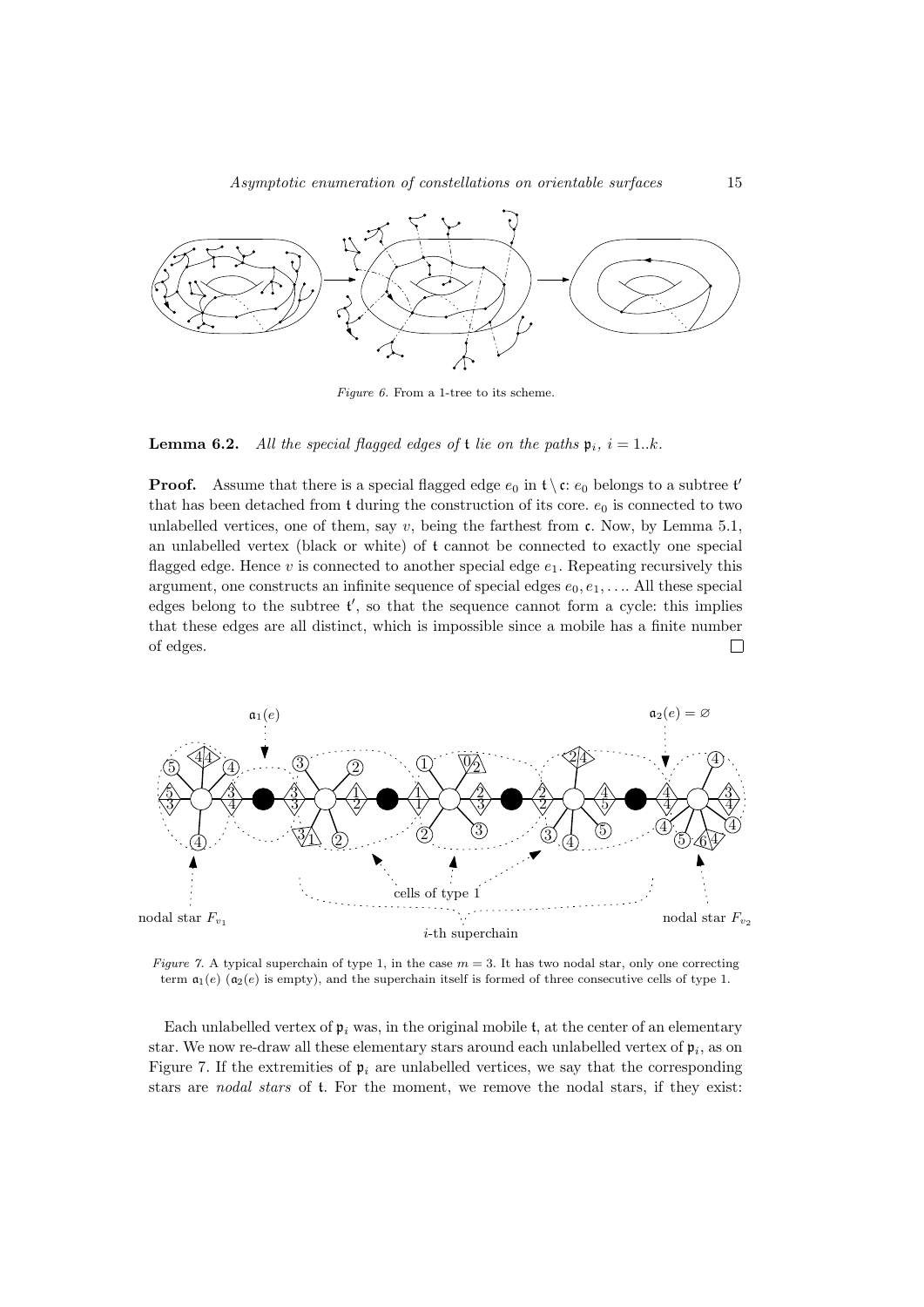we obtain a (eventually empty) sequence  $\mathfrak{s}_1, \ldots, \mathfrak{s}_l$  of successive stars. We now have to distinguish two cases.

case 1:  $\mathfrak{p}_i$  contains no special flagged edge. In this case,  $\mathfrak{p}_i$  is made of succession of edges linking white unlabelled vertices to labelled vertices (since the only remaining case, flagged edges of type m, are only linked to univalent black vertices and then cannot be part of the core). Consequently, the sequence  $s_1, \ldots, s_l$  is a sequence of white elementary stars, with no special flagged edges, glued together at labelled vertices, i.e. a chain of type 0 in the terminology of the preceding section. We say that  $(\mathfrak{s}_1, \ldots, \mathfrak{s}_l)$  is the *i*-th superchain of t.

case 2:  $\mathfrak{p}_i$  contains at least one special flagged edge In this case, we will also show that our path reduces to a sequence of cells. First, from Lemma 5.1, an unlabelled vertex cannot be adjacent to exactly one special edge. Now, from Lemma 6.2, an unlabelled vertex of  $\mathfrak{p}_i$  which is not one of its extremities cannot be adjacent to more than 2 special edges in t. Hence such a vertex is adjacent either to 0 or 2 special edges. Hence the set of special flagged edges of  $\mathfrak{p}_i$  forms itself a path with the same extremities as  $\mathfrak{p}_i$ , i.e. is equal to  $\mathfrak{p}_i$ . In other terms: all the edges of  $\mathfrak{p}_i$  are special flagged edges.

We now consider the sequence of stars  $\mathfrak{s}_1, \ldots, \mathfrak{s}_l$ . If the first star of the sequence is black, we call it  $\mathfrak{a}_1(i)$  and we remove it (otherwise we put formally  $\mathfrak{a}_1(i) = \emptyset$ ). Similarly, if the last star is white, we call it  $a_2(i)$  and we remove it. We now have a sequence of alternating color stars  $(\mathfrak{s}'_1, \ldots, \mathfrak{s}'_{l'})$  that begins with a white star and ends with a black one. From what we just said, all these stars are elementary stars with exactly two special flagged edges, glued together at these flagged edges. Since the sequence is ordered, we can talk of the ingoing and outgoing special edge of each of these stars. Now, let  $\tau$  be the type of the ingoing special edge of  $\mathfrak{s}'_1$ . By Lemma 5.1, the type of its outgoing special edge is  $m - \tau$ . Now, this flagged edge is also the ingoing edge of the black star  $\mathfrak{s}'_2$ , and applying Lemma 5.1 again, the type of the outgoing edge of  $\mathfrak{s}'_2$  is  $m - (m - \tau) = \tau$ . Consequently,  $(\mathfrak{s}'_1, \mathfrak{s}'_2)$  is a cell of type  $\tau$ , in the sense of the previous section. Applying recursively the argument, each pair  $(\mathfrak{s}'_{2q-1}, \mathfrak{s}'_{2q})$  is a cell of type  $\tau$ . The sequence  $(\mathfrak{s}'_1, \ldots, \mathfrak{s}'_l)$  is therefore a chain of type  $\tau$ , which we call the *i*-th superchain of **t**.

In the two cases above, we have associated to the *i*-th edge  $e$  of  $\mathfrak s$  a chain, which we called the *i*-th superchain of **t**. We now define the *type* of *e* as the type of this chain, and we note it  $\tau(e)$ .

By convention, if the *i*-th edge has type 0, we put  $a_1(i) = a_2(i) = \emptyset$ .

#### 6.3. Typed schemes and the Kirchoff law.

Let v be a node of t. If v is labelled, then it is connected to no flagged edge (since flagged edges only connect unlabelled vertices). Hence all the paths  $\mathfrak{p}_i$ 's that are meeting at v correspond to case 1 above, or equivalently, all the edges of  $\mathfrak s$  meeting at v are edges of type 0.

On the contrary, assume that v is unlabelled. Let e be an edge of  $\mathfrak s$  adjacent to v, of type  $\tau(e) \neq 0$ , and let  $\mathfrak{p}_i$  be the corresponding path of the core. We let  $\tilde{\tau}(e)$  be the type of the split-edge of  $\mathfrak{p}_i$  which is adjacent to v. It follows from the construction rules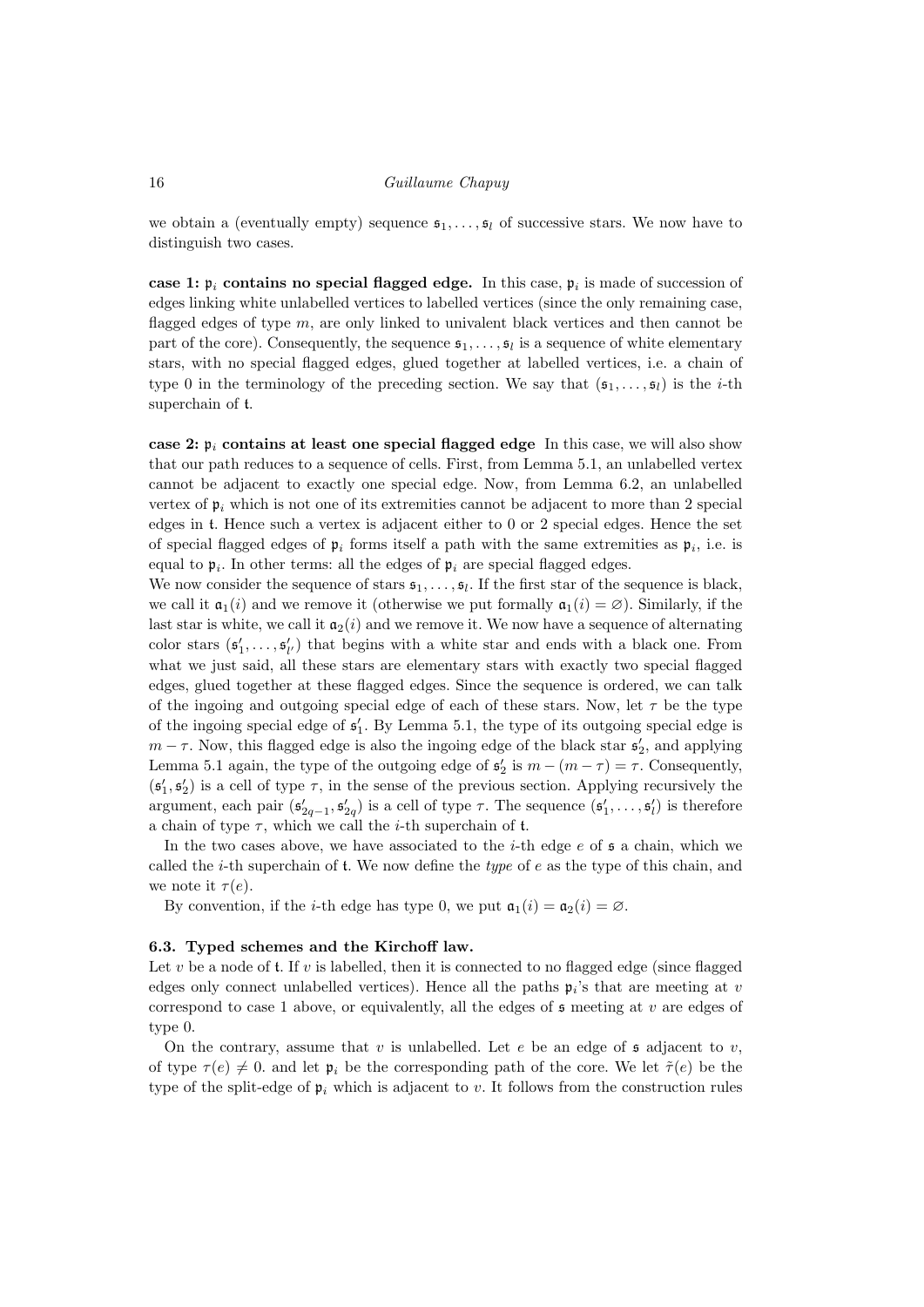of the scheme that if v is white, then one has  $\tilde{\tau}(e) = \tau(e)$  if e is incoming at v and  $\tilde{\tau}(e) = m - \tau(e)$  if it is outgoing. On the contrary, if v is black then  $\tilde{\tau}(e) = m - \tau(e)$  if e is incoming and  $\tilde{\tau}(e) = \tau(e)$  if it is outgoing. Now, in both cases, Lemma 5.1 or the remark following it give:  $\sum_{e \sim v} \tilde{\tau}(e) = 0 \text{ mod } m$ .

In all cases, we have therefore:

**Proposition 6.3 (Kirchoff law).** Let v be a vertex of  $\mathfrak s$ . We have:

$$
\sum_{e \text{ outgoing}} \tau(e) - \sum_{e \text{ingoing}} \tau(e) = 0 \text{ mod } m \tag{6.2}
$$

This leads to the following definition:

**Definition.** Let  $\mathfrak s$  be a scheme of genus g. A typing of  $\mathfrak s$  is an application

 $\tau : \{\text{edges of } \mathfrak{s}\} \to [\![0,m-1]\!]$ 

that satisfies Equation (6.2) around each vertex.

A typed scheme is a pair  $(\mathfrak{s}, \tau)$  formed by a scheme and one of its typings.

If  $\mathfrak s$  is the scheme of a mobile t, and  $\tau$  is the application that associates to each edge of s the type of its corresponding superchain, we say that  $(s, \tau)$  is the typed scheme of t.

For future reference, we now state the following lemma, which is a key fact in the proof of Theorem 3.2:

**Lemma 6.4.** Let  $\mathfrak s$  be a scheme of genus g. Then  $\mathfrak s$  has exactly  $m^{2g}$  different typings.

**Proof.** Observe that, if we identify  $[0, m-1]$  with  $\mathbb{Z}/m\mathbb{Z}$ , the set of all valid typings of  $\mathfrak s$  is a  $\mathbb Z/m\mathbb Z$  vector space. Actually, it coincides with the cycle space of  $\mathfrak s$  in the sense of algebraic graph theory (see [27] for an introduction to this notion). Now, it is classical that the dimension of the cycle space of a connected graph equals its number of edges minus its number of vertices plus 1 (to see that, observe that the complementary edges of any spanning tree form a basis of this space). Now, since s has one face, Euler characteristic formula gives:

#edges of 
$$
\mathfrak{s} - \mathfrak{H}
$$
 vertices of  $\mathfrak{s} = 2g - 1$ .

Hence the cycle space has dimension 2g, and its cardinality is  $m^{2g}$ .

 $\Box$ 

# 6.4. Nodal stars and decorated schemes.

Let once again  $v$  be a node of t. If  $v$  is unlabelled, it is located at the center of an elementary star  $F_v$  (which, as we already said, we call a nodal star).  $F_v$  has a certain number of special split-edges, and a certain number of distinguished labelled vertices, which are connected to the paths  $\mathfrak{p}_i$ 's of t. We slightly abuse notations here, and assume the notation  $F_v$  denotes not only the elementary star itself, but the elementary star together with those distinguished vertices and the application that maps each distinguished vertex and split-edge of  $F_v$  to the corresponding half-edge of  $\mathfrak s$ .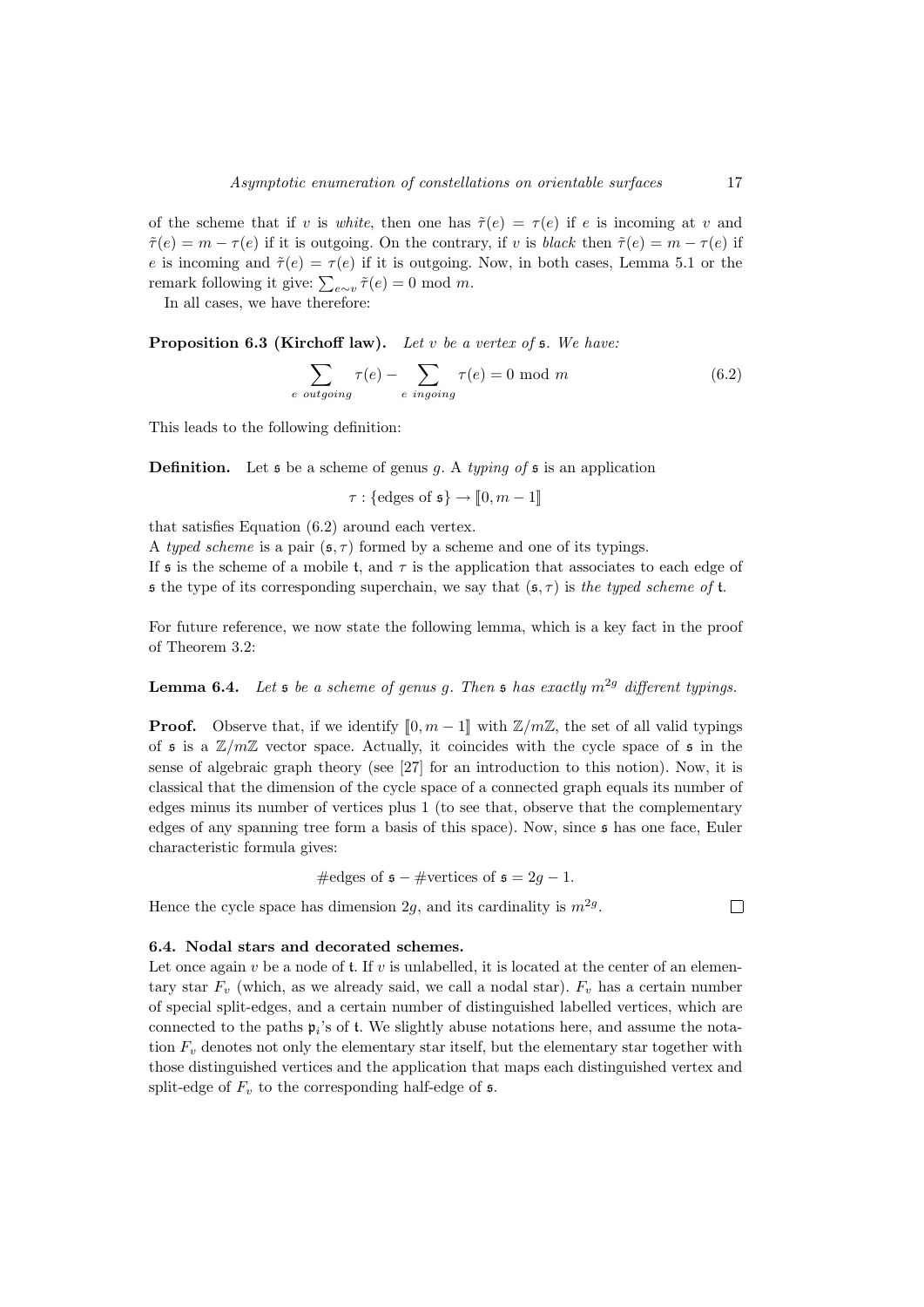In the case where v is labelled, we put formally  $F_v = \circ$ , where  $\circ$  may be understood as a single labelled vertex considered up to translation (so that its label does not import).

Until the rest of the paper, if  $\mathfrak s$  is a scheme of genus g, we note  $E(\mathfrak s)$  and  $V(\mathfrak s)$  for the sets of edges and vertices of  $\mathfrak{s}$ , respectively. If  $|E(\mathfrak{s})| = k$ , we will sometimes identify  $E(\mathfrak{s})$ with  $\llbracket 1, k \rrbracket$ .

Definition. We say that the quadruple

 $(\mathfrak{s}, \tau, F, \mathfrak{a}) = (\mathfrak{s}, (\tau(e))_{e \in E(\mathfrak{s})}, (F(v))_{v \in V(\mathfrak{s})}, (\mathfrak{a}_1(e), \mathfrak{a}_2(e))_{e \in E(\mathfrak{s})})$ 

is the decorated scheme of t.

#### 6.5. The full scheme of a mobile.

We now present the last step of the reduction of mobiles to elementary objects. We assume that for each decorated scheme  $(\mathfrak{s}, \tau, F, \mathfrak{a})$ , and for each vertex v of  $\mathfrak{s}$ , the star  $F_v$ carries an arbitrary but fixed labelled vertex or flag, chosen once and for all, that we call the canonical element of v.

Now, let t be a mobile, of decorated scheme  $(\mathfrak{s}, \tau, F, \mathfrak{a})$ . For each vertex v of  $\mathfrak{s}$ , we let  $l_v$  be the label in t of the canonical element of v. We now normalize these labels, so that they form an integer interval of minimum 0. Precisely, we let  $M = \text{card } \{l_v, v \in V(\mathfrak{s})\} - 1$ and  $\lambda$  be the unique surjective increasing application  $\{l_v, v \in V(\mathfrak{s})\} \to [0, M]$ .

**Definition.** We say that the quintuple  $(\mathfrak{s}, \tau, F, \mathfrak{a}, \lambda)$  is the full scheme of t.

In few words, the full scheme of t contains five informations: the combinatorial arrangement of the superchains, given by  $\mathfrak{s}$ ; the types of the superchains, given by  $\tau$ ; the stars  $F_v$  that lie on the nodes of t; the (eventually trivial) stars  $a_1(e)$  and  $a_2(e)$  that ensure that each superchain of type  $\neq 0$  begins with a white star, and ends with a black one; the relative order of the labels of the canonical elements, given by  $\lambda$ .

Remark. Our full schemes are a generalization of the labelled schemes of [9], which consist only of the pair  $(\mathfrak{s}, \lambda)$ . Here, our mobiles are more complicated, so we have to take the decoration  $(F, \mathfrak{a})$  and the typing  $\tau$  into account.

Recall that the number of schemes of genus  $q$ , and the number of typings of a given scheme, are finite. Moreover, since the set  $D$  of allowed face degrees is finite, there are only a finite number of elementary stars with total degree in mD. Hence  $(F(v))_{v\in V(s)}$ and  $(\mathfrak{a}_1(e), \mathfrak{a}_2(e))_{e \in E(\mathfrak{s})}$  can only take a finite number of values, and:

**Lemma 6.5.** The set  $\mathcal{F}_q$  of all full schemes of genus g is finite.

Let  $f = (\mathfrak{s}, \tau, F, \mathfrak{a}, \lambda)$  be a full scheme of genus g. We say that a labelling  $(l_v)_{v \in V(\mathfrak{s})}$  of its canonical elements is compatible with f if normalizing it to an integer interval as we did above yields the application  $\lambda$ . We consider compatible labellings up to translation,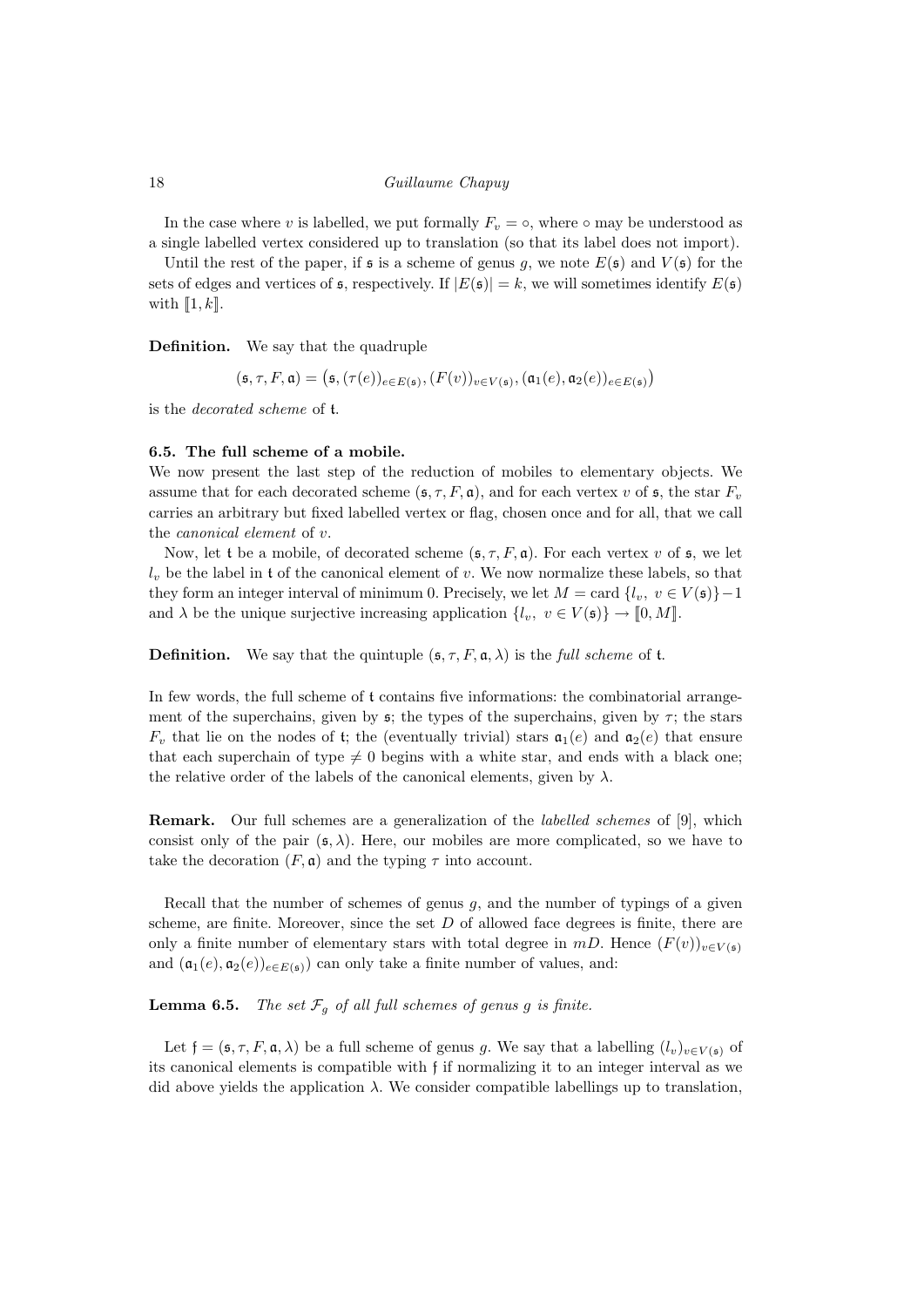or equivalently, we assume that the minimum  $l_v$  is equal to 0, so that all the compatible labellings are of the form:

$$
l_v = \sum_{i=1}^{\lambda(v)} \delta_i \text{ for some } \delta \in (\mathbb{N}_{>0})^M.
$$

Assume that such a labelling has been fixed. To reconstruct a mobile, we have to do the inverse of what precedes, and substitute a sequence of cells of the good type along each edge of s. Observe that, for each edge e, the increment  $\Delta(e)$  of the superchain to be substituted to e is fixed by the choice of  $(l_v)$ . Precisely, let  $e_+$  and  $e_-$  be the extremities of e, with the convention  $\lambda(e_+) \geq \lambda(e_-)$  (if  $\lambda(e_+) = \lambda(e_-)$ , any fixed choice will be convenient). Then, up to the sign, we have  $\Delta(e) = l_{e_+} - l_{e_-} + a_{F,\mathfrak{a}}(e)$ , where  $a_{F,\mathfrak{a}}(e)$  is a correction term that does not depends on the  $l_v$ 's, and that accounts for the fact that superchains do not necessarily begin and end at the canonical vertices. Precisely,  $a_{F,a}(e)$ equals the difference of the label of the canonical element of  $e_+$  and the label of the out vertex or flag of  $a_2(e)$ , from which one must substract the corresponding quantity for  $e_$ (and it is important that these differences depend only on  $F$  and  $\mathfrak{a}$ ). Putting things in terms of the  $\delta_i$ 's, we can write:

$$
\Delta(e) = a_{F,\mathfrak{a}}(e) + \delta_{e_{-}+1} + \ldots + \delta_{e_{+}} = a_{F,\mathfrak{a}}(e) + \sum_{j} A_{e,j} \delta_{j}
$$

where for each edge e and  $j \in [1, M]$  we put  $A_{e,j} = \mathbb{1}_{e_{-} < j < e_{+}}$ .

#### 6.6. A non-deterministic algorithm.

We consider the following non-deterministic algorithm:

Algorithm 2. We reconstruct a mobile by the following steps:

- (1) we choose a full scheme  $\mathfrak{f} = (\mathfrak{s}, \tau, F, \mathfrak{a}, \lambda) \in \mathcal{F}_q$ .
- (2) we choose a compatible labelling  $(l_v)_{v \in V(\mathfrak{s})}$  of f, or equivalently, a vector  $\delta \in (\mathbb{N}_{>0})^M$ .
- (3) for each edge e of  $\mathfrak s$ , we choose a chain of type  $\tau(e)$ . We then replace the edge e by this chain, eventually preceded by the star  $a_1(e)$  and followed by the star  $a_2(e)$  if they are not empty.
- (4) on each corner adjacent to a labelled vertex, we attach a planar mobile (which can eventually be trivial).
- (5) we distinguish an edge as the root, and we orient it leaving a white unlabelled vertex.
- (6) we shift all the labels in order that the root label is 0.

We have:

**Proposition 6.6.** All mobiles of genus g can be obtained by Algorithm 2. More precisely, each mobile whose scheme has  $k$  edges can be obtained in exactly  $2k$  ways by that algorithm.

Proof. The first statement follows by the decomposition we have explained until now: we just have to re-add what we have deleted. Precisely, to reconstruct the mobile t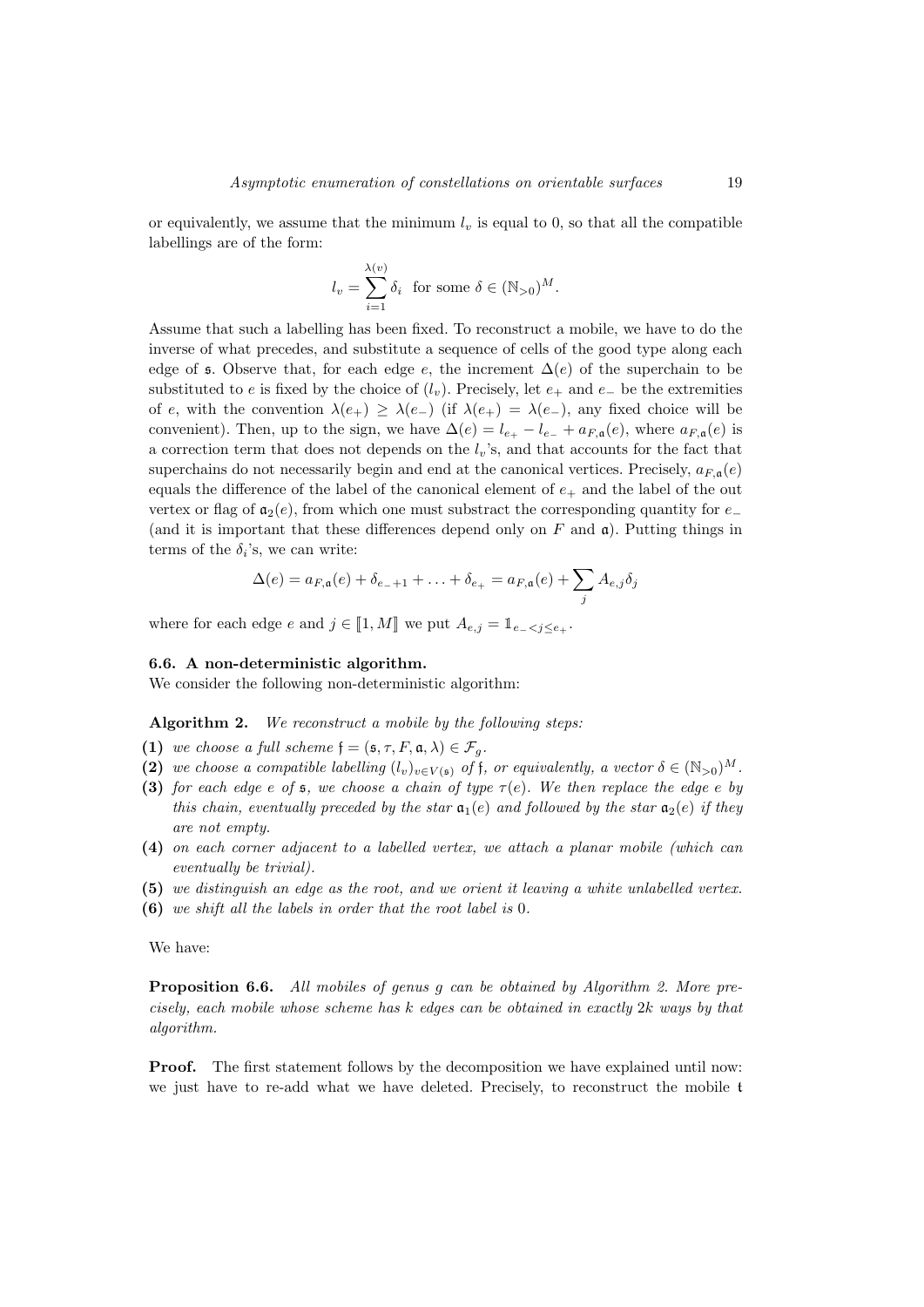from its full scheme, one can first recover the labelling, then replace each edge by the corresponding superchain. Then, one has to re-attach the planar trees that have been detached from t during the construction of its core: this can be done at step 4. Finally, one obtains t by choosing the right edge for its root, and shifting the labels to fit the convention of the definition of a mobile.

Now, let us prove the second statement. It is clear that the only way to obtain the mobile t by different choices in the algorithm above is to start at the beginning with a scheme which coincides with the scheme of t as an unrooted map, but may differ by the rooting. Precisely, let us call a doubly-rooted mobile a mobile whose scheme carries a secondary oriented root edge. Clearly, a mobile whose scheme has k edges corresponds to 2k doubly-rooted mobiles (since its scheme is already rooted once, it has no symmetry). Now, Algorithm 2 can be viewed as an algorithm that produces a doubly-rooted mobile: the secondary root of the scheme of the obtained mobile is given by the root of the scheme  $\epsilon$  chosen at step 1 (we insist on the fact that the root of the starting scheme  $\epsilon$ has no reason to be the root of the scheme of the mobile obtained at the end). Moreover, it is clear that each doubly-rooted mobile can be obtained in exaclty one way by the algorithm: the secondary root imposes the choice of the starting scheme s, and after that all the choices are imposed by the strucure of t. This concludes the proof of the proposition.  $\Box$ 

Remark. Let us consider a variant of the algorithm, where at step 1, we choose only full schemes whose typing is identically 0. Then Proposition 6.6 is still true, up to replacing the word "mobile" by "mobile associated with an m-constellation". Indeed, a mobile is associated to an m-constellation if and only if it has no special edge, and the doublerooting argument in the proof of the proposition clearly works if we restrict ourselves to this kind of mobiles.

# 7. Generating series of cells and chains

Algorithm 2 and Proposition 6.6 reduce the enumeration of mobiles to the one of a few building blocks: schemes, planar mobiles, cells and chains of given type. We now compute the corresponding generating series.

**Note:** In what follows, m and D are fixed. To keep things lighter, the dependancy in m and D will many times be omitted in the notations.

#### 7.1. Planar mobiles.

We let  $T<sub>°</sub>(z)$  be the generating series, by the number of black vertices, of planar mobiles whose root edge connects a white unlabelled vertex to a labelled vertex. Observe that  $T<sub>o</sub>$  is also the generating series of planar mobiles which are rooted at a corner adjacent to a labelled vertex (for example, choose the root corner as the first corner encountered clockwise after the root edge, clockwise around the labelled vertex it is connected to). Now, let t be a planar mobile, whose root edge is connected to a labelled vertex, and say that the white elementary star containing the root-edge has total degree  $mk$ . This star is attached to one planar mobile on each of its  $(m-1)k$  labelled vertices; each of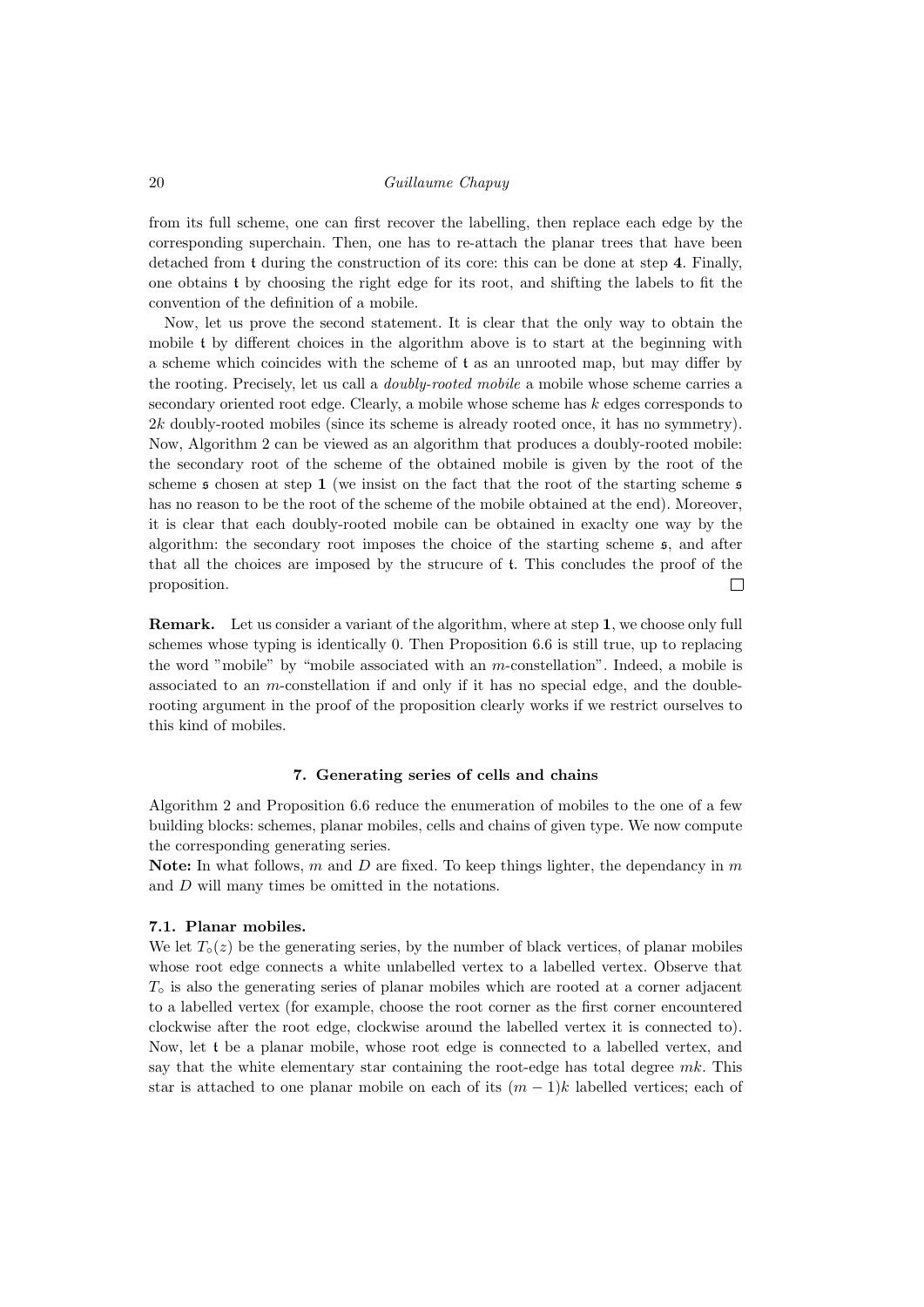these mobiles is naturally rooted at a labelled corner. Moreover, given this star and the sequence of those  $(m-1)k$  planar mobiles, one can clearly reconstruct the mobile t. Finally, by Lemma 5.2, the number of white elementary stars with total degree  $mk$  and a distinguished edge connected to a labelled vertex is equal to the number of  $m$ -walks of length mk that begin with a step  $-1$ , and have  $(m-1)k$  steps  $-1$  and k steps  $m-1$  in total, which is  $\binom{mk-1}{k}$ . This gives the equation:

$$
T_o(z) = 1 + \sum_{k \in D} \binom{mk-1}{k} z^k T_o(z)^{(m-1)k} \tag{7.1}
$$

Observe that the hypotheses made on D ensure that this equation has degree at least 2 in  $T_o$ . Moreover,  $T_o$  has a positive radius of convergence  $z_{m,D}^{(c)}$ , and letting  $T_c = T_o(z_{m,D}^{(c)})$ , one has:

$$
T_c = (m-1) \sum_{k \in D} k \binom{mk-1}{k} [z_{m,D}^{(c)} T_c^{(m-1)}]^k
$$
\n(7.2)

Subtracting Equation (7.1) to Equation (7.2) shows that  $z_{m,D}^{(c)}T_c^{m-1} = t_{m,D}^{(c)}$ , and  $T_c$  $\beta_{m,D}$ , where  $t_{m,D}^{(c)}$  and  $\beta_{m,D}$  are defined in the statement of Theorem 3.1.

Writing down the multivariate Taylor expansion of Equation (7.1) near  $z = z_{m,D}^{(c)}$  easily leads to the following lemma:

**Lemma 7.1.** When z tends to  $z_{m,D}^{(c)}$ , the following Puiseux expansion holds:

$$
1 - \frac{T_o(z)}{T_c} = \sqrt{\frac{2\beta_{m,D}}{(m-1)\gamma_{m,D}}} \sqrt{1 - \frac{z}{z_{m,D}^{(c)}}} + O\left(z_{m,D}^{(c)} - z\right)
$$

# 7.2. The characteristic polynomial of type 0.

Let  $\mathcal{F}_{m,D}^{\infty}$  be the set of all cells of type 0 whose total degree belongs to  $mD$ . For  $F \in \mathcal{F}_{m,D}^{\infty}$ , we denote respectively  $|F|$  and  $i(F)$  the size and the increment of F. The *characteristic* polynomial of type 0 is the polynomial  $1 - P_{m,D}(X,t)$ , where the generating Laurent polynomial  $P_{m,D}$  is defined by:

$$
P_{m,D}(X,t) = \sum_{F \in \mathcal{F}_{m,D}^{\circ\circ}} t^{|F|} X^{i(F)}
$$

For example, in the case  $m = 2$ ,  $D = \{2\}$ , Figure 8 shows that the characteristic polynomial is  $1 - t^2(X^{-1} + 1 + X)$ .

For every  $n \in \mathbb{N}$  and  $i \in \mathbb{Z}$ , we let  $a_{n,i}$  be the number of chains of type 0 of total size n and increment i. Note that for every n,  $a_{n,i} = 0$  except for a finite number of values of i. Hence, if  $\mathbb{C}[X, X^{-1}][[t]]$  denotes the ring of formal power series in t with coefficients that are Laurent polynomials in X, the generating function  $S_{m,D}(X,t)$  =  $\sum_{n=0}^{\infty}\sum_{i=-\infty}^{\infty}a_{n,i}t^nX^i$  of chains of type 0 by the size and the increment is a well defined element of  $\mathbb{C}[X, X^{-1}][[t]]$ . Since, by definition, a chain of type 0 is a sequence of cells of type 0, and since the size and the increment are additive parameters, we have by classical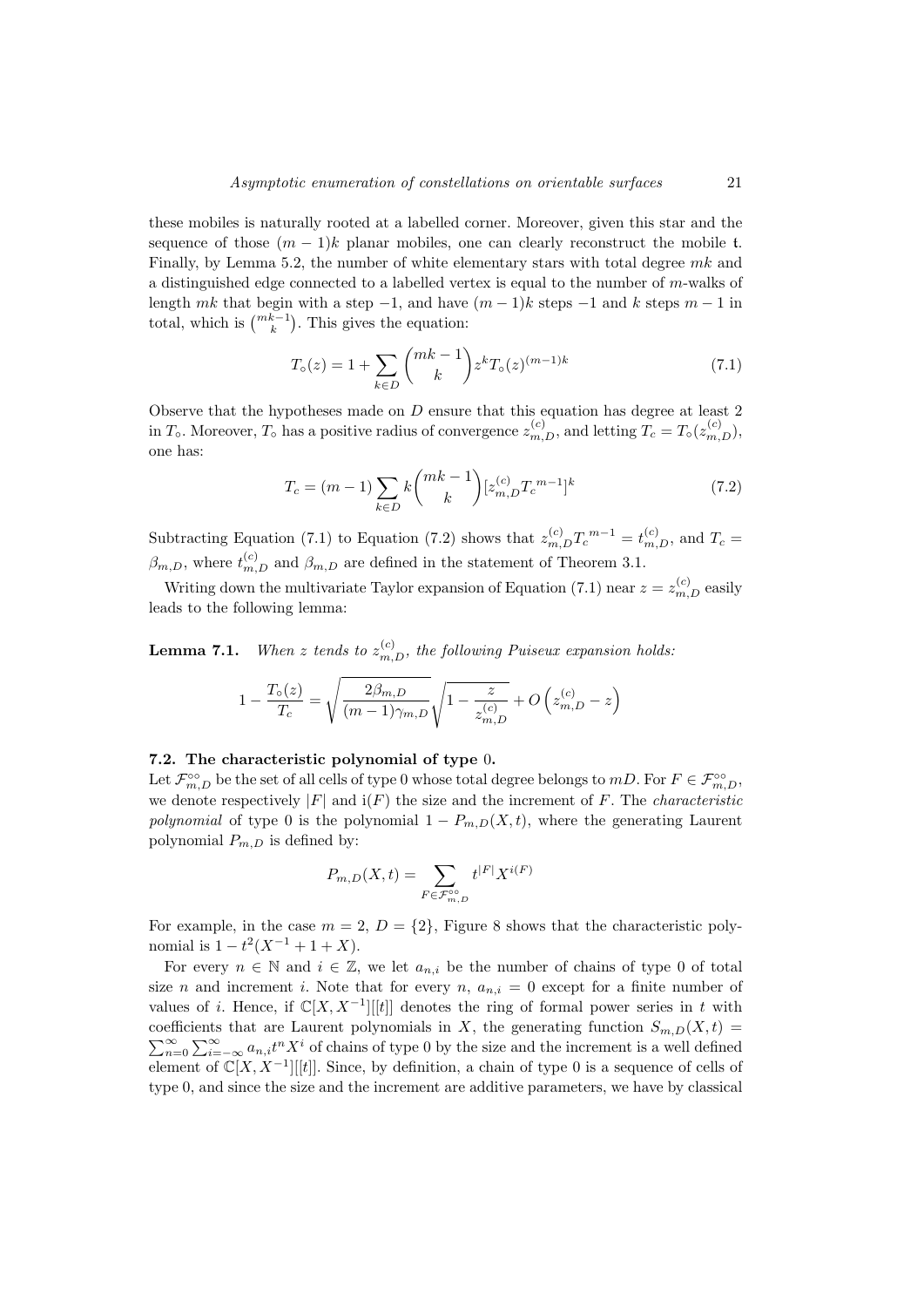

Figure 8. The three cells of type 0 and total degree 4.

symbolic combinatorics:

$$
S_{m,D}(X,t) = \frac{1}{1 - P_{m,D}(X,t)}.
$$

This is the reason why we will spend some time on the study of the polynomial  $1 P_{m,D}(X,t)$  (which is called the kernel in the standard terminology of lattice walks, see  $[1, 5]$ .

Observe that, in the m-walk reformulation, a cell of type  $0$  is a circular m-walk with two distinguished steps  $-1$ , or equivalently, a m-walk beginning with a step  $-1$ , with another step −1 distinguished. Hence the number of cells of type 0 and total degree  $mk$  equals  $[(m-1)k-1] \binom{mk-1}{k} t^k$ , so that  $P(1,t) = \sum_{k \in D} [(m-1)k-1] \binom{mk-1}{k} t^k$ , and  $P(1, t_{m,D}^{(c)}) = 1$ . Consequently,  $t_{m,D}^{(c)}$  is the radius of convergence of the series  $S_{m,D}(1,t)$ . We now study the partial derivatives at the critical point. We have:

Lemma 7.2.

$$
\frac{t\partial P_{m,D}}{\partial t}(1,t_{m,D}^{(c)}) = \frac{\gamma_{m,D}}{m-1} \tag{7.3}
$$

$$
\frac{\partial P_{m,D}}{\partial X}(1, t_{m,D}^{(c)}) = 0 \tag{7.4}
$$

$$
\frac{\partial^2 P_{m,D}}{\partial X^2} (1, t_{m,D}^{(c)}) = \frac{m}{6} \gamma_{m,D} \tag{7.5}
$$

**Proof.** The first equation comes immediately from the definition of  $\gamma_{m,D}$  and the fact that there are  $[(m-1)k-1]_{k}^{m-k-1}$  distinct cells of type 0 and size k.

For the second equation, observe that since the operation consisting in inverting the in and out vertices of a cell is an involution of  $\mathcal{F}_{m,D}^{\infty}$ , then for every t on has:  $P_{m,D}(X,t) =$  $P_{m,D}(X^{-1},t)$ , which implies the second claim after derivating.

We now prove the third equation. First, recall that in the m-walk reformulation,  $P_{m,D}$ is the generating function of linear m-walks of length  $mk$ , beginning with a step  $-1$ , and where a position preceding a step  $-1$  is distinguished. Since the first derivative vanishes (Equation (7.4)), we have:

$$
\frac{\partial^2 P_{m,D}}{\partial X^2}(1,t) = \sum_{F \in \mathcal{F}_{m,D}^{\circ \circ}} i(F)(i(F) - 1)t^{|F|}
$$

$$
= \sum_{F \in \mathcal{F}_{m,D}^{\circ \circ}} i(F)^2 t^{|F|} = \sum_{k \in D} p_k t^k
$$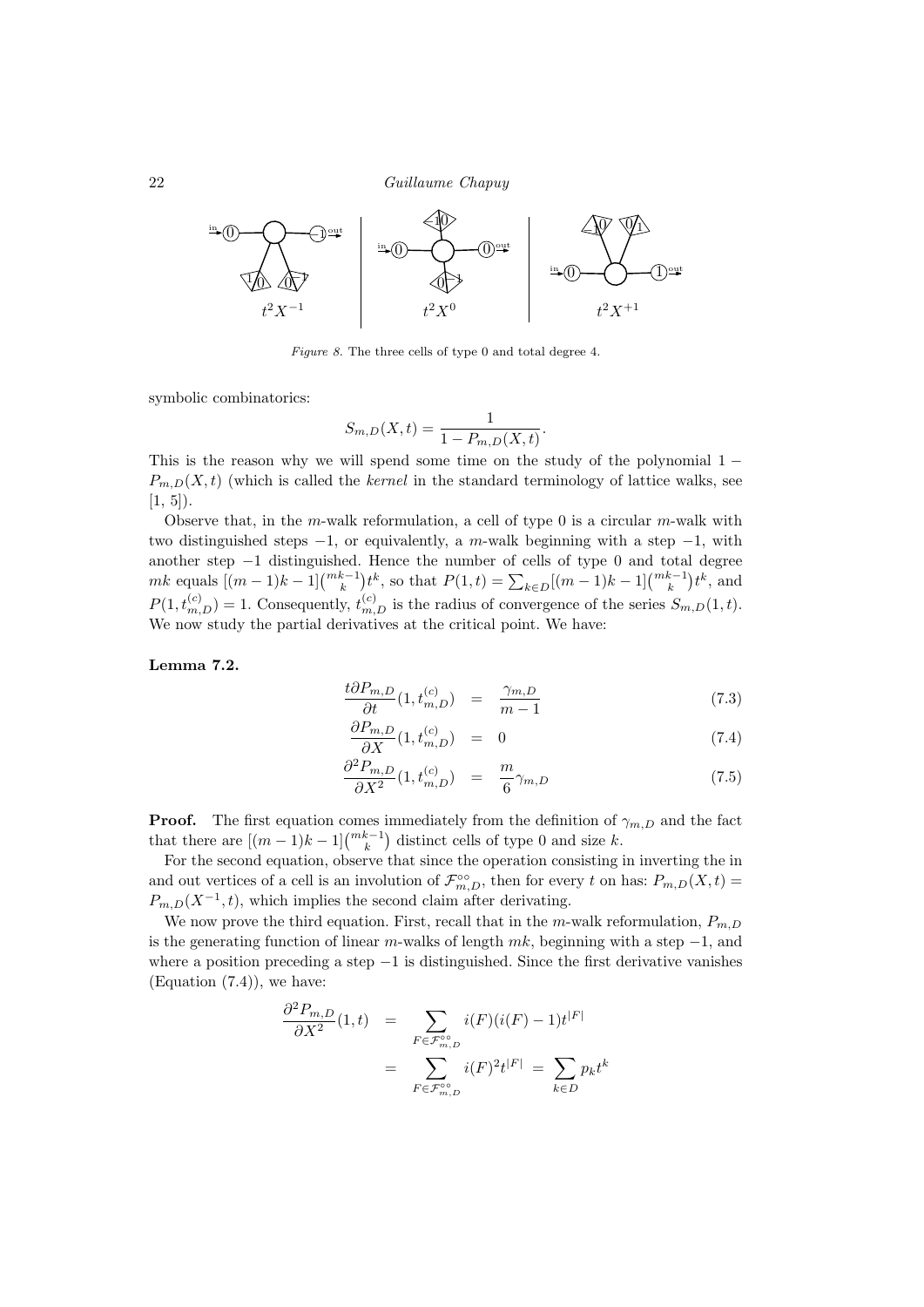where  $p_k(t) = \sum$  $F \in \mathcal{F}_{m,\{k\}}^{\circ\circ}$  $i(F)^2$ . We now fix  $k \in D$ , and we let  $\mathcal{W}_{m,k}^{\circ}$  be the set of m-walks

of length mk beginning with a step  $-1$ . We let  $u = (m-1)k$  be the number of step  $-1$  of such a walk, and for each  $w \in \mathcal{W}_{m,k}^{\circ}$ , we let  $x_0(w), x_1(w), \ldots, x_{u-1}(w)$  be the ordinates of the points preceding a step  $-1$  in w (so that  $x_0(w) = 0$ ). Choosing first the m-walk, and then distinguishing a step  $-1$ , we can write:

$$
p_k = \sum_{w \in \mathcal{W}_{m,k}^{\circ}} (x_1(w)^2 + x_2(w)^2 + \dots x_{u-1}(w)^2)
$$
 (7.6)

We now introduce the *risings* as the quantities  $\lambda_i(w) = x_i(w) - x_{i-1}(w)$ , for  $i \in [1, u]$ . Then we have the following facts:

• By symmetry, the two following quantities are independant of  $j$ :

$$
V_k = \sum_{w \in \mathcal{W}_{m,k}^{\circ}} \lambda_j(w)^2 t^k \quad \text{(for } j = 1..u - 1)
$$
\n
$$
W_k = \sum_{w \in \mathcal{W}_{m,k}^{\circ}} \lambda_1(w) \lambda_j(w) t^{k(F)} \quad \text{(for } j = 2..u - 1)
$$

• Since we have for all w:  $\delta_1(\delta_1 + \cdots + \delta_u) = 0$  then it is still true after sumation and:

$$
V_k + [u-1]W_k = 0
$$

Putting the last fact together with Equation (7.6), one gets after replacing  $x_i(w)$  by  $\delta_1(w) + \cdots + \delta_i(w)$  and expanding:

$$
p_k = = \frac{u(u-1)}{2}V_k + \frac{u(u-1)(u-2)}{3}W_k
$$
  
= 
$$
\frac{u(u+1)}{6}V_k
$$
 (7.7)

Now, for any integer i, the number of rooted polygons of size k such that  $\delta_1 = (m-1)i-1$ is easily seen to be equal to  $\binom{mk-2-i}{k-i}$ , hence:

$$
V_k = \sum_{i} [(m-1)i-1]^2 {mk-2-i \choose k-i}
$$
  
= 
$$
[Y^{k-i}] \sum_{i} [(m-1)i-1]^2 (1+Y)^{mk-2-i}
$$

Expressing the last sum as an explicit rational fraction in  $Y$ , one obtains the exact value of  $V_k$ , and putting it together with Equation (7.7) leads to:

$$
p_k = \frac{mk(m-1)[(m-1)k-1]}{6} {mk-1 \choose k}
$$

Hence

$$
\frac{\partial^2 P_{m,D}}{\partial X^2}(1,t) = \sum_{k \in D} \frac{mk(m-1)[(m-1)k-1]}{6} {mk-1 \choose k} t^k
$$

which together with the definition of  $\gamma_{m,D}$  concludes the proof of the lemma.

 $\Box$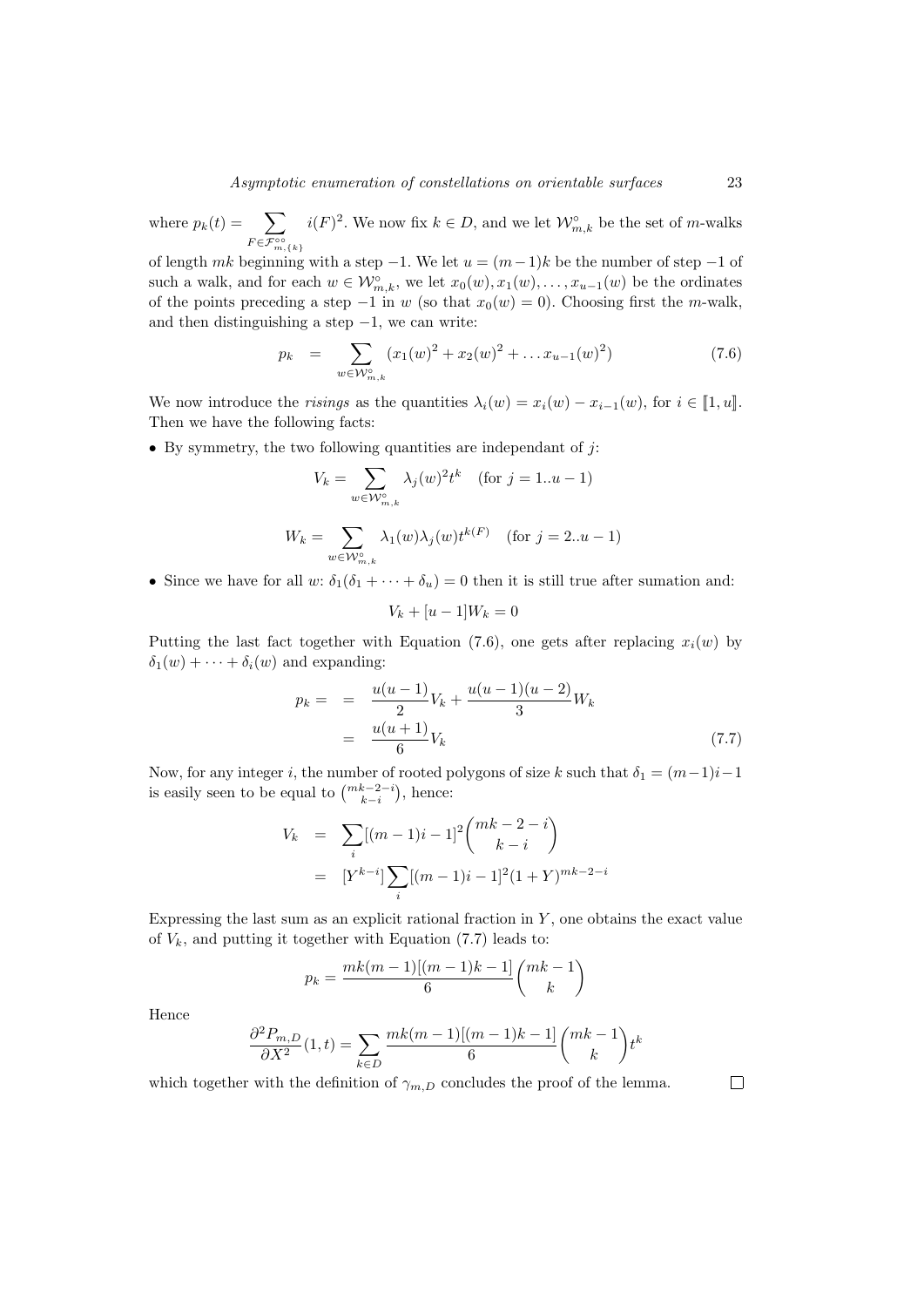#### 7.3. The roots of the characteristic polynomial.

In this section, we study the roots of  $1 - P_{m,D}$ . Some of the arguments are general for lattice walks and already contained in [1],[5].

We first observe that for a cell of type  $0$  and size  $k$ , the maximal possible increment is  $(m-1)k-1$ , which corresponds to the case where the associated m-walk begins with all its steps  $(-1)$ , the last one being distinguished. Similarly, the minimal possible increment is  $1 - (m - 1)k$ . Moreover, by definition, the maximal exponent of t in  $P_{m,D}(X,t)$  is  $max(D)$ . Therefore if we define

$$
r := (m-1)\max(D) - 1
$$

then in  $P_{m,D}(X,t)$  the maximal power of X is r, and its minimal power is  $-r$ . The (true) polynomial  $X^r(1-P_{m,D})$  therefore has degree  $2r$  in X, and it has  $2r$  roots, counted with multiplicity. Since  $0 \notin D$  we have  $P_{m,D}(X,0) = 0$ , so that for  $t = 0$  exactly r of these roots are finite and equal 0. We let  $\alpha_1(t), \ldots, \alpha_r(t)$  be these roots. Since exchanging the in and out vertices of a cell is an involution,  $P_{m,D}$  is symmetrical under the exchange  $X \leftrightarrow X^{-1}$ , and the r other roots are  $\alpha_1^{-1}(t), \ldots, \alpha_r^{-1}(t)$ , and they are infinite at  $t = 0$ .

The  $\alpha_i(t)$  are formal Puiseux series in t. To understand their behaviour when t tends to 0, we consider the Newton polygon of the polynomial  $X^r(1-P_{m,D}(X,t))$ , i.e. the convex hull of the points  $(i, j)$  of the plane such that the monomial  $t<sup>i</sup>X<sup>j</sup>$  appears with a non-zero coefficient (see [13, p.498]). From the previous discussion on the maximal increments of cells of given size, the Newton polygon is the convex hull of the following set of points:

 $\{(0,r)\}\Big\{\int (k, r + (m-1)k - 1), k \in D\}\Big\{\int (k, r + 1 - (m-1)k), k \in D\}.$ 

Now, since r equals  $(m-1)$  max $(D)-1$ , it is easily seen (Figure 9) that the lower segment



Figure 9. The Newton polygon of the polynomial  $X^r(1-P_{m,D}(X,t))$ .

of the Newton polygon has slope  $-\frac{r}{\max(D)}$ . Therefore the r branches  $\alpha_1(t), \ldots, \alpha_r(t)$  have a Puiseux expansion at  $t = 0$  whose first term is :

$$
\alpha_i(t) = c_0 (\xi^i t^{1/r})^{\max(D)} + \dots
$$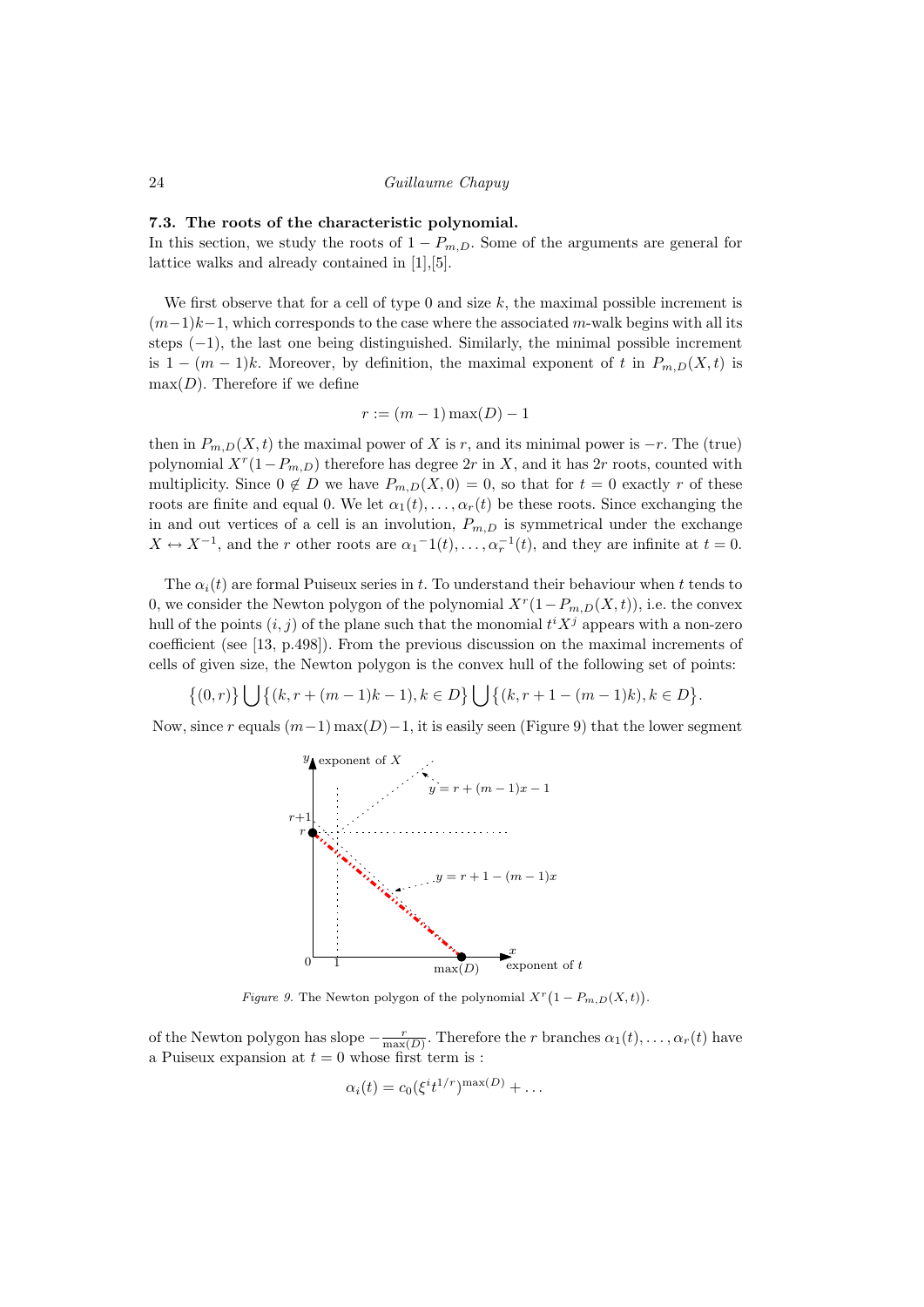for a non-zero constant  $c_0$  and a primitive r-th root of unity  $\xi$ . Moreover, the integers r and max( $D$ ) are coprime, which implies the following important fact: the r branches  $\alpha_1(t), \ldots, \alpha_r(t)$  are r distinct formal Puiseux series. We have moreover:

**Lemma 7.3.** Up to renumbering the roots, we have:

- (i)  $\alpha_1 \in \mathbb{R}$  for  $t \in [0, t_{m,D}^{(c)}]$ , and  $\alpha_1(t)$  is an increasing function on this interval. Moreover,  $\alpha_1 \longrightarrow 1$  when  $t \longrightarrow t_{m,D}^{(c)}$ .
- (ii) for all  $i \neq 1$ , and for all  $t \in [0, t_{m,D}^{(c)}], |\alpha_i(t)| < |\alpha_1(t)|$ . There exists  $\epsilon > 0$  such that for all  $i \neq 1$  and for all  $t \in [0, t_c]$ ,  $|\alpha_i(t)| < 1 - \epsilon$ .

In the rest of the paper, we will keep the renumbering of the roots given by the lemma. The root  $\alpha_1(t)$  is called the *principal branch*.

**Proof.** We already observed that 1 is a root of  $P_{m,D}(X, t_c)$ , and by Lemma 7.2, it is of multiplicity exactly two.

Now, for every  $t \in (0, t_c)$  one knows by positivity of the coefficients of  $P_{m,D}$  that  $P_{m,D}(1,t) \leq P_{m,D}(1,t_c) = 1$ , and  $P_{m,D}(0,t) = \infty$ . Moreover  $X \mapsto P_{m,D}(X,t)$  is a decreasing function on [0, 1] (since for all i,  $X^{i} + X^{-i}$  is) so that there exists a unique  $\alpha = \alpha(t) \in [0, 1]$  such that  $P_{m,D}(\alpha) = 1$ . Now, since  $P_{m,D}$  has positive coefficients,  $\alpha(t)$ is an increasing function of t. This proves claim (i).

Now, for every  $\lambda \in \mathbb{C}$ , one has  $|P_{m,D}(\lambda)| \leq P_{m,D}(|\lambda|)$ , with equality if and only if  $\lambda > 0$ . Hence if  $|\lambda| \leq \alpha_1(t)$  one has  $P_{m,D}(\lambda, t) \leq 1$ , with equality if and only if  $\lambda = \alpha_1$ . This, together with a compacity argument, implies claim (ii).  $\Box$ 

Lemma 7.2 then gives:

**Lemma 7.4.** The following Puiseux expansion holds near  $t = t_c$ .

$$
\alpha_1(t) = 1 - \sqrt{\frac{12}{m(m-1)}} \left( 1 - \frac{t}{t_{m,D}^{(c)}} \right)^{\frac{1}{2}} + o\left( \left( 1 - \frac{t}{t_{m,D}^{(c)}} \right)^{\frac{1}{2}} \right)
$$

Let us now define, for  $i \in [1, r]$ , the following Puiseux series in t:

$$
C_i = \frac{1}{-t^{\max(D)}\alpha_i \prod_j (1 - \frac{1}{\alpha_i \alpha_j}) \prod_{j \neq i} (\alpha_i - \alpha_j)}
$$
(7.8)

Then the following partial fraction expansion holds:

$$
S_{m,D}(X,t) = \frac{1}{-t^{\max(D)}\prod_{i}(X-\alpha_i)(1-\alpha_i^{-1}X^{-1})}
$$
(7.9)

$$
= \sum_{i} \frac{C_i \alpha_i}{X - \alpha_i} + \sum_{i} \frac{C_i}{1 - X\alpha_i} \tag{7.10}
$$

For all  $n \in \mathbb{Z}$  we let  $M_n(t) = \sum_{k=0}^{\infty} a_{k,n} t^k$  be the generating series of chains of type 0 of total increment n, by the size. Now, it easy to extract the coefficient of  $X^n$  in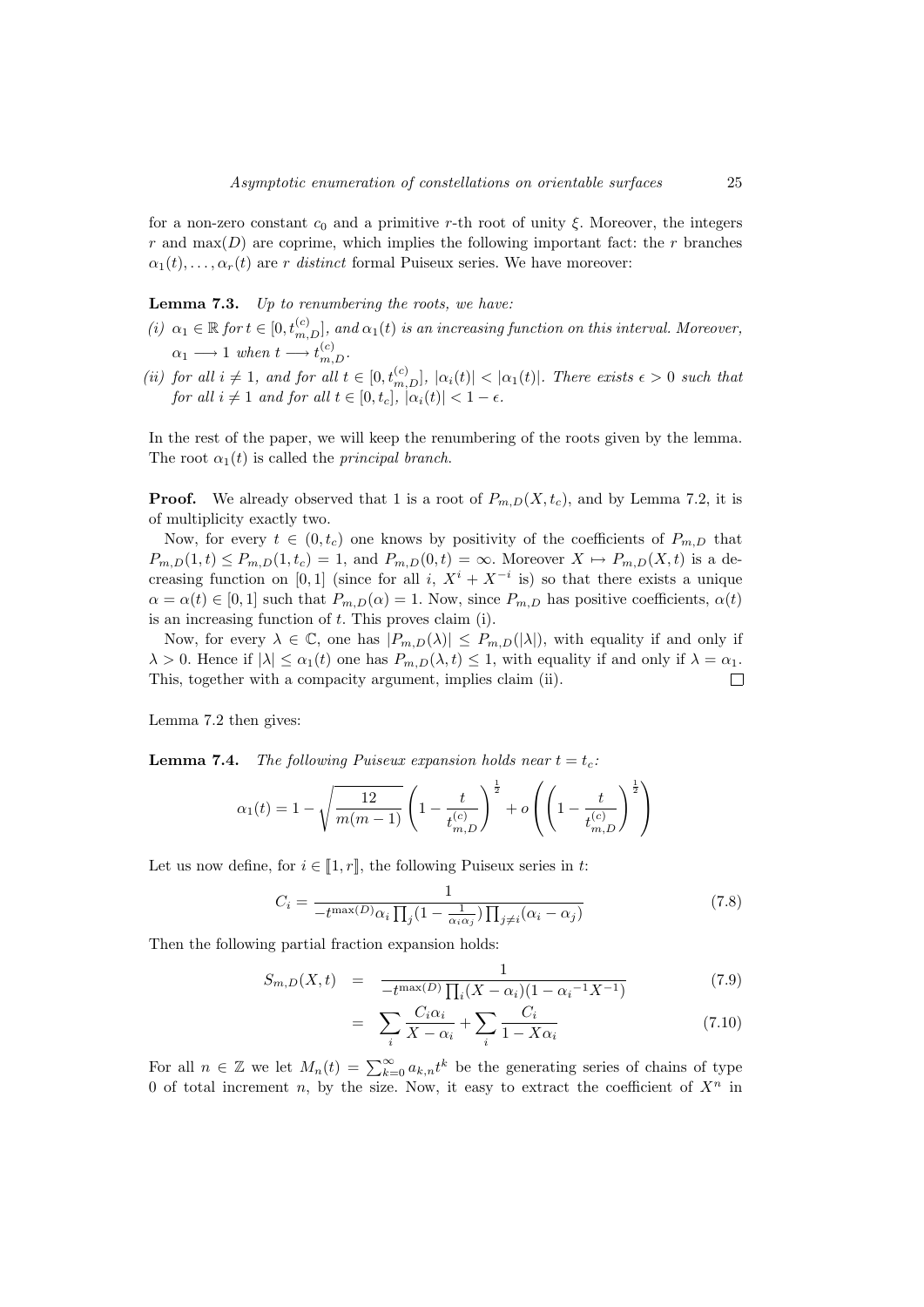Equation  $(7.10)$ , via the following manipulations <sup>1</sup>, which are valid operations in the ring of formal Puiseux series in  $t$  whose coefficients are Laurent polynomials in  $X$ :

$$
S_{m,D}(X,t) = \sum_{i} \frac{X^{-1}C_i\alpha_i}{1 - X^{-1}\alpha_i} + \sum_{i} \frac{C_i}{1 - X\alpha_i}
$$
  
= 
$$
\sum_{i} \sum_{n=0}^{\infty} C_i \alpha_i^{n+1} X^{-n-1} - \sum_{i} \sum_{n=0}^{\infty} C_i \alpha_i^{n} X^{n}
$$

so that one obtains the generating function of chains of increment  $n \in \mathbb{Z}$ :

$$
M_n(t) = "[X^n]S_{m,D}(X,t)" = \sum_{i=1}^r C_i(t)\alpha_i(t)^{|n|}
$$
\n(7.11)

Observe that in the series  $M_0(t)$ , the empty walk of length 0 is counted.

#### 7.4. Chains of all types.

We will see now that the generating series of chains of type 0, and of type  $\tau \neq 0$  are closely related. To put this relation in a more fancy form, we consider not only chains, but chains where a planar mobile has been attached to each labelled vertex. For all  $\tau \in [0, m-1]$ , we let  $H_n^{\tau}(z)$  be the generating series of chains of type  $\tau$ , that carry on<br>seek labelled series a planar makile (which see symptoply be trivial). The variable is each labelled corner a planar mobile (which can eventually be trivial). The variable z counts the total number of flagged edges.

In the case  $\tau = 0$ , this series is easily related to  $M_n$ : since a chain of type 0 and size k has  $(m-1)k$  labelled vertices, and k flagged edges,  $H_n$  is obtained from  $M_n$  by the substitution  $z \leftarrow zT_{\circ}(z)^{m-1}$ .

**Definition.** In the rest of the paper, we note  $t(z) := zT_o(z)^{m-1}$ 

We have then:

$$
H_n^0(z) = M_n(t(z)) = \sum_{i=1}^r C_i(t(z))\alpha_i(t(z))^{n|}
$$

We now examine the case  $\tau \in [1, m-1]$ . For such  $\tau$ , we let  $P_{m,D}^{\tau}(X, t, u)$  be the generating polynomial of elementary cells of type  $\tau$ , where X, t, u count respectively the increment, the number of black vertices, and the number of labelled vertices. We also let  $r_k^{(\tau)}$  $\binom{n}{k}(X)$  be the generating series of white elementary stars of total degree  $mk$ , with exactly two special split-edges, one of type  $\tau$  and one of type  $m - \tau$ . Here, the variable X counts the increment between the two special edges. Since such a star has exactly  $(m-1)k-1$  labelled vertices,  $k-1$  black vertices, and since the generating series of black stars of degree m with two special edges is  $1 + X + \cdots + X^{m-2}$ , one has, recalling that a cell of type  $\tau$  is the juxtaposition of a white and a black star:

$$
P_{m,D}^{(\tau)}(X,t,u) = (1 + X + \dots + X^{m-2}) \sum_{k \in D} t^k u^{(m-1)k-1} r_k^{(\tau)}(X).
$$
 (7.12)

 $1$  The author knows this technique from Mireille Bousquet-Mélou.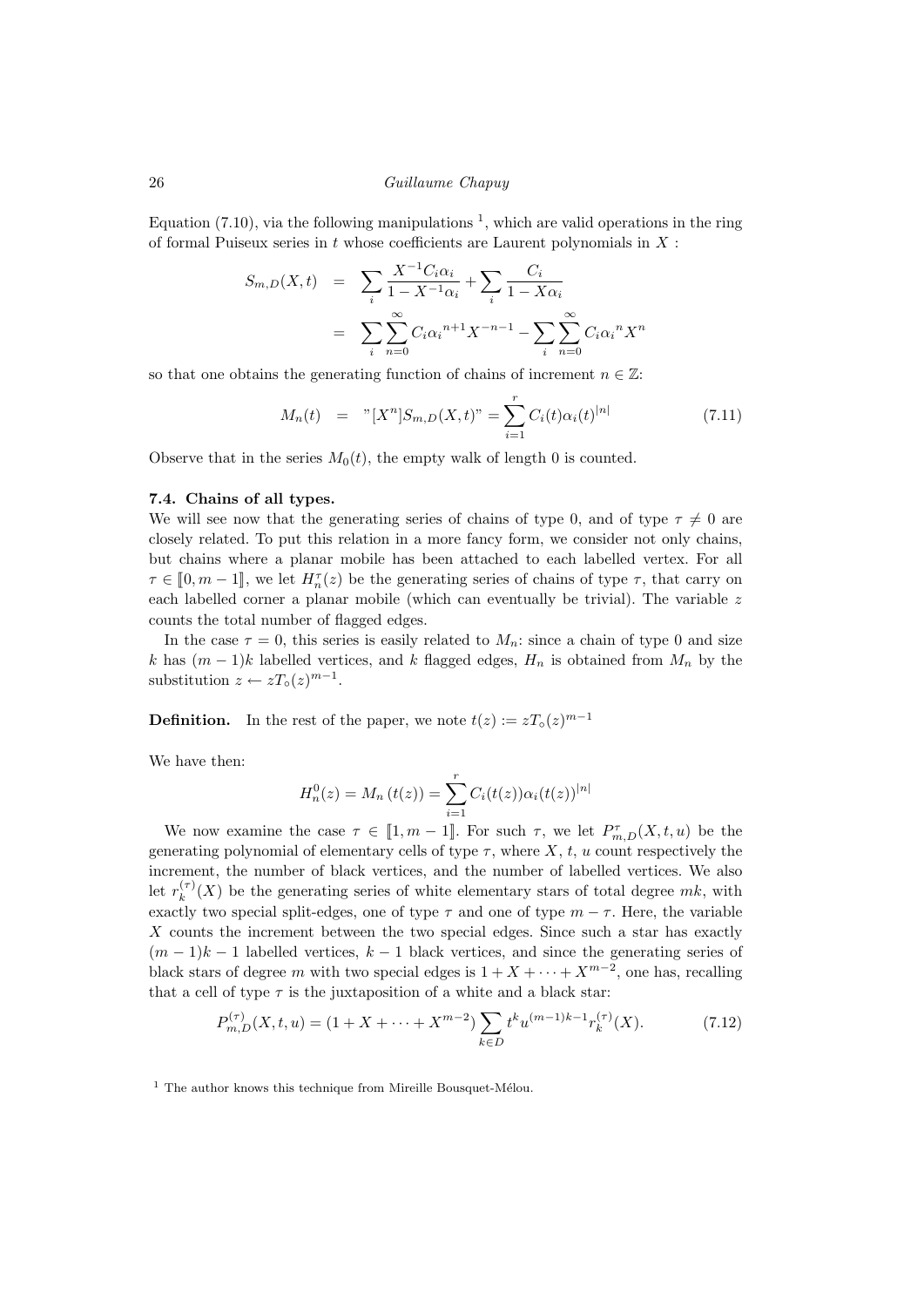step  $m-1$ step −1 special step special step  $m-1$  possible re-rootings.

Now, by Lemma 5.2,  $r_k^{(\tau)}$  $\binom{n}{k}(X)$  is also the generating series of walks of length  $mk$ , with

Figure 10. Walks with two special steps are in correspondence with walks with two distinguished steps, of increments  $m - 1$  and  $-1$  (vertical arrows). These walks can be re-rooted in  $m - 1$ different ways to obtain walks with two distinguished steps −1 (horizontal arrows). In the rerooting operation, the increment between the two steps is modified by a quantity among  $0, \ldots, m-$ 2, inducing a factor  $1 + X + \cdots + X^{m-2}$  in the generating series.

 $k-1$  steps  $m-1$ ,  $(m-1)k-1$  steps  $-1$ , beginning with a step  $\tau-1$  and ending by a step  $m - \tau - 1$ . These walks are in bijection with walks with of length km with only steps  $-1$  and  $m - 1$ , beginning with a step  $m - 1$ , and with a distinguished step  $-1$ : to see that, exchange the steps  $\tau$ ,  $m-2-\tau$  by two steps  $-1$ ,  $m-1$  <sup>2</sup>. Since in that walk the only decreasing steps are steps  $-1$ , the distinguished step  $m - 1$  lies in front of exactly  $m-1$  steps  $-1$ . Hence (see Figure 10)  $(1+X+\cdots+X^{m-2})r_k^{(\tau)}$  $\binom{n}{k}$  (X) is the generating series of walks with two distinguished steps  $-1$ , where X counts the increment between them.

Observe that these two distinguished steps are not necessarily distinct. If they are equal, we have a circular walk with one marked step  $-1$ : there are  $\binom{mk-1}{k}$  of those. If they are not equal, the object considered is, up to the correspondence of Lemma 5.2, a cell of type 0. Hence we have:

$$
(1 + X + \dots + X^{m-2})r_k^{(\tau)}(X) = {mk - 1 \choose k} + [t^k]P_{m,D}(X,t)
$$

<sup>2</sup> In particular,  $r_k^{(\tau)}(X)$  does not depend on  $\tau$ .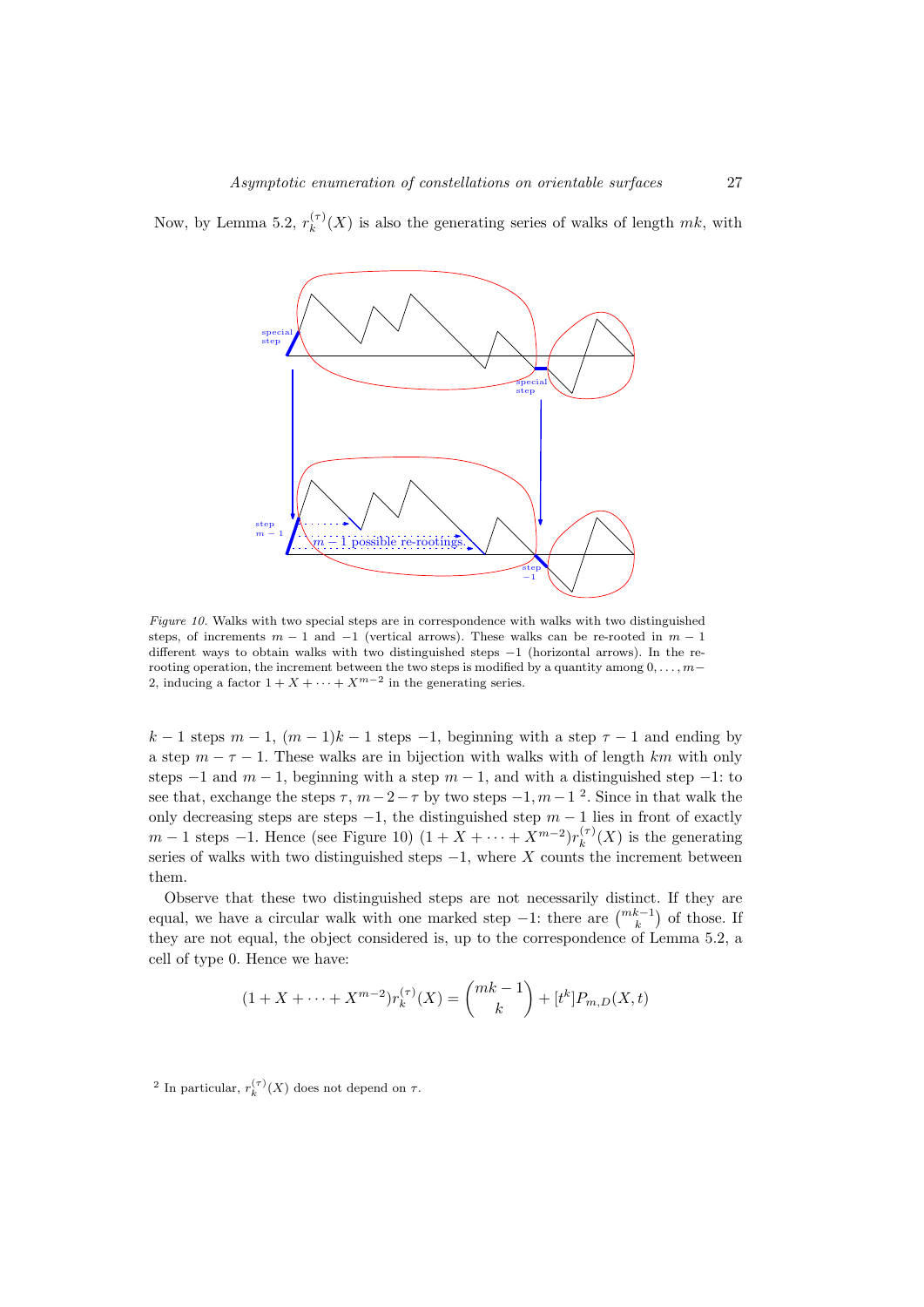This gives with Equation (7.12):

$$
T_{\circ}(z)P_{m,D}^{\tau}(X,z,T_{\circ}(z)) = \left(\sum_{k \in D} {mk-1 \choose k} t(z)^k + P_{m,D}(X,t(z))\right)
$$

And using Equation (7.1) gives:

$$
\frac{T_o(z)}{1 - P_{m,D}(X, t(z))} = \frac{1}{1 - P_{m,D}^{\tau}(X, z, T_o(z))}
$$

Now, observe that the coefficient of  $X<sup>n</sup>$  in the right-hand side is precisely the series  $H_n^{\tau}(z)$ . On the other hand, the coefficient of  $X^n$  in the left-hand side equals  $T_\circ M_n(t(z))$ . This gives the following proposition, which is the key that relates the enumeration of  $m$ -hypermaps and  $m$ -constellations:

**Proposition 7.5.** For all  $\tau \in [1, m-1]$ , and for all  $n \in \mathbb{Z}$ , we have:

$$
H_n^{\tau}(z) = T_o(z)H_n^0(z)
$$
\n(7.13)

# 8. Generating series of mobiles

#### 8.1. Translating Proposition 6.6 into generating series.

The previous section gave us all the building blocks to translate Proposition 6.6 in terms of generating series.

Let  $(s, \tau, F, \mathfrak{a}, \lambda)$  be a full scheme of genus g. We are going to use Algorithm 2, and substitute each edge of  $\mathfrak s$  with a chain. We first choose a compatible labelling  $(l_v)_{v \in V(\mathfrak s)}$ of that scheme. We need a little discussion on a special case. Imagine that the labelling imposes to substitute an edge e of type 0 to a chain of type 0 of increment  $\Delta(e) = 0$ . Then, if one of the extremities of  $e$  is associated with a non trivial nodal star, it is possible to substitute  $e$  to an empty chain; otherwise, if the two extremities are associated with the trivial nodal star ◦, the chain of length 0 is excluded: this would identify the two corresponding vertices of the scheme. Hence, if  $e$  is an edge of  $\mathfrak{s}$ , of extremities  $v_1$  and  $v_2$ , we set:

$$
r_{\mathfrak{f},(l_v)}(e) = \begin{cases} 1 \text{ if } \tau(e) = 0 \text{ and } \Delta(e) = 0 \text{ and } F_{v_1} = F_{v_2} = \circ \\ 0 \text{ otherwise.} \end{cases}
$$

Then the edge e can be replaced by the empty walk if and only if  $r_{f,(l_v)}(e) \neq 1$ . Observe that, as the notation suggests,  $r_{f,(l_u)}(e)$  not only depends on the full scheme f, but also on the compatible labelling  $(l_v)$ .

We let  $|\mathfrak{a}| = |\mathfrak{a}_1| + |\mathfrak{a}_2|$ ,  $\langle \mathfrak{a} \rangle = \langle \mathfrak{a}_1 \rangle + \langle \mathfrak{a}_2 \rangle$ , and similarly  $|F| = \sum_v |F_v|$  and  $\langle F \rangle =$  $\sum_{v} \langle F_v \rangle$ . Hence the series:

$$
R_{\mathfrak{s}, \tau, F, \mathfrak{a}, \lambda}(z) := z^{\langle \mathfrak{a} \rangle + \langle \mathfrak{c} \rangle} t(z)^{|\mathfrak{a}| + |\mathfrak{c}|} \sum_{\text{labellings}} \prod_{e \in E(\mathfrak{s})} \left( H^{\tau(e)}_{\Delta(e)}(z) - r_{\mathfrak{f}, (l_v)}(e) \right)
$$

is the generating series of objects generated by the first four steps of Algorithm 2. Observe the first and second factor, that account respectively for the fact that black vertices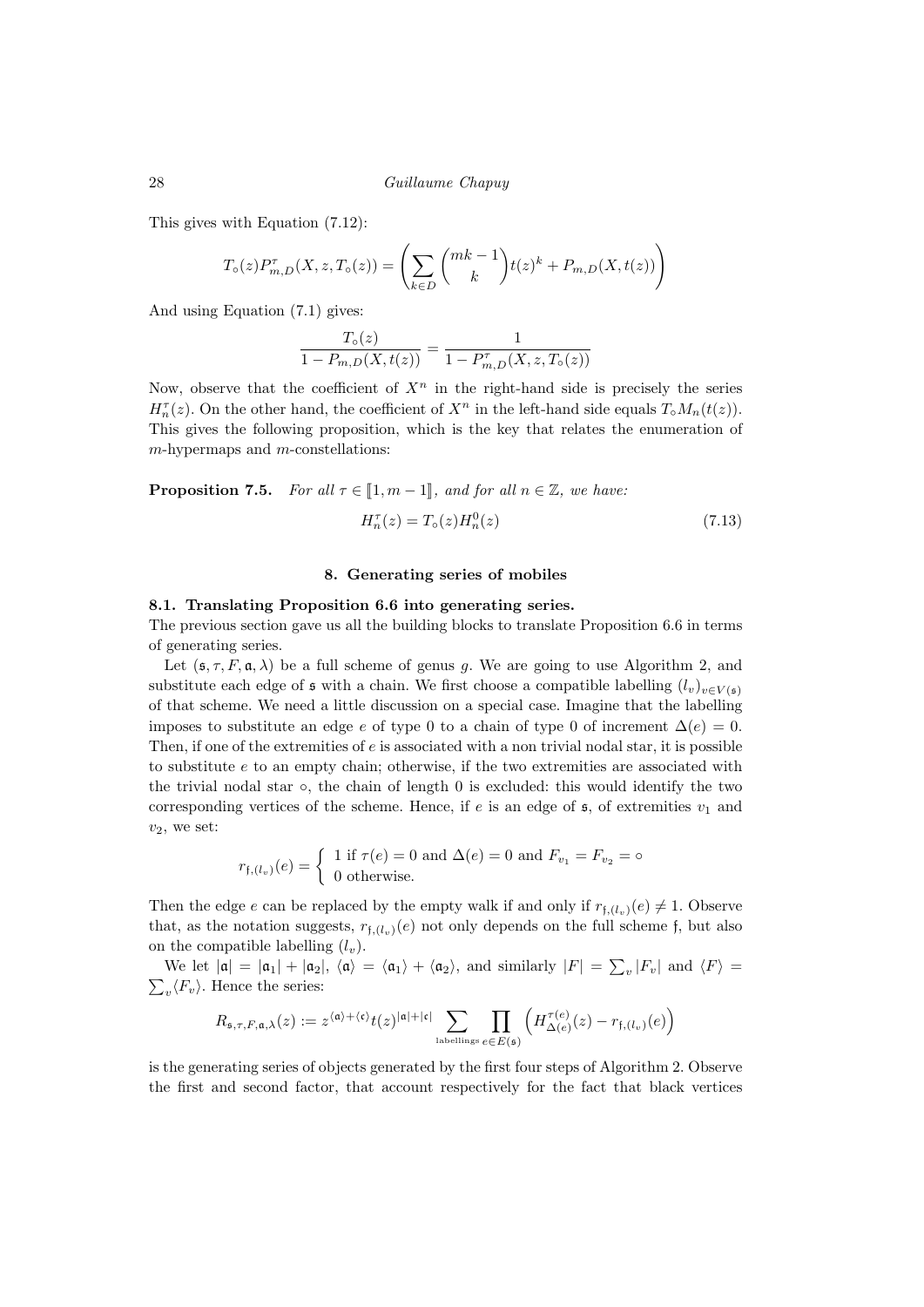appearing in the full scheme must be counted, and that planar mobiles must be attached also on the labelled vertices of the full scheme.

We now let  $R_q(z)$  be the generating series of all mobiles of genus q, by the number of black vertices. Again, dependency in  $m$  and  $D$  are omitted in the notation. Since a mobile with  $k$  black vertices has in total  $mk$  edges, step 5 in Algorithm 2 corresponds to an operator  $m\frac{zd}{dz}$  on the generating series. Hence, in terms of generating series, Proposition 6.6 admits the following reformulation:

Corollary 8.1.

$$
R_g(z) = m \frac{z d}{dz} \sum_{(\mathfrak{s}, \tau, F, \mathfrak{a}, \lambda) \in \mathcal{F}_g} \frac{1}{2|E(\mathfrak{s})|} R_{\mathfrak{s}, \tau, F, \mathfrak{a}, \lambda}(z)
$$
(8.1)

Remark. It follows from Remark 6.6 that the generating series of mobiles corresponding to m-constellations of degree set  $mD$  can be written:

$$
R_g^{cons}(z) = m \frac{zd}{dz} \sum_{(\mathfrak{s}, \vec{0}, F, \mathfrak{a}, \lambda) \in \mathcal{F}_g} \frac{1}{2|E(\mathfrak{s})|} R_{\mathfrak{s}, \vec{0}, F, \mathfrak{a}, \lambda}(z)
$$
(8.2)

where the sum is restricted to the full schemes  $(s, \tau, F, \mathfrak{a}, \lambda) \in \mathcal{F}_q$  such that  $\tau$  associates 0 to all edges.

#### 8.2. An exact computation.

We fix a full scheme  $f = (\mathfrak{s}, \tau, F, \mathfrak{a}, \lambda)$ . We let  $E_1$  be the set of edges of  $\mathfrak{s}$  such that  $\lambda(e_+) = \lambda(e_-)$ , and  $E_2$  be its complementary. Observe that for  $e \in E_1$ , the quantity  $r_{f,(l_n)}(e)$  does not depend on the labelling : for such an edge, we will therefore note  $r_{f,(l_v)}(e) = r_f(e).$ 

To lighten notations, we note  $T_o$ ,  $C_i$ ,  $\alpha_i$  for  $T_o(z)$ ,  $C_i(t(z))$  and  $\alpha_i(t(z))$ , respectively. We also note  $z^{\dagger} := z^{(\mathfrak{a}) + \langle \mathfrak{c} \rangle} t(z)^{|\mathfrak{a}| + |\mathfrak{c}|}$ . Then we have from Equation (7.13)

$$
R_{\mathfrak{f}} = z^{\mathfrak{f}} \sum_{\delta_{1}, \ldots \delta_{M} > 0} \prod_{e \in E_{1}} \left( \sum_{i=1}^{r} C_{i} - r_{\mathfrak{f}}(e) \right) \prod_{e \in E_{2}} \left( T_{\circ}^{\mathbb{1}_{\tau(e) \neq 0}} \sum_{i=1}^{r} C_{i} \alpha_{i}^{|\Delta(e)|} - r_{\mathfrak{f},(l_{v})}(e) \right) \tag{8.3}
$$
  

$$
= z^{\mathfrak{f}} T_{\circ}^{\mathbb{1}_{\neq}} \prod_{e \in E_{1}} \left( \sum_{i=1}^{r} C_{i} - r_{\mathfrak{f}}(e) \right) \sum_{\delta_{1}, \ldots \delta_{M} > 0} \prod_{e \in E_{2}} \left( \sum_{i=1}^{r} C_{i} \alpha_{i}^{|a_{F,a}(e) + \sum_{j=1}^{M} A_{e,j} \delta_{j}|} - r_{\mathfrak{f},(l_{v})}(e) \right)
$$

where  $n_{\neq}$  is the number of edges of s of type  $\neq 0$ . Now, observe that when the  $\delta_i$ 's are large enough, all the quantities  $a_{F,\mathfrak{a}}(e) + \sum_{j=1}^{M} A_{e,j} \delta_j$  are positive, so that we can remove the absolute values in the expression above. Similarly, when the  $\delta_i$ 's are large enough, all the quantities  $r_{f,(l_v)}(e)$ , for  $e \in E_2$ , are equal to 0. Therefore, if we define the following rational fraction of the  $\alpha_i$ 's:

$$
\mathfrak{p}(\alpha_1,\ldots,\alpha_r) := \sum_{\delta_1,\ldots,\delta_M < K} \prod_{e \in E_2} \left( \sum_{i=1}^r C_i \alpha_i^{|a_{F,\mathfrak{a}}(e) + \sum_{j=1}^M A_{e,j} \delta_j|} - r_{\mathfrak{f},(l_v)}(e) \right)
$$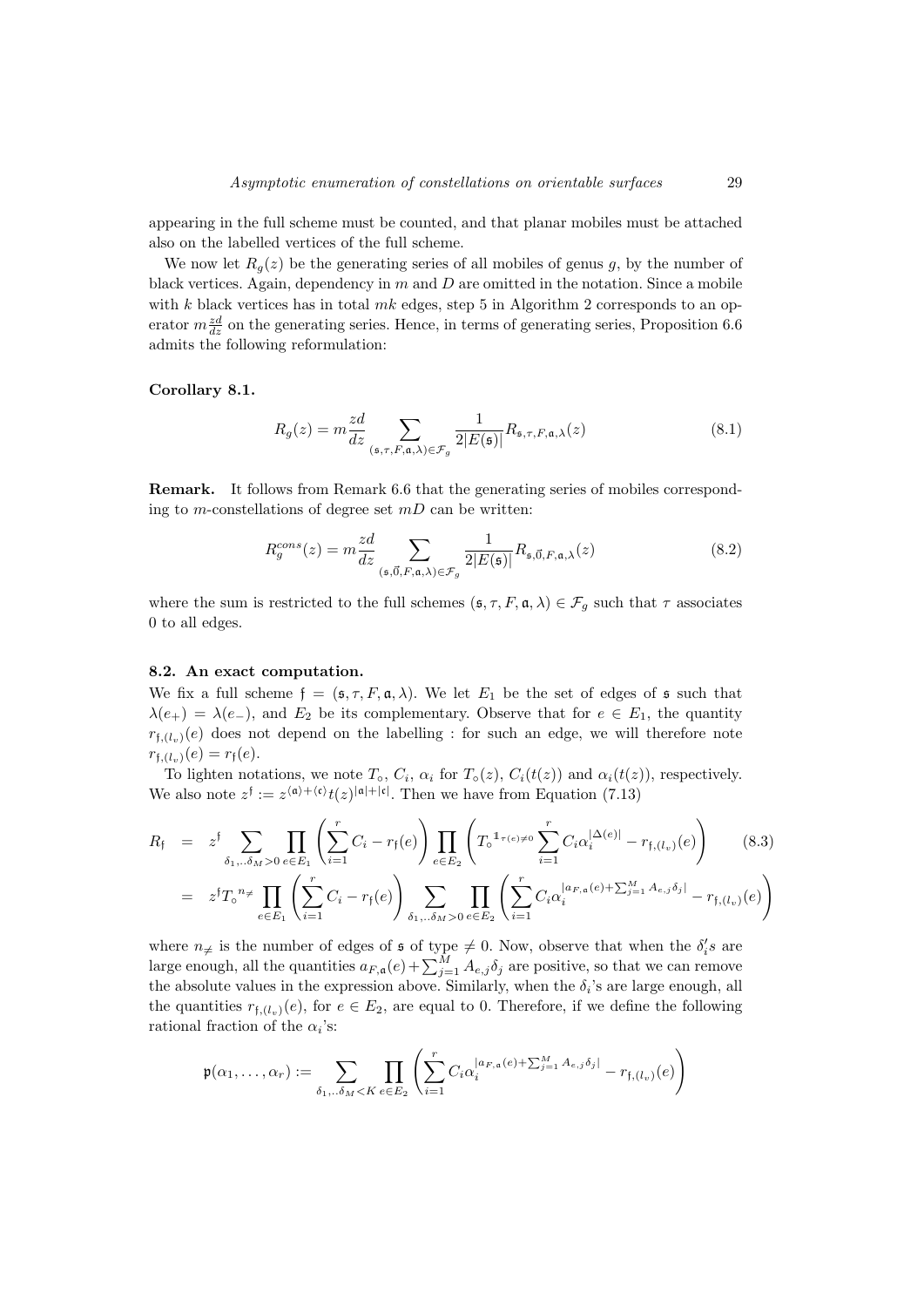where  $K$  is a large enough integer, we can write :

$$
\sum_{\delta_1, \ldots, \delta_M > 0} \prod_{e \in E_2} \left( \sum_{i=1}^r C_i \alpha_i^{|a_{F,a}(e) + \sum_{j=1}^M A_{e,j} \delta_j|} - r_{\mathfrak{f},(l_v)}(e) \right)
$$
\n
$$
= \mathfrak{p}(\alpha_1, \ldots, \alpha_r) + \sum_{\delta_1, \ldots, \delta_M \geq K} \prod_{e \in E_2} \left( \sum_{i=1}^r C_i \alpha_i^{a_{F,a}(e) + \sum_{j=1}^M A_{e,j} \delta_j} \right)
$$

Then we have, by expanding the product:

$$
\sum_{\delta_1...\delta_M \ge K} \prod_{e \in E_2} \sum_{i=1}^r C_i \alpha_i^{a_{F,a}(e) + \sum_{j=1}^M A_{e,j} \delta_j} = \sum_{\delta_1...\delta_M \ge K} \sum_{i \in [\![1,r]\!]^{E_2}} \prod_{e \in E_2} C_{i_e} \alpha_{i_e}^{a_{F,a}(e) + \sum_{j=1}^M A_{e,j} \delta_j}
$$
\n
$$
= \sum_{i \in [\![1,r]\!]^{E_2}} \prod_{e \in E_2} C_{i_e} \alpha_{i_e}^{a_{F,a}(e)} \prod_{j=1}^M \frac{\left(\prod_e \alpha_{i_e}^{A_{e,j}}\right)^K}{1 - \prod_e \alpha_{i_e}^{A_{e,j}}}
$$

where the last equality follows from a geometric summation on each variable  $\delta_j$ . Observe that it remains only sums and products over finite sets. This gives the statement:

**Proposition 8.2.** The series  $R_i(z)$  is an algebraic series of z, given by the following expression:

$$
R_{\mathfrak{f}}(z) = z^{\mathfrak{f}} T_{\circ}^{n_{\neq}} \prod_{e \in E_1} \left( \sum_{i=1}^{r} C_i - r_{\mathfrak{f}}(e) \right) \times \times \left( \mathfrak{p}(\alpha_1, \dots, \alpha_r) + \sum_{i \in [\![1,r]\!]^{\, E_2}} \prod_{e \in E_2} C_{i_e} \alpha_{i_e}^{a_{F,\mathfrak{a}}(e)} \prod_{j=1}^{M} \frac{\left( \prod_e \alpha_{i_e}^{A_{e,j}} \right)^K}{1 - \prod_e \alpha_{i_e}^{A_{e,j}}} \right) \tag{8.4}
$$

One should not worry to much about the form of the last equation. In the asymptotic regime, many terms will disappear, and it will look much nicer.

# 8.3. The singular behaviour of  $R_f$ .

**Lemma 8.3.** The radius of convergence of  $R_f(z)$  is at least  $z_{m,D}^{(c)}$ .

Proof. Let us consider the family of all objects obtained by replacing each edge  $e$  of the scheme s by a chain of type  $\tau(e)$ , without any constraint on the increment of the chains. These objects are not all valid mobiles (most of them are not) but clearly, this family contains all the mobiles counted by the series  $R_f(z)$ . Now, if s has  $n_0$  edges of type 0 and  $n_1$  edges of type  $\neq$  0, the generating series of these objects is:

$$
z^{\dagger} \left( \frac{1}{1 - P_{m,D}(1, t(z))} \right)^{n_0} \left( \frac{T_o(z)}{1 - P_{m,D}(1, t(z))} \right)^{n_1}
$$

so that:

$$
R_{\mathfrak{f}}(z) \preccurlyeq z^{\mathfrak{f}} T_{\mathfrak{0}}(z)^{n_1} \left( \frac{1}{1 - P_{m,D}(1,t(z))} \right)^{n_0 + n_1}
$$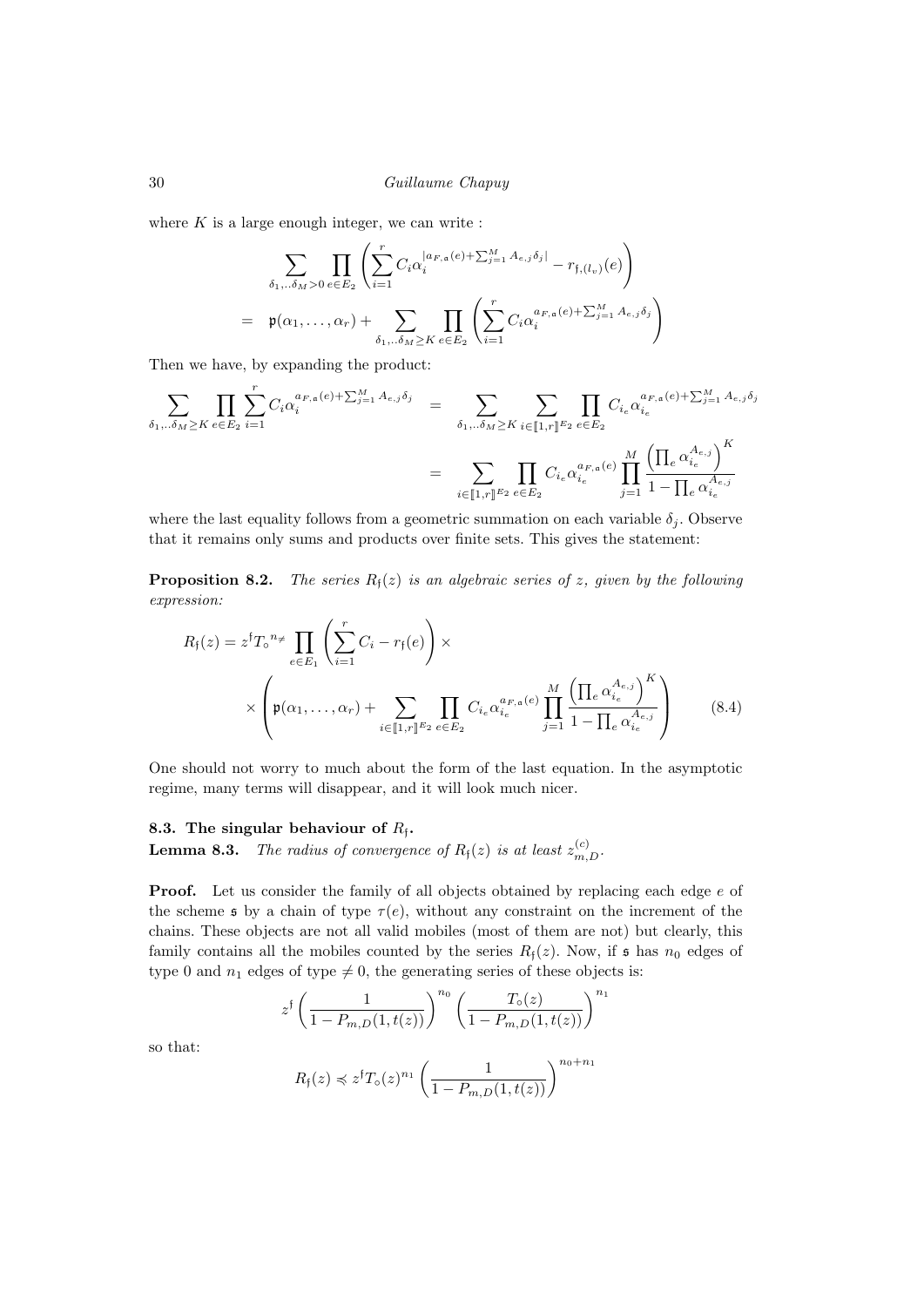where  $\sum f_n z^n \preccurlyeq \sum g_n z^n$  means that  $f_n \leq g_n$  for all n. Since all the coefficients of these two series are nonnegative, this implies that the radius of convergence of  $R_{\vec{\sigma}}$  is at least  $z_{m,D}^{(c)}$  (recall that  $P_{m,D}(1,t_{m,D}^{(c)})=1$  and that  $P_{m,D}$  has positive coefficients, so that  $z_{m,D}^{(c)}$  $m,D$ is indeed the radius of convergence of the right hand side).

We now study the behaviour of  $R_{\mathfrak{f}}(z)$  near  $z = z_{m,D}^{(c)}$ . Several things happen that create a singularity: First,  $z_{m,D}^{(c)}$  is the radius of convergence of  $T_0$  and  $t(z)$ . Second, we saw that at  $t = t_{m,D}^{(c)}$ , at least  $\alpha_1(t)$  ceases to be analytic: we are thus in a regime of composition of singularities. Third, at  $t = t_{m,D}^{(c)}$ ,  $\alpha_1(t_{m,D}^{(c)}) = 1$  so that denominators in Equation (8.4) can vanish. These three factors are easy to control. There is a last one, however, that could happen. Indeed, if  $P_{m,D}(X, t_{m,D}^{(c)})$  has other multiple roots than 1, the corresponding series  $C_i$  diverge. However, if ever this happens the corresponding divergences will cancel between multiple roots, and everything works as if 1 was the only multiple root. Precisely, we have:

**Proposition 8.4.** The only dominating term in Expression  $(8.4)$  is the one corresponding to  $i_e = 1$  for all e, and when z tends to  $z_{m,D}^{(c)}$  we have:

$$
R_{\mathfrak{f}}(z) = c_{\mathfrak{s},\lambda} z^{\mathfrak{f}} T_c^{n_{\neq}} \frac{C_1(t(z))^{|E(\mathfrak{s})|}}{\left[1 - \alpha_1(t(z))\right]^M} \left[1 + o(1)\right] \tag{8.5}
$$

where the constant  $c_{\mathfrak{s},\lambda} = \frac{1}{\Box M \Box \Box}$  $\prod_{j=1}^{M} \sum_{e \in E} A_{e,j}$ depends only on  $\frak s$  and  $\lambda$ .

**Proof.** First, the expansion of  $C_1(t)$  near  $t = t_{m,D}^{(c)}$  gives :  $C_1(t) \sim \frac{1-\alpha_1}{2(1-P(1,t))}$  which implies that  $C_1(t) = \Theta((t_{m,D}^{(c)} - 1)^{-1/2}).$ 

We now consider the contribution of the roots  $\alpha_i(t)$  for  $i \neq 1$ . The definition of  $C_i(t)$ shows that  $C_i(t)$  diverges at  $t = t_{m,D}^{(c)}$  if and only if  $\alpha_i(t_{m,D}^{(c)})$  is a multiple root of  $P(X, t_{m,D}^{(c)})$ . We let  $1 = \rho_1, \rho_2, \ldots, \rho_l$  be the roots of  $P(X, t_{m,D}^{(c)})$  of modulus less than or equal to 1, without multiplicity, and for  $j \leq l$  we note  $I_j = \{i \in [1, r], \alpha_i(t_{m,D}^{(c)}) = \rho_j\}$ . In particular,  $I_1 = \{1\}$ , and  $\llbracket 1, r \rrbracket = \biguplus_{j=1}^{l} I_j$ .

We now fix  $j \geq 2$ . We let t in a pointed neighborhood of  $t_{m,D}^{(c)}$  on which the  $\alpha_i(t)$  are all distinct. We have, from the partial fraction expansion of  $S(X, t)$ :

$$
C_i(t)\alpha_i(t) = \text{Res}_{X=\alpha_i(t)}S(X,t) = \frac{1}{2\pi i} \oint_{T_i} S(X,t)dX
$$

where we consider  $S(X, t)$  as an analytic function of the variable X, t being fixed, and where  $T_i$  is a contour encircling  $\alpha_i(t)$  and containing no other root  $(T_i \text{ may, and will,})$ depend on t). Now we let  $\epsilon > 0$  be such that for t close enough to  $t_{m,D}^{(c)}$ , the roots  $\alpha_i(t)$ ,  $i \in I_j$  are all contained in the interior of the circle C of center  $\rho_j$  and radius  $\epsilon$ , and such that this circle encloses no other root  $\alpha_{i'}(t)$  for  $i' \notin I_j$ . We then consider a tessellation of the circle C such that each face contains exactly one  $\alpha_i(t)$ , and we let  $T_i$  be the border of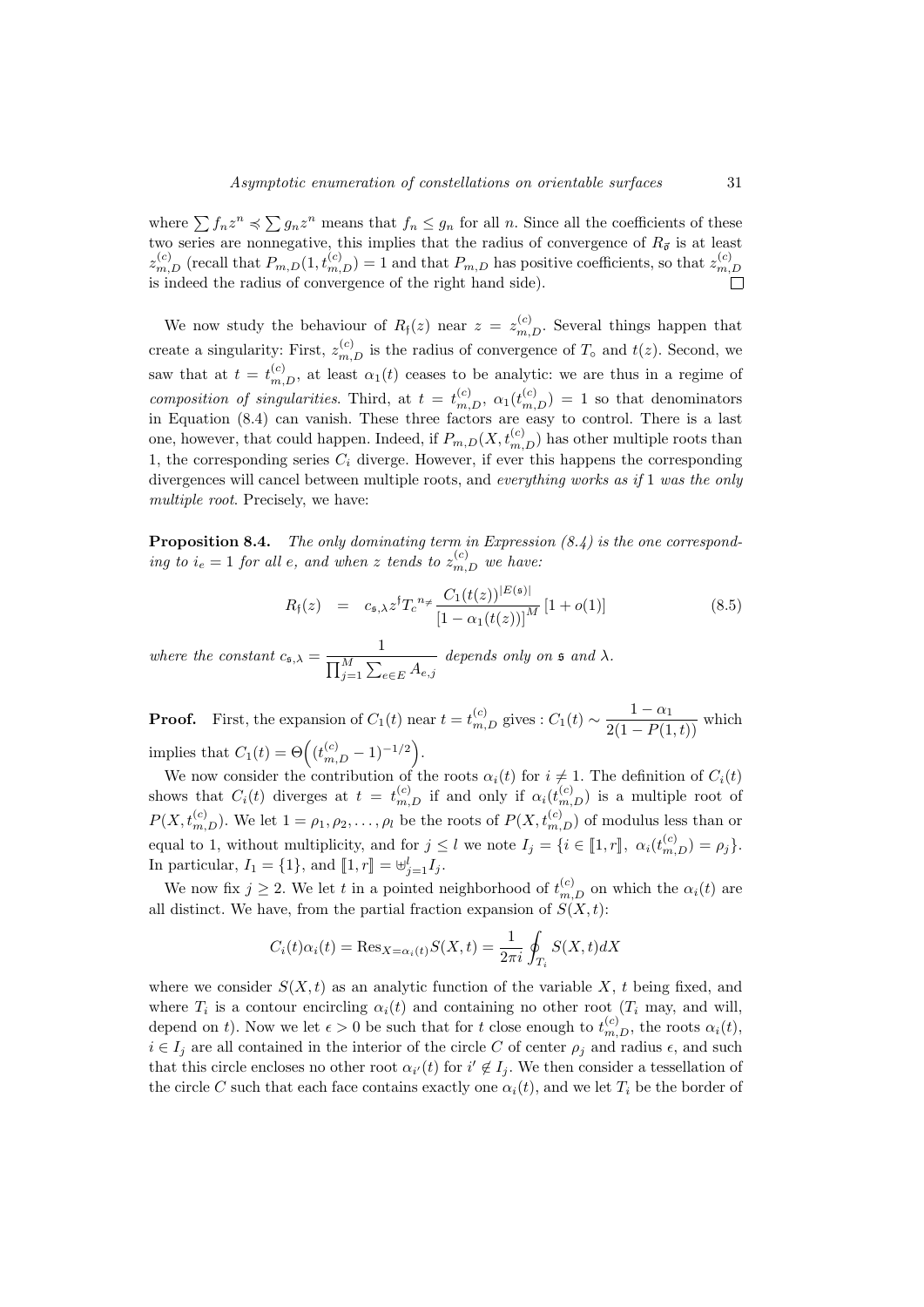the face encircling  $\alpha_i(t)$ . Since the contributions of the contour integrals on each interior edge of the tessellation cancels, we obtain:

$$
\sum_{i \in I_j} C_i(t)\alpha_i(t) = \frac{1}{2\pi i} \oint_C S(X, t)dX
$$

Now, when t tends to  $t_{m,D}^{(c)}$ ,  $S(X,t)$  converges to  $S(X,t_{m,D}^{(c)})$  uniformly in  $X \in C$ . Consequently,  $\sum_{i\in I_j} C_i(t)\alpha_i(t)$  tends to  $\frac{1}{2\pi i}\oint_C S(X,t_{m,D}^{(c)})dX$ , which is *finite*. Hence, even if the  $C_i(t)$  can diverge, we have shown that  $\sum_{i \in I_j} C_i(t) \alpha_i(t) = O(1)$  at  $t = t_{m,D}^{(c)}$ . Similarly, by considering the residue of  $X^{q-1}S(X,t)$ , we obtain that for all  $q \geq 0$  one has:

$$
\sum_{i \in I_j} C_i(t) \alpha_i(t)^q = O(1) \text{ at } t = t_{m,D}^{(c)}.
$$
 (8.6)

We now show that this equation implies important simplifications at the critical point in Equation  $(8.4)$ . First, we arrange the summation on i, in order to group together the indices whose corresponding roots meet at the critical point:

$$
\sum_{i \in [\![1,r]\!]^{E_2}} \prod_{e \in E_2} C_{i_e} \alpha_{i_e}^{a_{F,\mathfrak{a}}(e)} \prod_{j=1}^M \frac{\left(\prod_e \alpha_{i_e}^{A_{e,j}}\right)^K}{1 - \prod_e \alpha_{i_e}^{A_{e,j}}}
$$
(8.7)

$$
= \sum_{w \in [\![1,l]\!]^{E_2}} \sum_{i_1 \in I_{w_1}} \cdots \sum_{i_{k'} \in I_{w_{k'}}} \prod_{e \in E_2} C_{i_e} \alpha_{i_e}^{a_{F,\mathfrak{a}}(e)} \prod_{j=1}^M \frac{\left(\prod_e \alpha_{i_e}^{A_{e,j}}\right)^K}{1 - \prod_e \alpha_{i_e}^{A_{e,j}}}
$$
(8.8)

where we have identified  $E_2$  with the interval  $\llbracket 1, k' \rrbracket$ . For  $w \in \llbracket 1, l \rrbracket^{E_2}$ , we let  $|w|_1$  be its number of coordinates equal to 1, and we let  $k_w = \{j, \forall e \ i_e = 1 \text{ or } A_{e,j} = 0\}$  be the number of factors such that the denominator vanishes in the previous equation. Then the previous sum rewrites:

$$
\sum_{w \in [\![1,l]\!]^{\mathcal{E}_2}} \frac{C_1(t)^{|w|_1}}{(1 - \alpha_1(t))^{k_w}} \sum_{i_1 \in I_{w_1}} \cdots \sum_{i_{k'} \in I_{w_{k'}}} \left(\prod_{e, w_e \neq 1} C_{i_e}\right) f_w(\alpha_{i_1}, \alpha_{i_2}, \ldots, \alpha_{i_{k'}})
$$

where  $f_w$  is a function of k' variables which is *analytic* at the point  $(\rho_{w_1}, \rho_{w_2}, \dots, \rho_{w_{k'}})$ . We now consider the multivariate Taylor expansion of  $f_w$  at this point, up to a certain order. This expansion is a linear combination of monomials of the form  $\alpha_{i_1}^{l_1}\alpha_{i_2}^{l_2}\dots \alpha_{i_k}^{l_k}$  $i_{k'}$ . Now, Equation (8.6) implies that the quantity

$$
\sum_{i_1 \in I_{w_1}} \cdots \sum_{i_{k'} \in I_{w_{k'}}} \left( \prod_{e, w_e \neq 1} C_{i_e} \right) \alpha_{i_1}^{l_1} \alpha_{i_2}^{l_2} \dots \alpha_{i_{k'}}^{l_{k'}}
$$

is finite at the critical point. Hence, if we choose the order of the Taylor expansion large enough to be sure that the rest multiplied by  $\prod_{e,w_e\neq 1} C_{i_e}$  is finite, we see that the quantity  $\sum_{i_1 \in I_{w_1}} \cdots \sum_{i_k \in I_{w_{k'}}} \left( \prod_{e,w_e \neq 1} C_{i_e} \right) f_w(\alpha_{i_1}, \alpha_{i_2}, \dots, \alpha_{i_{k'}})$  tends to a finite value at  $t = t_{m,D}^{(c)}$ .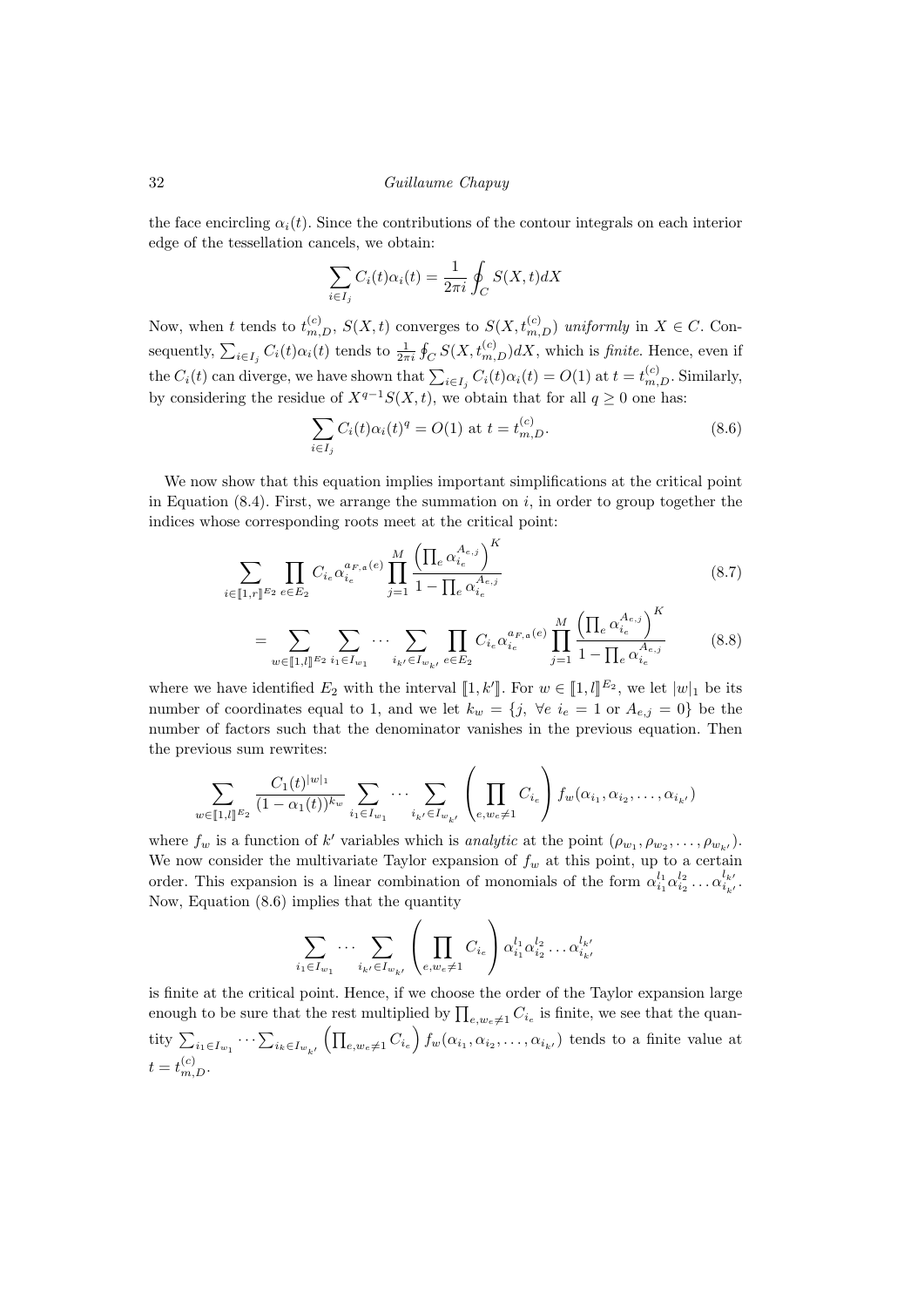This shows that in Equation (8.8), the term corresponding to  $w = (1, \ldots, 1)$  dominates strictly all the others. In particular we have:

$$
\sum_{i \in [\![1,r]\!]^{E_2}} \prod_{e \in E_2} C_{i_e} \alpha_{i_e}^{a_{F,\mathfrak{a}}(e)} \prod_{j=1}^M \frac{\left(\prod_e \alpha_{i_e}^{A_{e,j}}\right)^K}{1 - \prod_e \alpha_{i_e}^{A_{e,j}}} \sim C_1(t(z))^{|E_2|} \prod_{j=1}^M \frac{1}{1 - \alpha_1(t(z))^{\sum_e A_{e,j}}} \quad (8.9)
$$

A similar reasoning shows, on the one hand, that no unexpected singularity occurs in  $\mathfrak{p}(\alpha_1, \ldots, \alpha_r)$ , so that this quantity is negligible with respect to the one we have just examined, and on the other hand that the quantity  $\sum_i C_i(t)$  is equivalent to  $C_1(t)$ . Hence we have analysed the behaviour of all quantities appearing in Equation (8.4), and the statement is proved.  $\Box$ 

The expansion of  $S_{m,D}(1,t)$  near  $t = t_{m,D}^{(c)}$  gives :

$$
C_1(t) = \frac{1 - \alpha_1(t)}{2(1 - P_{m,D}(1,t))} [1 + o(1)]
$$

Since Lemma 7.4 gives the singular expansion of  $\alpha_1(t)$ , and since the expansion of  $P_{m,D}(1,t)$  follows from Lemma 7.2, we obtain:

**Lemma 8.5.** When t tends to  $t_{m,D}^{(c)}$ , the following Puiseux expansion holds.

$$
C_1(t) = \sqrt{\frac{3(m-1)}{m}} \gamma_{m,D}^{-1} \left( 1 - \frac{t}{t_{m,D}^{(c)}} \right)^{-1/2} + o\left( \left( 1 - \frac{t}{t_{m,D}^{(c)}} \right)^{-1/2} \right) \tag{8.10}
$$

Setting  $t = t(z)$ , the last proposition and Lemmas 7.4, 8.5, 7.1 finally give:

**Lemma 8.6.** When z tends to  $z_{m,D}^{(c)}$ , the following Puiseux expansion holds:

$$
R_{\mathfrak{f}}(z) = c_{\mathfrak{s},\lambda} (z_{m,D}^{(c)})^{\mathfrak{f}}(T_c)^{n_{\neq}} (m-1)^{\frac{k+m}{4}} m^{\frac{M-k}{2}}
$$
  

$$
\times \gamma_{m,D}^{\frac{M-3k}{4}} \beta_{m,D}^{-\frac{k+M}{4}} 3^{\frac{k-M}{2}} 2^{-\frac{k-5M}{4}} \left( 1 - \frac{z}{z_{m,D}^{(c)}} \right)^{-\frac{k+M}{4}} [1 + o(1)] \quad (8.11)
$$

where  $k$  is the number of edges of  $\mathfrak s$ .

#### 8.4. The dominant pairs.

From the last lemma, the singular behaviour of the sum (8.1) is dominated by the full schemes f for which the quantity  $k + M$  is maximal. First, to maximize the quantity  $k + M$ , we can assume that  $\lambda$  is injective, i.e. that  $M = |V(\mathfrak{s})| - 1$ , so that the dominant terms will be given by schemes such that the quantity  $|E(\mathfrak{s})| + |V(\mathfrak{s})| - 1$  is maximal. Now, if a scheme  $\mathfrak s$  of genus g has  $n_i$  vertices of degree i for all  $i \geq 3$  we have:

$$
|E(\mathfrak{s})| + |V(\mathfrak{s})| = \sum_{i \ge 3} \frac{i+2}{2} n_i.
$$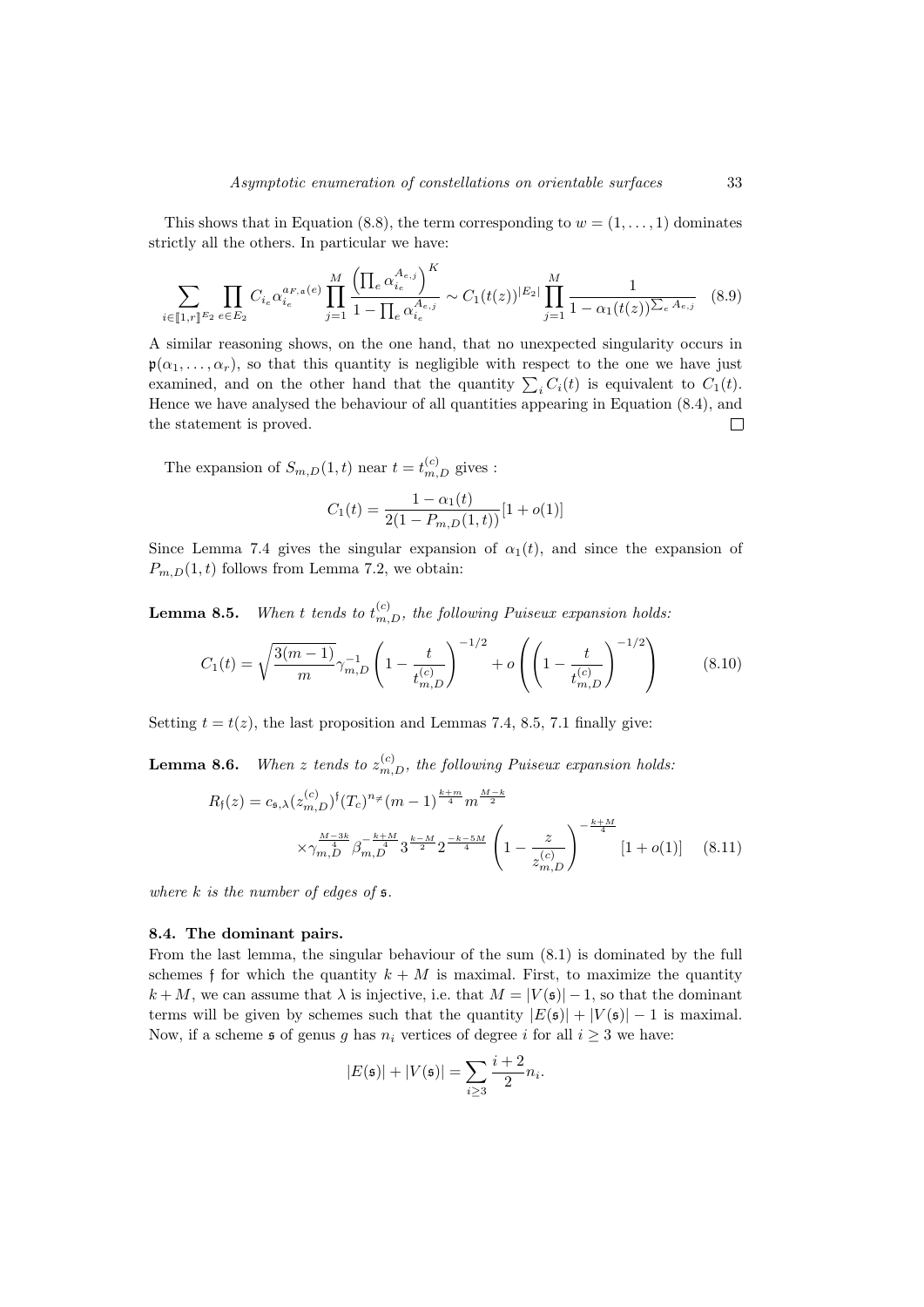Maximizing this quantity with the constraint of Equation (6.1) imposes that  $\sum_i n_i$  is maximal, and since  $\sum (i - 2)n_i$  is fixed, this is realized if and only if  $n_3 \neq 0$  and  $n_i = 0$ for  $i \neq 3$ , i.e. if s has only vertices of degree 3. From Euler characteristic formula, such a scheme has  $6g - 3$  edges and  $4g - 2$  vertices. This leads to:

**Definition.** A *dominant pair* of genus g is a pair  $(\mathfrak{s}, \lambda)$ , where s is a rooted scheme of genus g with  $6g - 3$  edges and  $4g - 2$  vertices of degree 3, and  $\lambda$  is bijection:  $V(\mathfrak{s}) \to$  $[0, 4g − 3].$ 

The set of all dominant pairs of genus g is denoted  $\mathcal{P}_q$ .

Hence, only dominant pairs appear at the first order in the sum (8.1) (this was already the case in [9]).

# 9. The multiplicative contribution of the nodal stars.

Observe that Equation (8.11) has a remarkable multiplicative form: the contribution of the pair  $(\mathfrak{s}, \lambda)$  is clearly separated from the one of  $(\tau, F, \mathfrak{a})$ . In this section, we will perform a summation on  $(F, \mathfrak{a})$ . Since we are only interested in the asymptotics, we consider only the case of dominant pairs.

#### 9.1. Four types of nodes

We fix a triple  $(\mathfrak{s}, \lambda, \tau)$  such that  $(\mathfrak{s}, \tau)$  is a typed scheme and  $(\mathfrak{s}, \lambda) \in \mathcal{P}_q$ .

We say that an edge  $e \in E(\mathfrak{s})$  is special if  $\tau(e) \neq 0$ . Let  $v \in V(\mathfrak{s})$  be a vertex of s adjacent to l special edges, and let  $\tau_1, \ldots, \tau_l$  be their types. We let  $\tilde{\tau}_i = \tau_i$  if the corresponding edge is incoming at v, and  $\tilde{\tau}_i = m - \tau_i$  if it is outgoing. Hence, from the discussion of subsection 6.3, in any full scheme of the form  $(\mathfrak{s}, \tau, F, \mathfrak{a}, \lambda)$ ,  $\tilde{\tau}_i$  is the type of the corresponding split-edge of  $F_v$  if  $F_v$  is a white elementary star; if  $F_v$  is a black elementary star, the corresponding type will be  $m - \tilde{\tau}_i$ . We have:

Lemma 9.1. The vertices of  $\mathfrak s$  can be of four types:

- 1. vertices such that none of the three adjacent edges are special.
- 2. vertices such that exactly two adjacent edges are specials. In this case, one has:  $\tilde{\tau}_1$  +  $\tilde{\tau}_2 = m$
- **3.1.** vertices such that exactly three edges are specials, and such such that:  $\tilde{\tau}_1 + \tilde{\tau}_2 + \tilde{\tau}_3 = m$ .
- **3.2.** vertices such that exactly three edges are specials, and such that:  $\tilde{\tau}_1 + \tilde{\tau}_2 + \tilde{\tau}_3 = 2m$

Proof. The lemma is a straightforward consequence of the Kirchoff law (Proposition 6.3), and the fact that the  $\tilde{\tau}_i$ 's are elements of  $[\![1, m-1]\!]$ .  $\Box$ 

Observe that, in a full scheme, vertices of type 3.2 can correspond either to black or white elementary stars, whereas all the other correspond to white elementary stars only. We denote by  $v_1$  (resp.  $v_2$ ,  $v_3^{(1)}$ ,  $v_3^{(2)}$ ) the number of vertices of type 1 (resp. 2, 3.1, 3.2). Then we have: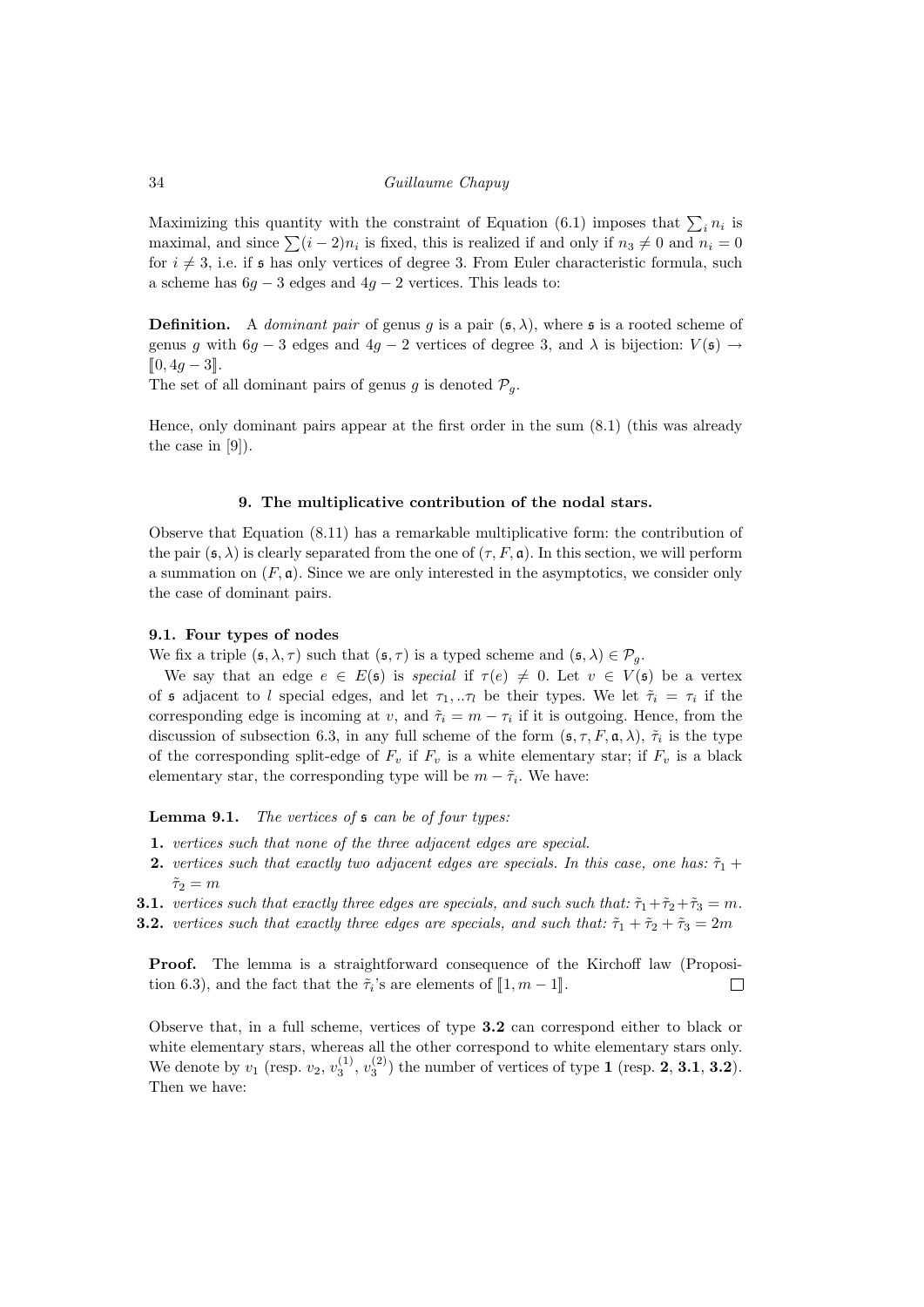Lemma 9.2.

$$
v^{(1)}_3=v^{(2)}_3\\
$$

**Proof.** Recall that  $n \neq$  is the number of edges of type  $\neq 0$ . Counting half-edges implies:

$$
2n_{\neq} = 3v_3^{(1)} + 3v_3^{(2)} + 2v_2
$$

Now, we compute the total sum, over all edges of type  $\neq 0$ , of the quantity  $\tau + (m - \tau)$ . It is of course equal to  $mn_{\neq}$ , but also to the total sum of the types of the special half-edges leaving all the vertices, i.e.:

$$
mv_3^{(1)} + 2mv_3^{(2)} + mv_2.
$$

So we have :

$$
\begin{cases}\n2n_{\neq} = 3v_3^{(1)} + 3v_3^{(2)} + 2v_2 \\
mn_{\neq} = mv_3^{(1)} + 2mv_3^{(2)} + mv_2\n\end{cases}
$$

and eliminating  $n_{\neq}$  implies the lemma.

We let  $D_{\mathfrak{s},\lambda,\tau}$  be the set of all pairs  $(F,\mathfrak{a})$  such that  $(\mathfrak{s},\tau,F,\mathfrak{a},\lambda) \in \mathcal{F}_g$ . We say that such a pair is a *decoration* of  $\epsilon$ ,  $\tau$ ,  $\lambda$ . We let

$$
R_{\mathfrak{s},\tau,\lambda}(z) = \sum_{(F,\mathfrak{a}) \in D_{\mathfrak{s},\lambda,\tau}} R_{\mathfrak{s},\tau,F,\mathfrak{a},\lambda}(z).
$$

Due to the nature of Equation (8.11), we need to compute the sum:

$$
\sum_{\substack{(F,\mathfrak{a}) \in D_{\mathfrak{s},\lambda,\tau}}} z_{m,D}^{(c)}^{(5,\tau,F,\mathfrak{a},\lambda)}.
$$
\n(9.1)

Each vertex of s will contribute a certain multiplicative factor to this quantity.

**9.1.1.** vertices of type 1. A vertex  $v$  of type 1 is ajacent to three edges of type 0. Hence the star  $F_v$  can be either a single vertex  $\circ$ , or a white elementary star with three distinguished labelled vertices. The corresponding multiplicative factor is therefore:

$$
1 + \sum_{k \in D} \frac{[(m-1)k][(m-1)k-1]}{2} \binom{mk-1}{k} t_{m,D}^{(c)} \binom{(m-1)k}{2} = \frac{\gamma_{m,D}}{2}.
$$

Moreover, in this case, the half-edges ajacent to  $e$  are all of type  $0$ , so they do not carry any correcting star of a.

9.1.2. vertices of type 2. First, a vertex of type two cannot be decorated by a black star, since it is linked to an edge of type 0. Then, a vertex of type 2 corresponds to a white elementary star with exactly two special edges, which is rooted at a labelled vertex. There are  $\frac{k[(m-1)k-1]}{2} {mk-1 \choose k}$  of those. Moreover, each time a special half-edge is outgoing at  $v$ , we need to add a correction black star in  $\mathfrak a$  for the corresponding superchain to begin with a white star. Observe that the number of black stars with two marked special edges is  $(m-1)$ , so that each black star added in **a** contributes a factor  $(m-1)z_{m,D}^{(c)}$  at the

 $\Box$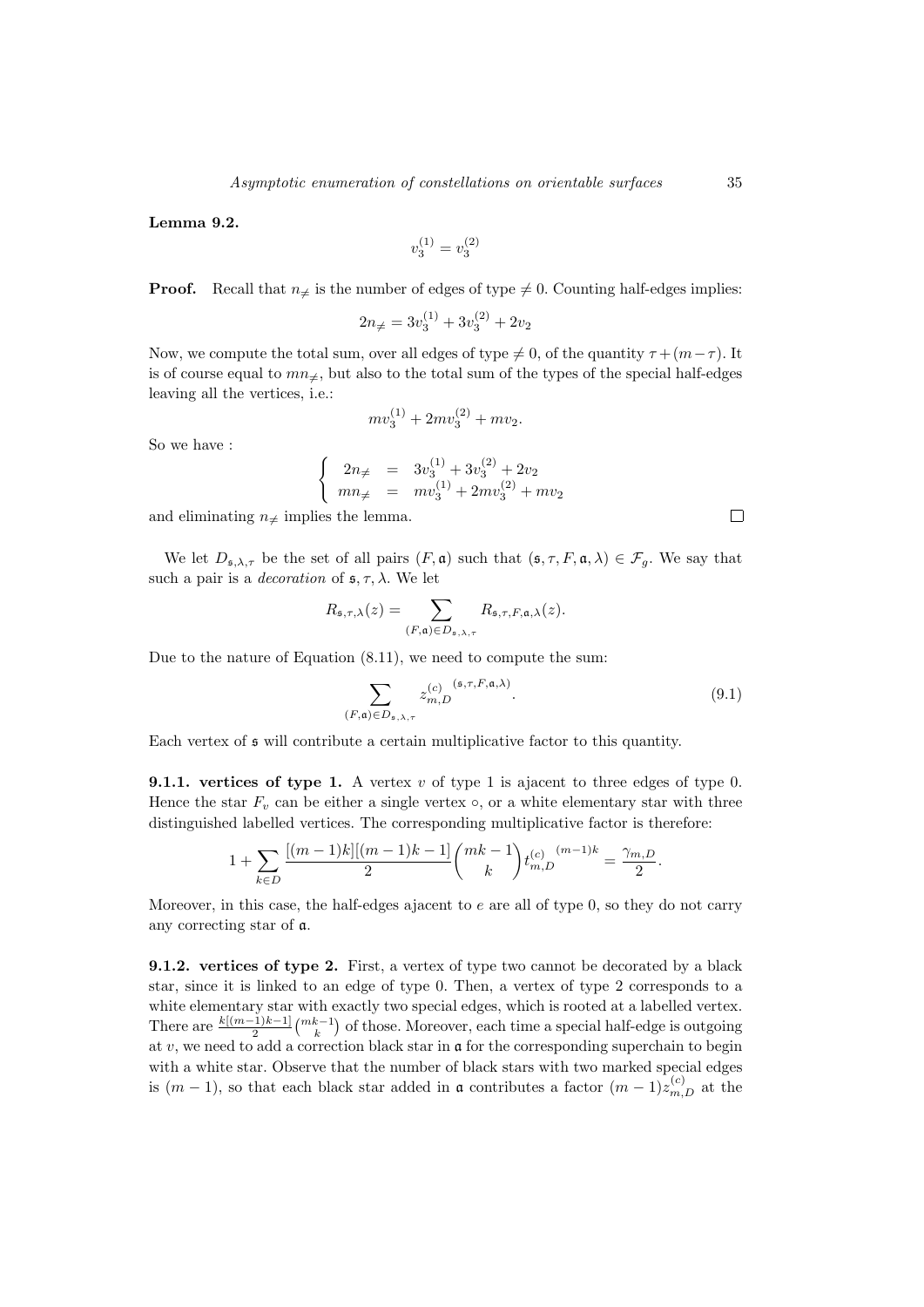critical point. Hence the multiplicative contribution of a vertex of type 2 is:

$$
[z_{m,D}^{(c)}(m-1)]^{out(v)} \sum_{k \in D} \frac{k[(m-1)k-1]}{2} {mk-1 \choose k} z_{m,D}^{(c)} {k \choose k} z_{m,D}^{-(m-1)k-1}
$$
  
= 
$$
\frac{[z_{m,D}^{(c)}(m-1)]^{out(v)}}{T_c} \frac{\gamma_{m,D}}{2}
$$

where  $out(v)$  denotes the number of outgoing special half-edges at v.

9.1.3. vertices of type 3.1 Such a vertex can correspond only to a white star. In the m-walk reformulation, this star is a walk of length  $mk \in mD$ , with  $(m-1)k-2$  steps  $-1$ ,  $k-1$  steps  $m-1$ , that begins with a special step, and with two other special steps. For a given k, the number of such walks is  $\binom{mk-1}{(m-1)k-2,k-1,2} = \frac{k[(m-1)k-1]}{2}$  $\frac{(n-1)k-1}{2}$  $\binom{mk-1}{k}$ . Moreover, as before, for each outgoing edge, we have to add a black polygon in the sequence a, so that the multiplicative contribution of a vertex of type 3.1 is finally:

$$
[z_{m,D}^{(c)}(m-1)]^{out(v)} \sum_{k \in D} \frac{k[(m-1)k-1]}{2} {mk-1 \choose k} z_{m,D}^{(c)} {k-1 \choose k} z_{m,D}^{-(m-1)k-2}
$$
  
= 
$$
\frac{[z_{m,D}^{(c)}(m-1)]^{out(v)}}{(m-1)z_{m,D}^{(c)}T_c^{2}} \frac{\gamma_{m,D}}{2} = [z_{m,D}^{(c)}(m-1)]^{out(v)-1} \frac{\gamma_{m,D}}{2T_c^{2}}
$$

9.1.4. vertices of type 3.2 Such a vertex can correspond to a white or black star.

If it is decorated by a white star, it corresponds to a walk of length  $mk \in mD$ , with  $(m-1)k-1$  steps  $-1, k-2$  steps  $m-1$ , beginning with a special step, and with two other special steps. The number of such walks being  $\binom{mk-1}{(m-1)k-1,k-2,2} = \frac{k[k-1]}{2}$  $rac{k-1]}{2}\binom{mk-1}{k},$ the corresponding contribution is:

$$
[z_{m,D}^{(c)}(m-1)]^{out(v)} \sum_{k \in D} \frac{k[k-1]}{2} {mk-1 \choose k} z_{m,D}^{(c)} {k-2 \choose k} x_{m,D}^{(-m-1)k-1}
$$
  
= 
$$
[z_{m,D}^{(c)}(m-1)]^{out(v)} \left( \frac{1}{z_{m,D}^{(c)}{}^2 T_c} \frac{\gamma_{m,D} - (m-2)\beta_{m,D}}{2(m-1)^2} \right)
$$

In the other case,  $v$  is decorated by a black star with three marked special edges: there are  $\frac{(m-1)(m-2)}{2}$  $\frac{2(n-2)}{2}$  of those, so that the contribution of the black star is  $\frac{(m-1)(m-2)}{2}z_{m,D}^{(c)}$ . Now, for each *ingoing* special edge of  $v$ , we need to add a white elementary star with two special split-edges: the multiplicative contribution for adding such a star is  $\sum_{k \in D} [(m (1)k-1\frac{m k-1}{k}z_{m}^{(c)}$  $_{m,D}$  $k-1$ <br> $T_c^{(m-1)k} = \frac{1}{(m-1)^k}$  $\frac{1}{(m-1)z_{m,D}^{(c)}}$ . The multiplicative factor for the second case is therefore:

$$
\frac{(m-1)(m-2)}{2}z_{m,D}^{(c)}\left[\frac{1}{(m-1)z_{m,D}^{(c)}}\right]^{3-out(v)}
$$

Putting the two cases together, the multiplicative contribution of a vertex of the type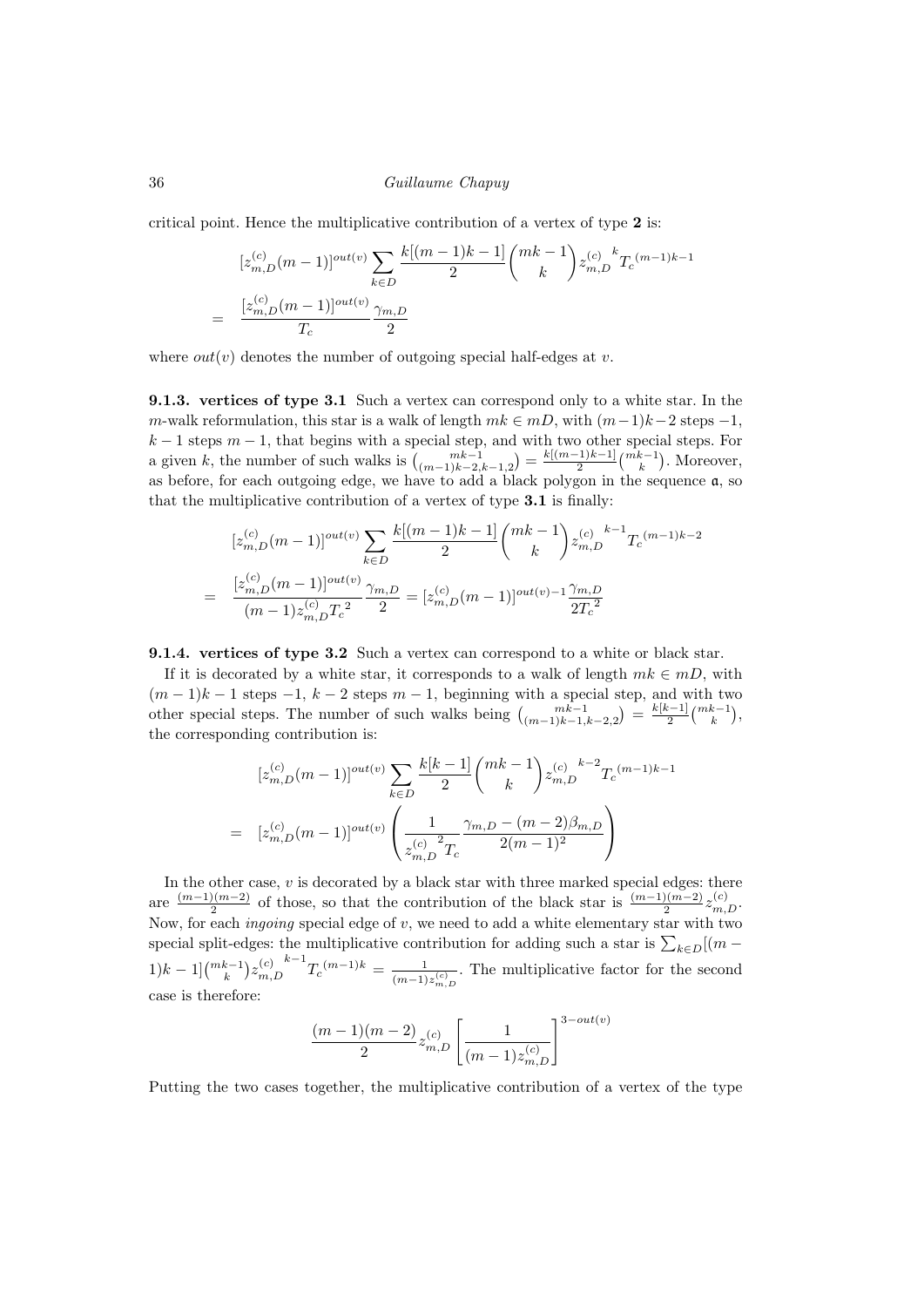3.2 is:

$$
[z_{m,D}^{(c)}(m-1)]^{out(v)}\left(\frac{1}{z_{m,D}^{(c)}}\frac{\gamma_{m,D}-(m-2)\beta_{m,D}}{2(m-1)^2}+\frac{m-2}{2(m-1)^2z_{m,D}^{(c)}}\right)
$$
  
=  $[z_{m,D}^{(c)}(m-1)]^{out(v)-2}\frac{\gamma_{m,D}}{2T_c}$ 

where we used that  $T_c = \beta_{m,D}$ .

#### 9.2. Final asymptotics

Putting the four cases together, it finally comes that:

$$
\sum_{(F,\mathfrak{a}) \in D_{\mathfrak{s},\lambda,\tau}} z_{m,D}^{(c)} \zeta_{m,D}^{(\mathfrak{s},\tau,F,\mathfrak{a},\lambda)}
$$
\n
$$
= \prod_{v:type 1} \frac{\gamma_{m,D}}{2} \prod_{v:type 2} \frac{[z_{m,D}^{(c)}(m-1)]^{out(v)-1}}{T_c} \frac{\gamma_{m,D}}{2}
$$
\n
$$
\prod_{v:type 3.1} [z_{m,D}^{(c)}(m-1)]^{out(v)-1} \frac{\gamma_{m,D}}{2T_c^2} \prod_{v:type 3.2} [z_{m,D}^{(c)}(m-1)]^{out(v)-2} \frac{\gamma_{m,D}}{2T_c}
$$
\n
$$
= \left(\frac{\gamma_{m,D}}{2}\right)^{|V(\mathfrak{s})|} [z_{m,D}^{(c)}(m-1)]^{out(\mathfrak{s})-v_2-v_3^{(1)}-2v_3^{(2)}} T_c^{-v_2-2v_3^{(1)}-v_3^{(2)}}
$$

where  $out(\mathfrak{s}) = \sum_{v \text{ type } 2,3.1,3.2} out(v)$  is the total number of special half-edges that are outgoing. Observe that  $out(s)$  is also the total number of special edges (since each edge has exactly one outgoing half-edge), i.e.  $out(\mathfrak{s}) = n_{\neq}$ . Moreover, since  $v_3^{(1)} = v_3^{(2)}$ , we have:  $v_2 + v_3^{(1)} + 2v_3^{(2)} = v_2 + \frac{3}{2}v_3 = n_{\neq}.$ 

Hence the multiplicative factor corresponding to all decorations of  $\mathfrak{s}, \tau, \lambda$  is:

$$
\sum_{(F,\mathfrak{a})\in D_{\mathfrak{s},\lambda,\tau}}z_{m,D}^{(c)}\hskip.03cm z_{m,D}^{(\mathfrak{s},\tau,\mathfrak{F},\mathfrak{a},\lambda)}=\left(\frac{1}{T_c}\right)^{n_{\neq}}\left(\frac{\gamma_{m,D}}{2}\right)^{|V(\mathfrak{s})|}
$$

.

That is where something great happens: the factor  $\left(\frac{1}{T_c}\right)^{n_{\neq}}$  simplifies with  $T_c^{n_{\neq}}$  in Equation (8.11). Hence, the first term in the singular expansion of  $R_{\mathfrak{s},\lambda,\tau}$  does not depend on the typing ! This is, with Lemma 6.4, the main argument leading to Theorem 3.2. Precisely, summing Equation (8.11) over all the decorations gives:

$$
R_{\mathfrak{s},\lambda,\tau}(z) = c_{\mathfrak{s},\lambda} \left(\frac{\gamma_{m,D}}{2}\right)^{|V(\mathfrak{s})|} \times (m-1)^{\frac{k+m}{4}} m^{\frac{M-k}{2}} \gamma_{m,D}^{\frac{M-3k}{4}} \beta_{m,D}^{-\frac{k+M}{4}} 3^{\frac{k-M}{2}} 2^{\frac{-k-5M}{4}} \left(1 - \frac{z}{z_{m,D}^{(c)}}\right)^{-\frac{k+M}{4}} [1+o(1)]
$$

where  $k = 6g - 3$  and  $|V(\mathfrak{s})| = M + 1 = 4g - 2$ . This gives our main estimate: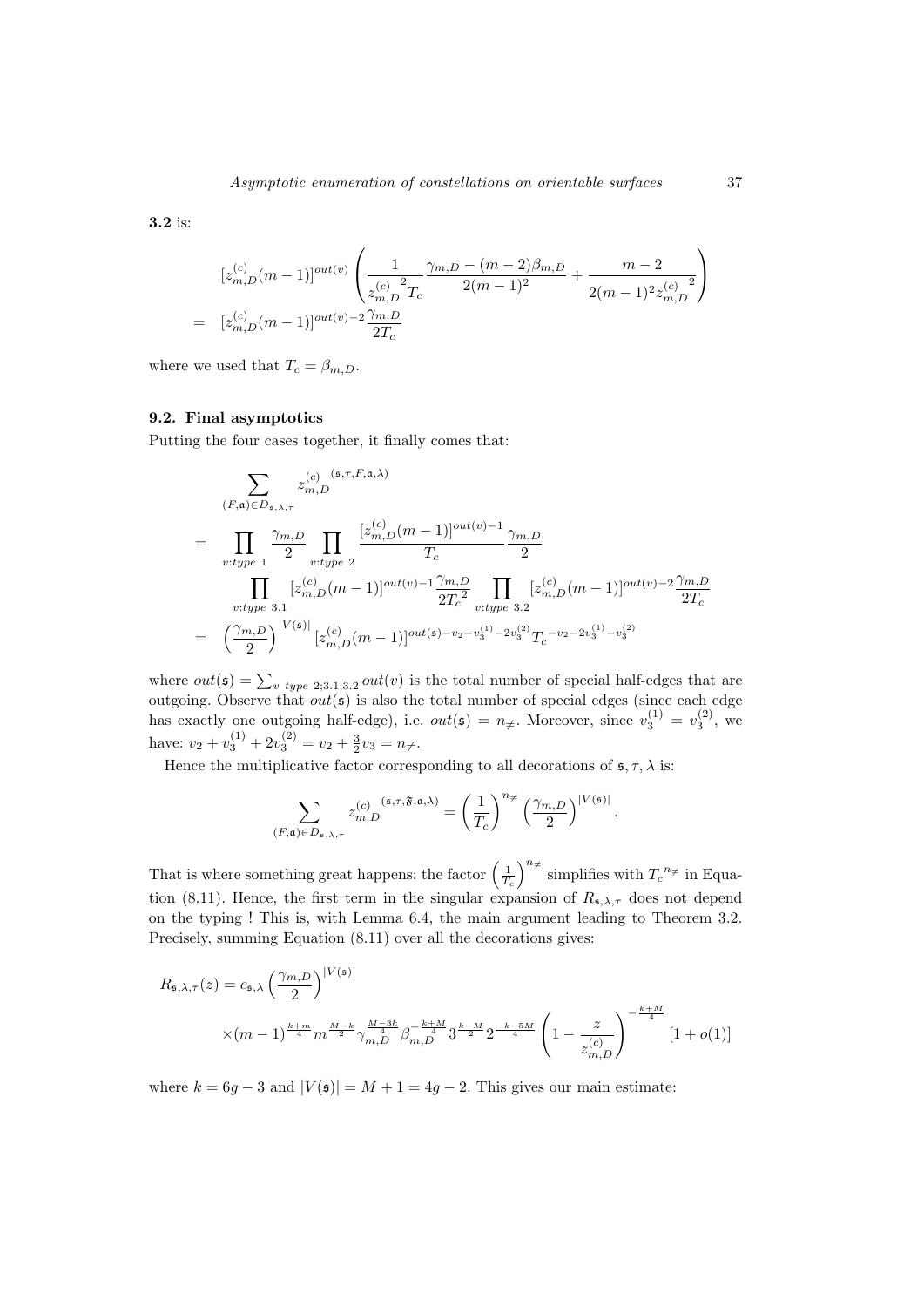**Proposition 9.3.** When z tends to  $z_{m,D}^{(c)}$ , the following Puiseux expansion holds:

$$
R_{\mathfrak{s},\lambda,\tau}(z) = c_{\mathfrak{s},\lambda}(m-1)^{\frac{5g-3}{2}} m^{-g} \gamma_{m,D}^{\frac{g-1}{2}} \beta_{m,D}^{\frac{3-5g}{2}} 3^g 2^{\frac{13-21g}{2}} \left(1 - \frac{z}{z_{m,D}^{(c)}}\right)^{-\frac{k+M}{4}} [1+o(1)] \ (9.2)
$$

Let  $d = \gcd(D)$ . Then  $T_0(z)$  is actually a series in  $z^d$ . It has therefore at least d dominant singularities, which are the  $z_{m,D}^{(c)} \xi^k$  for a primitive d-th root of unity  $\xi$ . Now, the positivity of the coefficients in Equation (7.1) easily shows that these are the only singularities of  $T_0(z)$ , and hence of  $t(z)$ . Hence, due to the compositional nature of the series  $R_{\mathfrak{f}}(z)$  (up to the prefactor  $z^{\mathfrak{f}}, R_{\mathfrak{f}}(z)$  is in fact a power series with positive coefficients in  $t(z)$ ), this implies that the  $z_{m,D}^{(c)} \xi^k$  are the d only dominant roots of  $R_f(z)$  for all f, so that they are also the d only dominant roots of  $R_{\mathfrak{s},\tau,\lambda}(z)$ .

Now,  $R_{\mathfrak{s},\tau,\lambda}(z)$  being an algebraic series, it is amenable to singularity analysis, in the classical sense of [12]. Hence Equation (9.2) and the classical transfer theorems of [12] imply that the coefficient of  $z^n$  in  $R_{\mathfrak{s},\tau,\lambda}(z)$  satisfies:

$$
[z^n] R_{\mathfrak{s},\lambda,\tau}(z) \sim \frac{d c_{\mathfrak{s},\lambda}}{\Gamma\left(\frac{5g-3}{2}\right)} (m-1)^{\frac{5g-3}{2}} m^{-g} \gamma_{m,D}^{\frac{g-1}{2}} \beta_{m,D}^{\frac{3-5g}{2}} 3^g 2^{\frac{13-21g}{2}} \cdot n^{\frac{5g-5}{2}} z_{m,D}^{(c)} \hspace*{1mm}^{-n}
$$

when n goes to infinity along multiples of d. Using Corollary 8.1 and Theorem 4.3, we obtain that the number  $h_{g,m,D}^{\bullet}(n)$  of *rooted and pointed m*-hypermaps of degree set  $mD$ with n black faces satisfies, when n tends to infinity along multiples of  $d$ :

$$
h_{g,m,D}^{\bullet}(n) \sim \frac{dc_g}{\Gamma(\frac{5g-3}{2})}(m-1)^{\frac{5g-3}{2}}m^{1-g}\gamma_{m,D}^{\frac{g-1}{2}}\beta_{m,D}^{\frac{3-5g}{2}}3^g2^{\frac{11-21g}{2}}\cdot n^{\frac{5g-3}{2}}z_{m,D}^{(c)}^{\frac{m}{2}}
$$

where  $c_g = \frac{m^{2g}}{6g-3} \sum_{(s,\lambda) \in \mathcal{P}_g} c_{\mathfrak{s},\lambda}$ ; observe the factor  $m^{2g}$ , that comes from Lemma 6.4.

Moreover, it follows from the remark after Corollary 8.1 that the number  $c_{g,m,D}^{\bullet}(n)$  of rooted and pointed m-constellations of degree set  $mD$  with n black faces satisfies, when  $n$  tends to infinity along multiples of  $d$ :

$$
m^{2g}c_{g,m,D}^{\bullet}(n) \sim h_{g,m,D}^{\bullet}(n).
$$

# 9.3. A "de-pointing lemma".

The last thing that remains to do to prove Theorems 3.1 and 3.2 is to relate maps which are both rooted and pointed to maps which are only rooted. First, observe that each rooted map with  $v$  vertices corresponds to exactly  $v$  distinct rooted and pointed maps. Moreover, the vertices of an  $m$ -hypermap correspond, except for the pointed vertex, to the labelled vertices of its mobile. Therefore counting rooted  $m$ -hypermaps is equivalent to counting mobiles with a weight inverse of their number of labelled vertices plus 1.

Now, let  $t_n$  be a mobile corresponding to an m-hypermap of degree set mD and size n, chosen uniformly at random. We note  $Y_n$  its number of labelled vertices, so that the ratio between the numbers of rooted and pointed, and rooted only m-hypermaps equals  $\mathbb{E}\left[\frac{1}{Y_n+1}\right]$ .

We restrict to the case of mobiles of associated full scheme  $f \in \mathcal{F}_q$ . Recall that, up to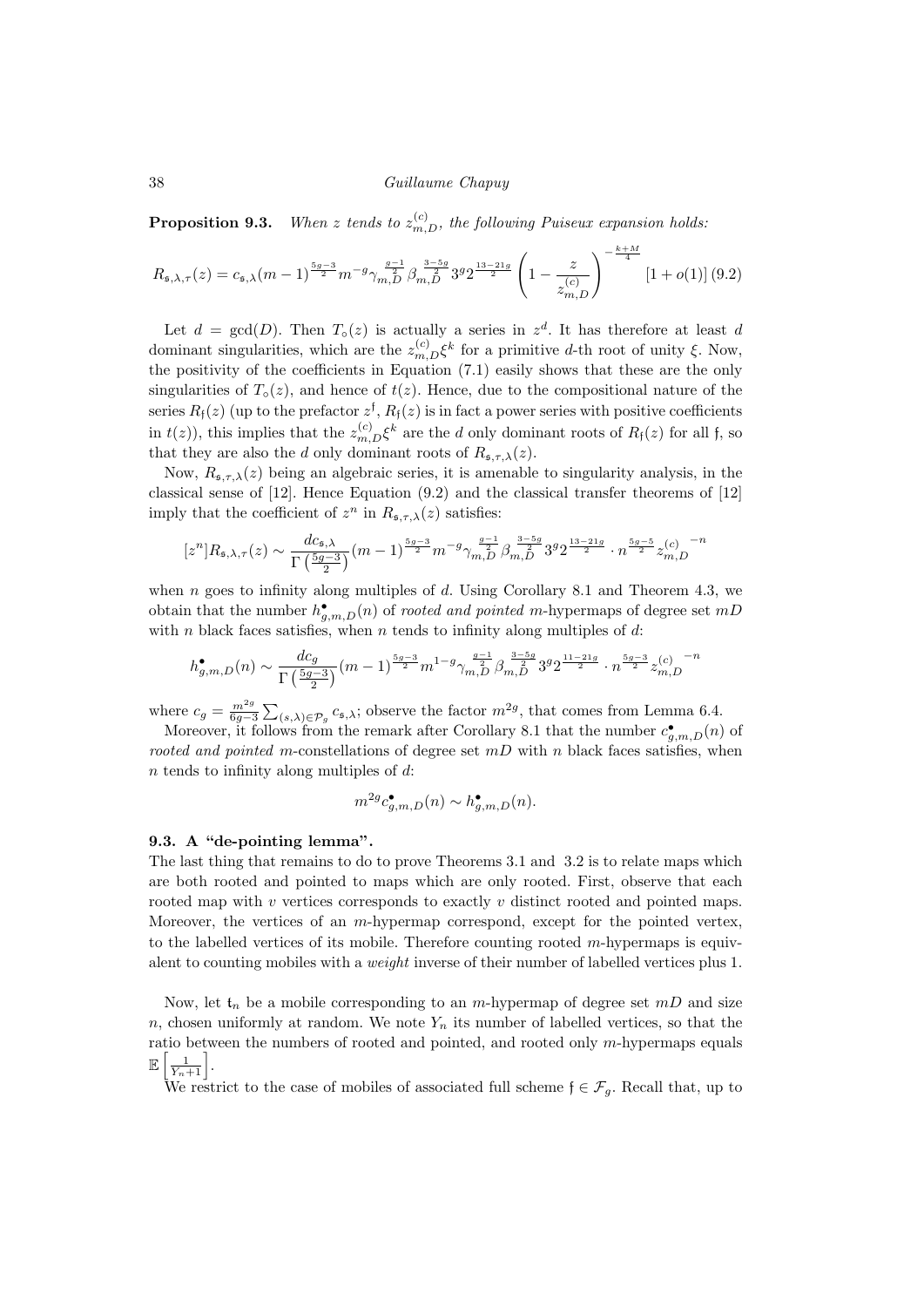a multiplicative factor, the series  $R_{\mathfrak{f}}(z)$  is actually a series in  $t(z) = zT_{\mathfrak{g}}(z)^{m-1}$ :

$$
R_{\mathfrak{f}}(z) = z^{\mathfrak{f}} T_{\circ}^{n_{\neq}} H(t(z))
$$

for a certain series  $H(t)$  given by equation (8.4). Now, let  $T(z, u)$  be the generating series of planar mobiles, where  $z$  counts black vertices and  $u$  counts labelled vertices. Then the series :

$$
K(z, u) := (z, u)^{\dagger} T(z, u)^{n_{\neq}} H(zT(z, u)^{m-1})
$$

is the generating series counting the same objects as  $R_f$ , by the number of black vertices and labelled vertices, where we noted  $(z, u)$ <sup>f</sup> the bivariate generating polynomial of the decorations of the scheme. Now, we have:

$$
\mathbb{E}\left[Y_n\right] = \frac{[z^n]K_u'(z,1)}{[z^n]K(z,1)}
$$

Moreover, the series  $T(z, u)$  is given by the following equation:

$$
T(z, u) = u + \sum_{k \in D} {mk - 1 \choose k} z^{k} T(z, u)^{(m-1)k}
$$

A little computation shows that when z tends to  $z_{m,D}^{(c)}$ , the following expansion holds:

$$
\frac{T_u'(z,1)}{zT_z'(z,1)} = \frac{(m-1)}{\beta_{m,D}}(1+o(1)),
$$

which, since  $t(z) = zT(z, 1)^{m-1}$ , implies the equation:

$$
\frac{d}{du}\bigg|_{u=1} H(zT(z, u)^{(m-1)}) = \frac{(m-1)}{\beta_{m,D}} \cdot z \frac{d}{dz} H(t(z))(1 + o(1))
$$

Moreover, we have seen that  $H$  has an expansion of the form:

$$
H(t) = (cte)(t_{m,D}^{(c)} - t)^{-K}(1 + o(1))
$$

for a certain  $K > 0$ . Recall that in what precedes, we have already examined the singularity type of all the series under consideration. Therefore we know that all these series are algebraic series amenable to singularity analysis, in the sense of [12], and we can write down the following computations:

$$
\frac{[z^n]K'_u(z,1)}{[z^n]K(z,1)} \sim \frac{[z^n] \frac{d}{du}|_{u=1} H(zT(z,u)^{(m-1)})}{[z^n]H(t(z))}
$$

$$
\sim \frac{m-1}{\beta_{m,D}} \cdot \frac{[z^n]z\frac{d}{dz}H(t(z))}{[z^n]H(t(z))}
$$

$$
\sim \frac{(m-1)n}{\beta_{m,D}}
$$

Therefore we have shown the convergence:  $\mathbb{E}\left[\frac{Y_n}{Y_n}\right]$ n  $\Big] \rightarrow \frac{m-1}{a}$  $\frac{m}{\beta_{m,D}}$ . The same computation (with this time a second order derivative) shows that the second moment satisfies:  $\mathbb{E}\left[\left(\frac{Y_n}{n}\right)^2\right] \to \left(\frac{m-1}{\beta_{m,D}}\right)^2$ . Consequently, we deduce from Chebichev inequality that the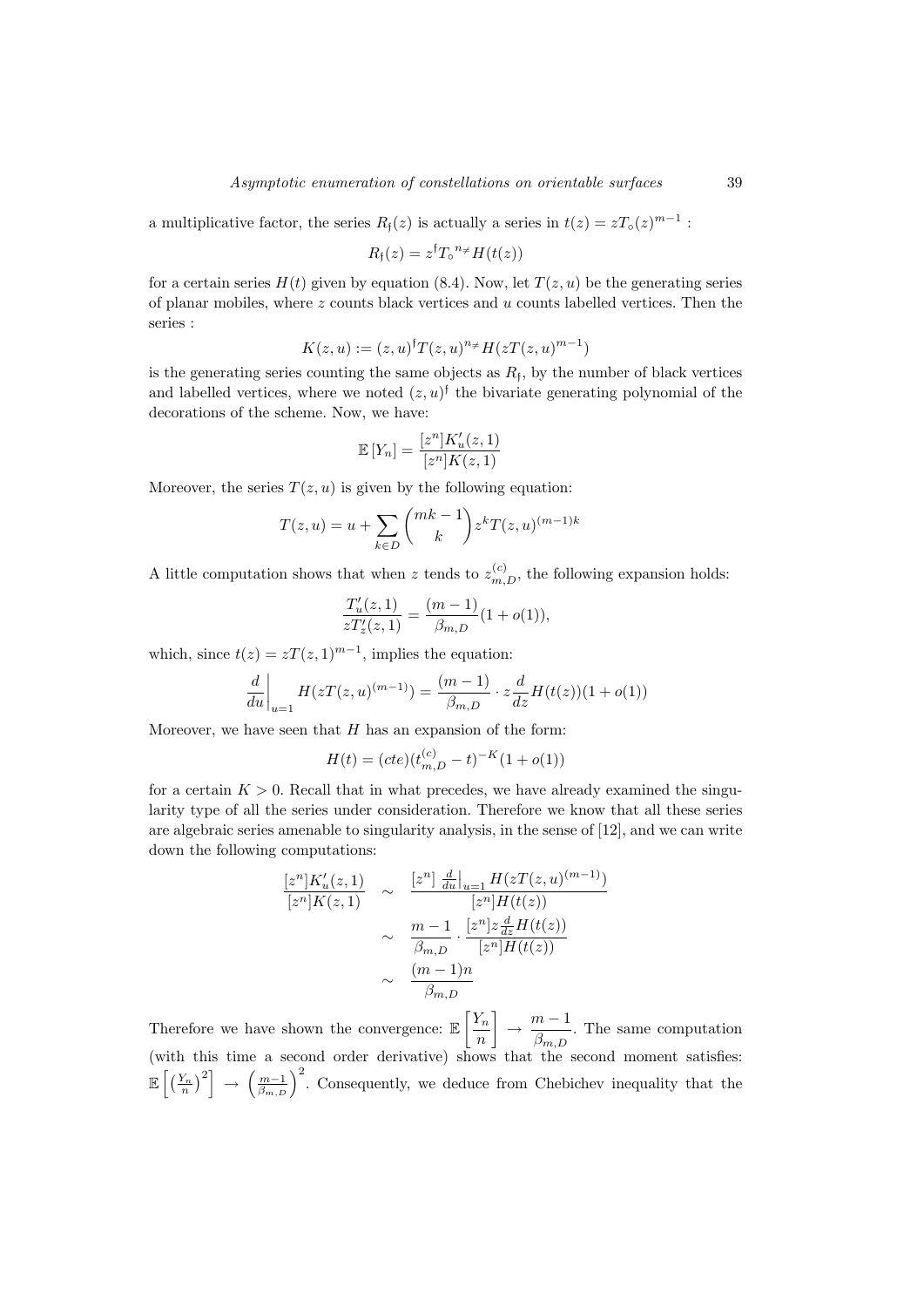convergence actually holds in probability:

$$
\frac{Y_n}{n} \xrightarrow{\text{(P)}} \frac{m-1}{\beta_{m,D}}.
$$

This implies the convergence in probability of  $\frac{n}{Y_n+1}$  to  $\frac{\beta_{m,D}}{m-1}$  $\frac{\beta m, D}{m-1}$ , and since this variable is bounded, we deduce the convergence:

$$
\mathbb{E}\left[\frac{n}{Y_n+1}\right] \to \frac{\beta_{m,D}}{m-1}.
$$

From the previous discussion, we obtain:

Lemma 9.4. The numbers of rooted and pointed, and rooted only m-hypermaps or mconstellations are related by the following asymptotic relations, when n tends to infinity along multiples of d:

$$
h_{g,m,D}(n) \sim \frac{\beta_{m,D}}{(m-1)n} h_{g,m,D}^{\bullet}(n) \qquad ; \qquad c_{g,m,D}(n) \sim \frac{\beta_{m,D}}{(m-1)n} c_{g,m,D}^{\bullet}(n).
$$

This last result completes the proof of Theorems 3.1 and 3.2, up to setting

$$
t_g = \frac{c_g 3^g 2^{7-11g}}{(6g-3)\Gamma(\frac{5g-3}{2})}.
$$

The last thing to do is to check that  $t_g$  is indeed the same constant as in [4]: this will be done in the next and last subsection, where we examine some corollaries of the two theorems.

# **9.4.** The case  $D = \{k\}.$

In this subsection, we examine the case  $D = \{k\}$ . In this case, we have:

$$
[(m-1)k-1] \binom{mk-1}{k} t_c^k = 1
$$

which gives:

$$
\beta_{m,k} = \frac{(m-1)k}{(m-1)k-1}
$$

$$
\gamma_{m,k} = (m-1)k
$$

We obtain the following:

**Corollary 9.5.** Let  $m \geq 2$  and  $k \geq 2$  be integers. Then the number  $c_{g,m,k}(n)$  of rooted  $m$ -constellations of genus  $g$  and size  $n$ , and whose all white faces have degree  $mk$  satisfies, when n tends to infinity along multiples of  $k$ :

$$
c_{g,m,k}(n) \sim t_g \frac{k}{2} \left( \frac{\sqrt{2}\sqrt{m-1}[(m-1)k-1]^{\frac{5}{2}}}{mk^2} \right)^{g-1} n^{\frac{5(g-1)}{2}} (z_{m,k}^{(c)})^{-n}
$$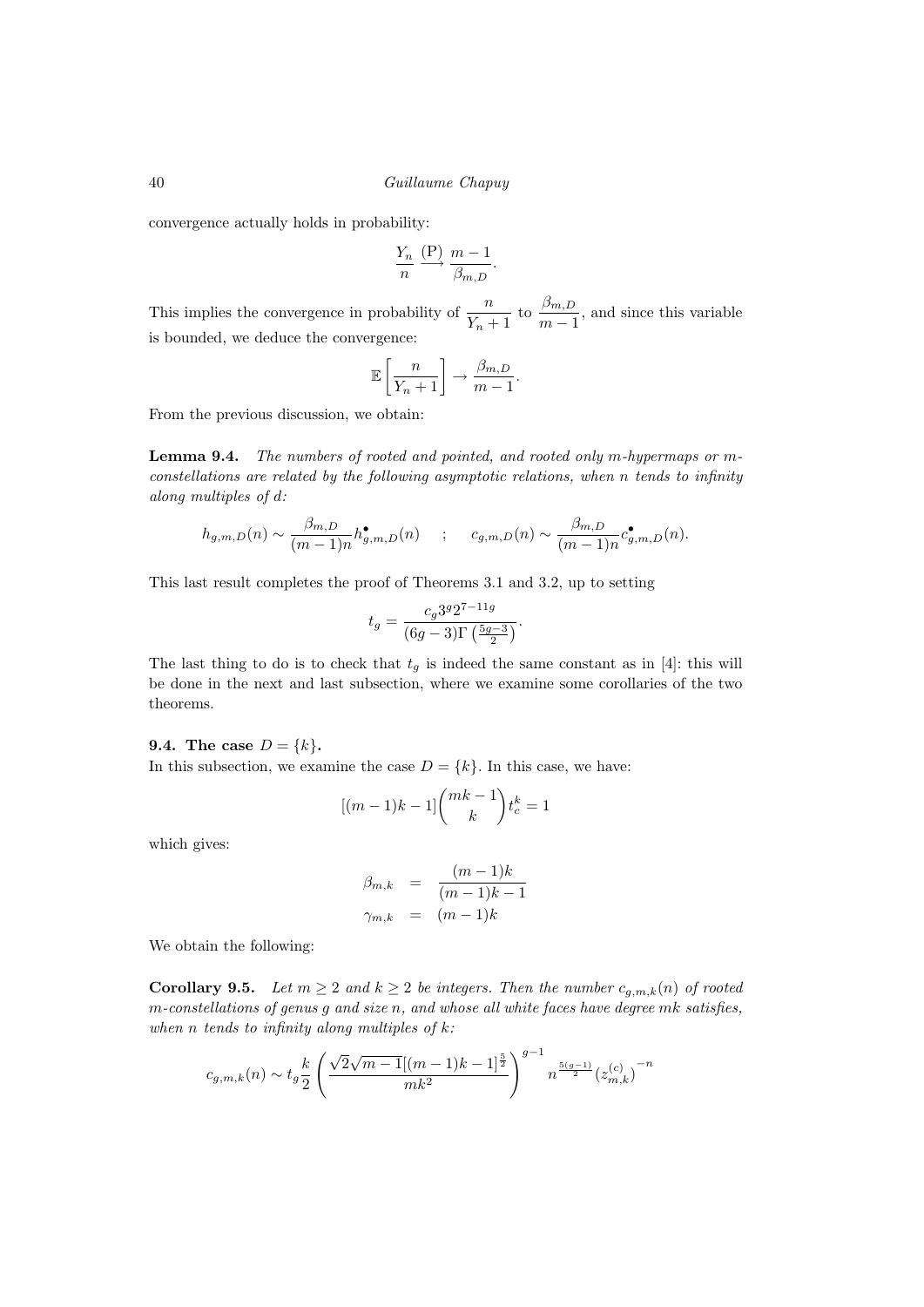Asymptotic enumeration of constellations on orientable surfaces 41

where: 
$$
z_{m,k}^{(c)} = \left[\frac{(m-1)k}{(m-1)k-1}\right]^{1-m} \left[[(m-1)k-1]\binom{mk-1}{k}\right]^{-\frac{1}{k}}.
$$

For  $m = 2$ , we obtain the asymptotic number of bipartite 2k-angulations with n edges:

$$
c_{g,2,k}(n) \sim t_g \frac{k}{2} \left[ \frac{1}{\sqrt{2}} \frac{(k-1)^{5/2}}{k^2} \right]^{g-1} n^{\frac{5(g-1)}{2}} z_{2,k}^{(c)} \label{eq:cs2}
$$

If furthermore  $k = 2$ , we recover the asymptotic number of bipartite quadrangulations with  $2n$  edges (which is also the number of maps with n edges, thanks to the classical bijection of Tutte), in accordance with [3, 9]):

**Corollary 9.6.** The number  $m_n^{(g)}$  of rooted maps on  $\mathcal{S}_g$  with n edges satisfies:

$$
m_n^{(g)} \sim t_g n^{\frac{5(g-1)}{2}} 12^n
$$

In particular, this proves that our constant  $t<sub>q</sub>$  is indeed the same as the one introduced in [3]. Our last corollary concerns the number of all  $m$ -constellations of genus  $g$  (without degree restriction). The following lemma is classical and reduces the study of all m-constellations (without degree restriction) to the study of degree restricted  $m + 1$ constellations. See the proof of Corollary 2.4 in [6].

Lemma 9.7. There is a bijection between rooted m-constellations with n black faces and rooted  $m + 1$ -constellations with n black faces where all white faces have degree  $m + 1$ .

This implies

Corollary 9.8. The number of all rooted m-constellations with n black faces on a surface of genus g is asymptotically equivalent to:

$$
\frac{t_g}{2} \left( \frac{\sqrt{2m} (m-1)^{5/2}}{m+1} \right)^{g-1} n^{\frac{5(g-1)}{2}} \left( \frac{m^{m+1}}{(m-1)^{m-1}} \right)^n.
$$

Acknowledgements. The author thanks Gilles Schaeffer for his help and support. Thanks also to Mireille Bousquet-Mélou for stimulating discussions.

#### References

- [1] Cyril Banderier and Philippe Flajolet. Basic analytic combinatorics of directed lattice paths. Theoret. Comput. Sci., 281(1-2):37–80, 2002. Selected papers in honour of Maurice Nivat.
- [2] Edward Bender. Some unsolved problems in map enumeration. Bull. Inst. Combin. Appl., 3:51–56, 1991.
- [3] Edward A. Bender and E. Rodney Canfield. The asymptotic number of rooted maps on a surface. J. Combin. Theory Ser. A, 43(2):244–257, 1986.